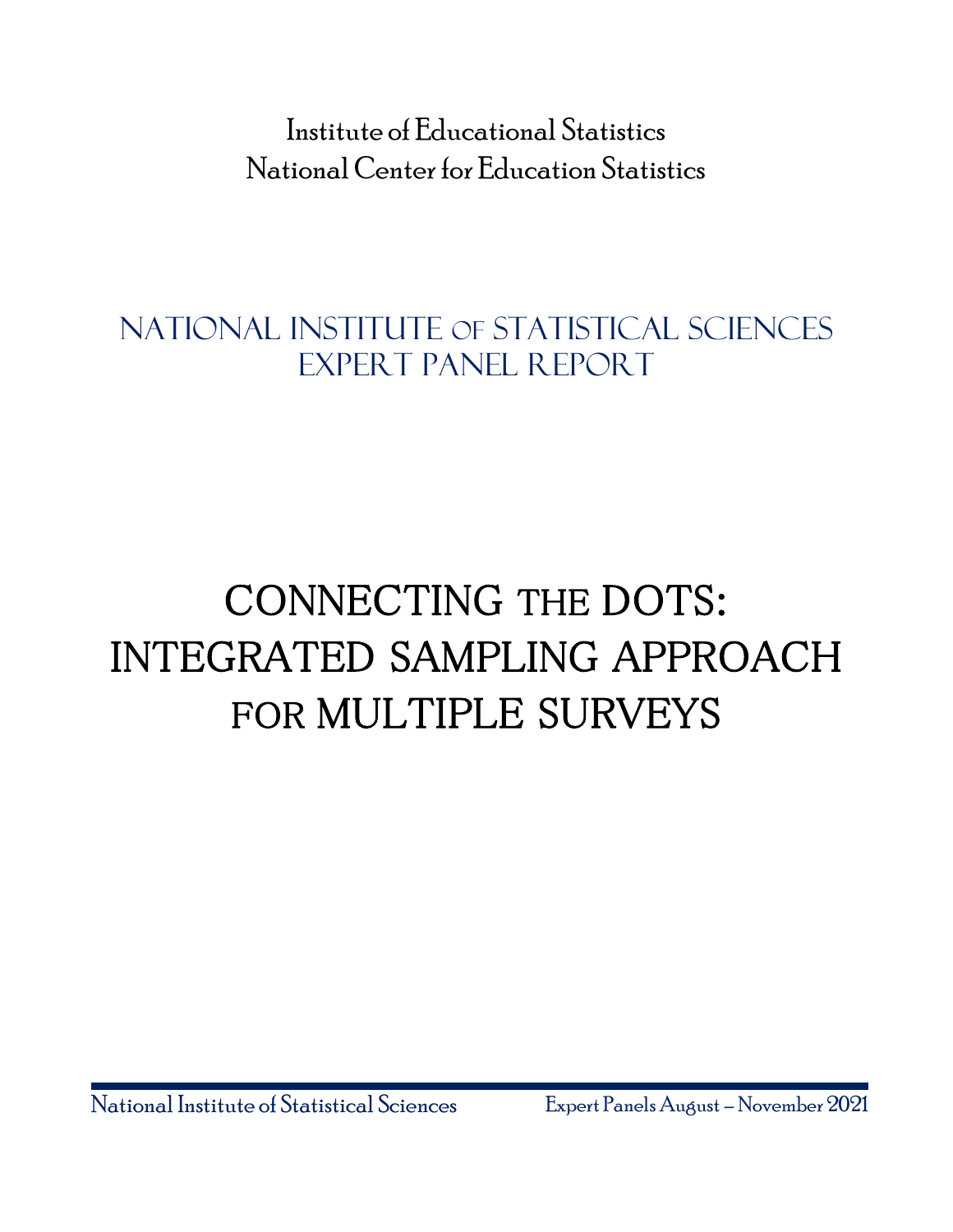# TABLE OF CONTENTS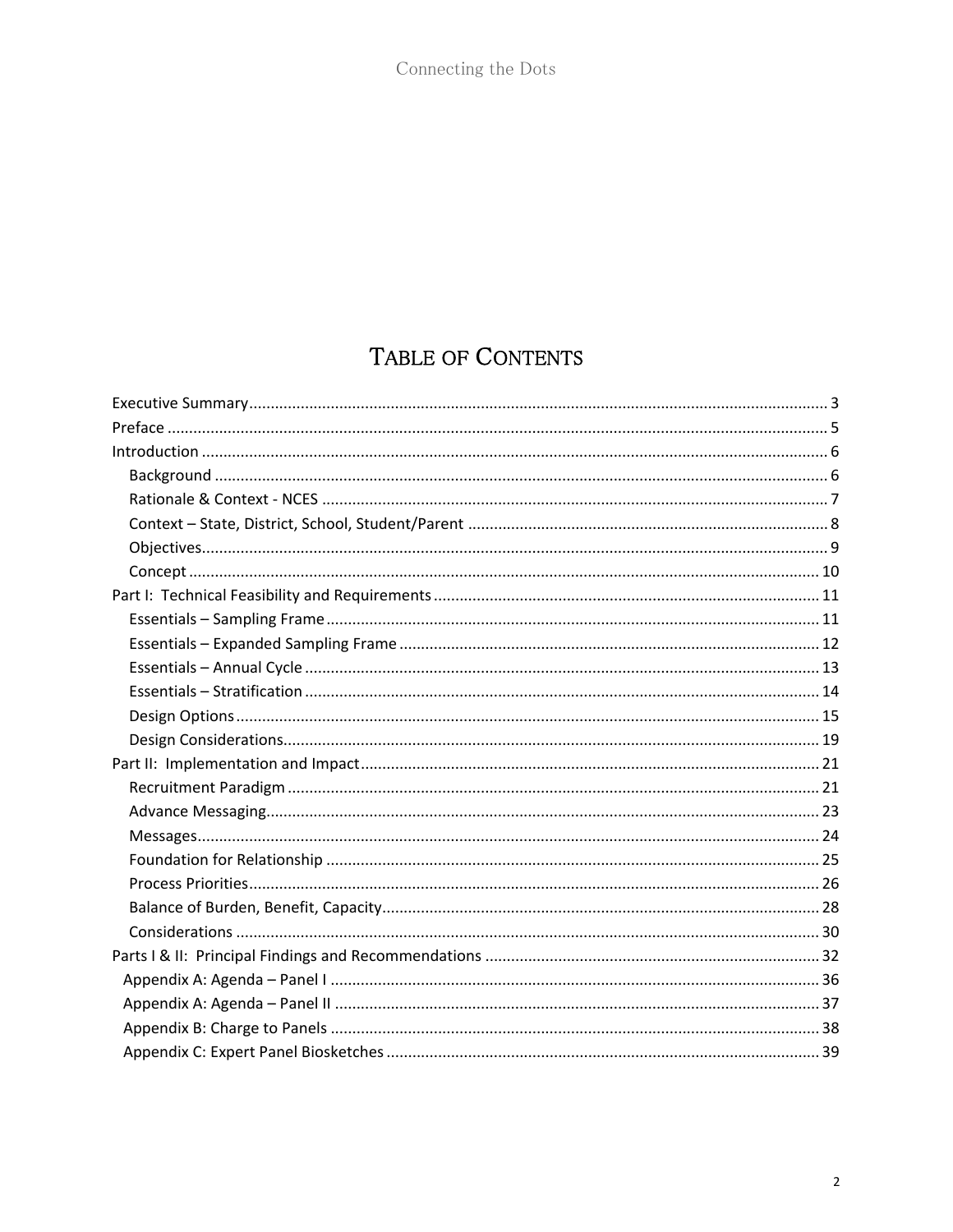# NATIONAL INSTITUTE OF STATISTICAL SCIENCES

# CONNECTING THE DOTS: INTEGRATED SAMPLING APPROACH FOR MULTIPLE SURVEYS I: SAMPLING DESIGNS & II: IMPLEMENTATION

DECEMBER 2021

# Executive Summary

<span id="page-2-0"></span>The title "*Connecting the Dots*" was chosen to describe the potential for improving the available information on US education by coordinating the efforts across surveys. The fourfold objectives are simultaneously to streamline the recruitment process at state/district/local levels, to reduce burden especially at district/local levels, to diminish non-response, and to leverage data from multiple data sources both at NCES and in other federal data collections.

Conceptually, integrating the sampling approach across multiple surveys would enable presentation annually of a single, compiled package of NCES survey proposals to the decision-maker at each level for approval of surveys individually. This approach would separate the recruitment process, removing it from individual survey contracts which currently handle recruitment independently for each survey.

Two expert panels considered the essential components to a strategy for restructuring multiple surveys into a coordinated process. They then weighed the requirements and the merits of going forward. *Part I* engaged statistical experts who considered the technical issues and feasibility of creating integrated or coordinated sampling plans. The technical solution would have simultaneously to meet the statistical requirements for each individual survey, to avoid inadvertent sample duplications and to enable data leveraging across surveys to improve estimation. *Part II* engaged recruiters (contractors), school district administrators (decision-makers) and social scientists to explore implementation and the impacts of such integrated sample designs on the recruitment process from each of their varied perspectives.

Both *Part I* and *Part II* panels found a coordinated approach to be highly desirable and feasible. They also determined that the work to accomplish this transition would be substantial and a successful strategy is likely to be complicated. Agreement was unanimous that the merits would be well worth the required work and investment.

*Part I* focused on the set of NCES surveys proposed for a single academic year and the strategy for a coordinated sampling plan. While a naïve approach would not scale beyond two (at most three) surveys, two distinct more computationally intensive strategies (or a combination) are scalable. For these strategies to be efficient, two resources are needed: a history of participation data base for schools, and compatibility with NAEP stratification and sampling design.

Part II placed the NCES surveys into the context of all proposed surveys submitted at each level: state/district/school. The picture differs greatly across states and districts with respect to demand, to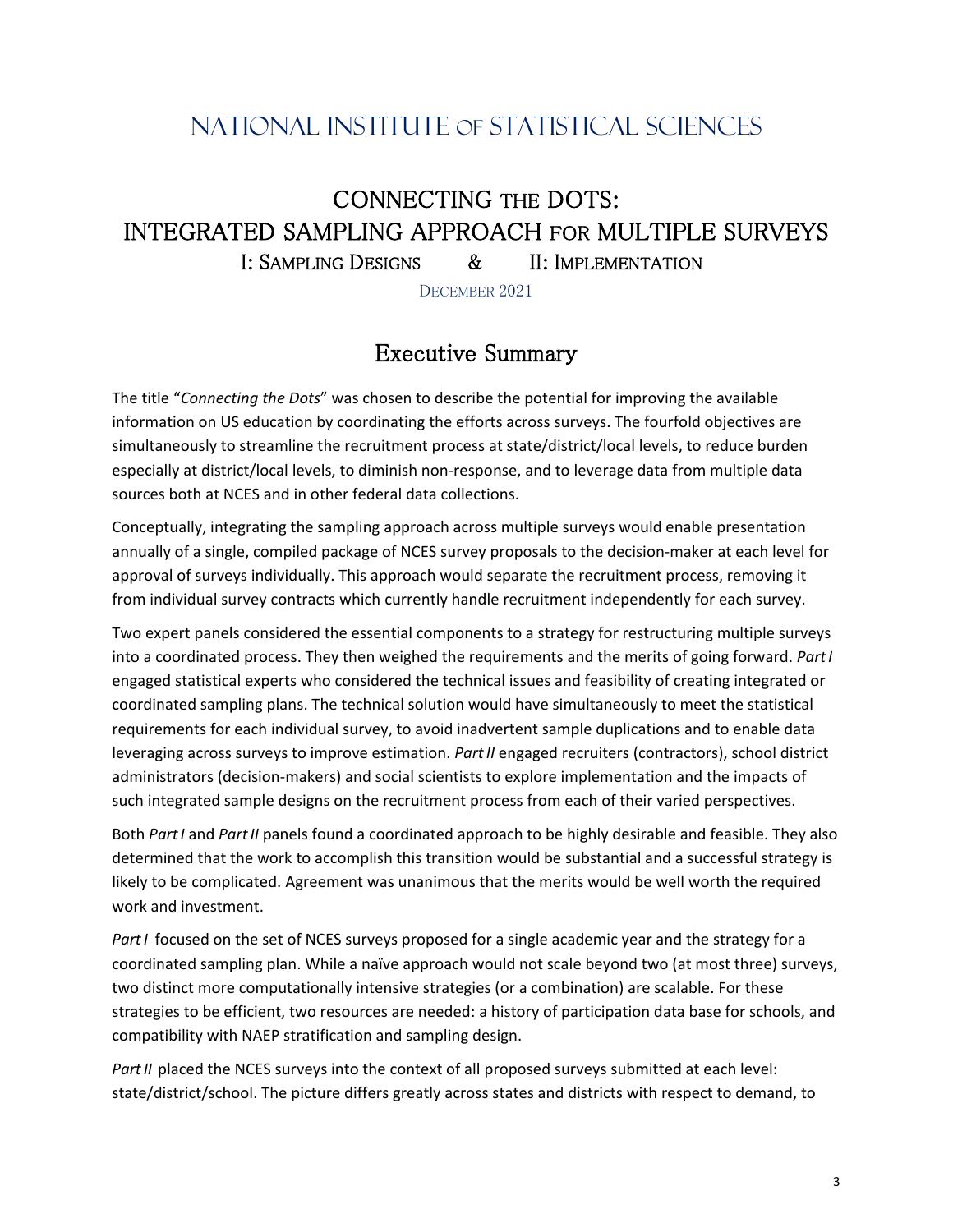resources, even to the definitions of burden and benefits, and to the valuation of surveys (in the 100s for large districts) competing for school time.

A single package of proposals to review would identify the set of surveys as national with a single parent agency. Dealing with a single, continuing contact would improve dialogue while building a relationship of trust. The review process would be streamlined by eliminating repeated review and redundant discussion of critical issues (e.g., legal security and privacy documents) and by enabling recruitment materials to be passed on to the next level as a single process. The development of an annual calendar (even anticipating a future year) would benefit school calendar planning; it would also facilitate widely disseminated advance messaging. Since both burden and benefits affect response/non-response, understanding these is ultimately critical to overall success; both data and metrics are needed.

The complete findings and recommendations from *Part I* and *Part II* are combined below because the overlap was extensive and nowhere were these in conflict.

# **Part I and Part II Panels' Principal Findings**

Coordination of NCES surveys and assessments is unequivocally desirable and feasible.

Accomplishing this will require extensive changes in several aspects and significant investment of effort and technical expertise to achieve integration across surveys moving toward standardization of critical survey components.

Building trust and open dialogues with gatekeepers at all levels is an immediate step and a continuing objective.

Initial steps can be taken before a comprehensive plan is complete.

Careful launch of these changes requires energetic communication and advance preparation of the education community, also coordination with OMB and current and potential survey contractors.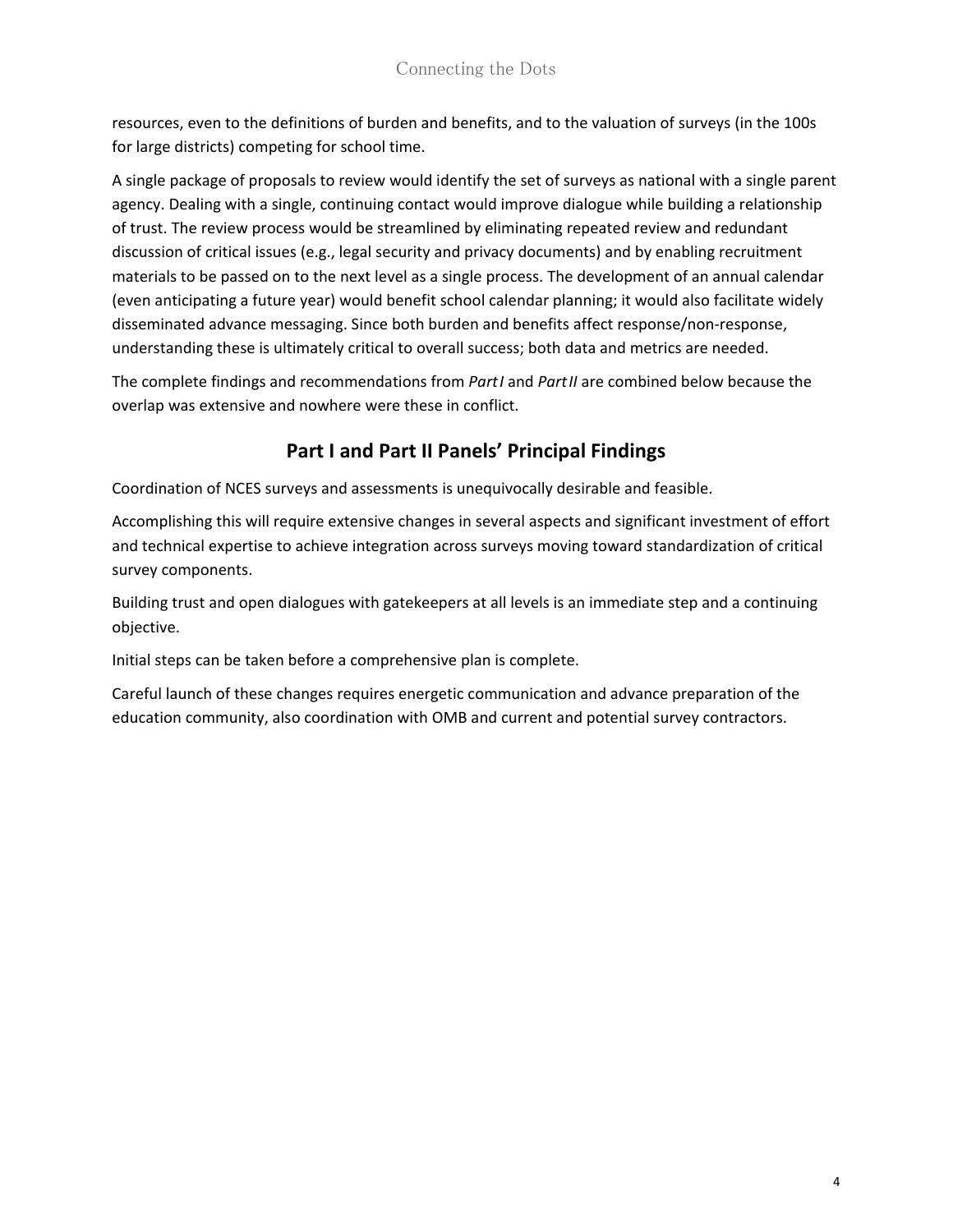# NATIONAL INSTITUTE OF STATISTICAL SCIENCES EXPERT PANEL REPORT

# **PREFACE**

<span id="page-4-0"></span>The title "*Connecting the Dots*" was used as a description of the potential to improve the available information on US education by coordinating the efforts across surveys to diminish non-response and simultaneously to leverage data from multiple data sources both at NCES and in other federal data collections.

In December 2020, NISS convened an expert panel to explore the opportunities and the expectations for surveys set to be conducted following emergence from the Covid period. The central concept arising from this panel's deliberations and discussions with NCES staff was for IES/NCES to:

# *Implement a recognized functionally coherent and transparent structure* **to replace/reorganize the loosely connected collection of separate surveys and assessments.**

The problem of rising rates of refusals and non-response at multiple levels further supports consideration of an integrated approach to the multiple surveys that NCES conducts each academic year.

In August 2021, NCES charged NISS with assembling experts to work with NCES staff to formulate a clear objective and a strategy for restructuring multiple surveys into a coordinated process and then to weigh the requirements and the merits of going forward. The task was divided into two parts with two groups of experts bringing appropriate expertise and different perspectives. In September, *Part I* considered the technical issues and feasibility of creating integrated or at least, coordinated sampling plans. The technical solution would have to simultaneously meet the statistical requirements for each individual survey, facilitate explicit management of sample duplications and enable data leveraging across surveys to improve estimation. In November, *Part II* explored implementation and the impacts of such integrated sample designs on the recruitment process from the perspectives of the contractors and of the decision-makers at all levels from state to district to school to individual respondent.

Each Part opened with a Working Session for NCES staff jointly with the assembled experts to define the problem, outline preliminary thoughts and set the agenda for the experts to discuss at subsequent closed panel sessions. Deliberations and recommendations from the panel were presented to NCES staff for discussion at a final meeting. This report presents these findings *from Connecting the Dots, I* and *II*.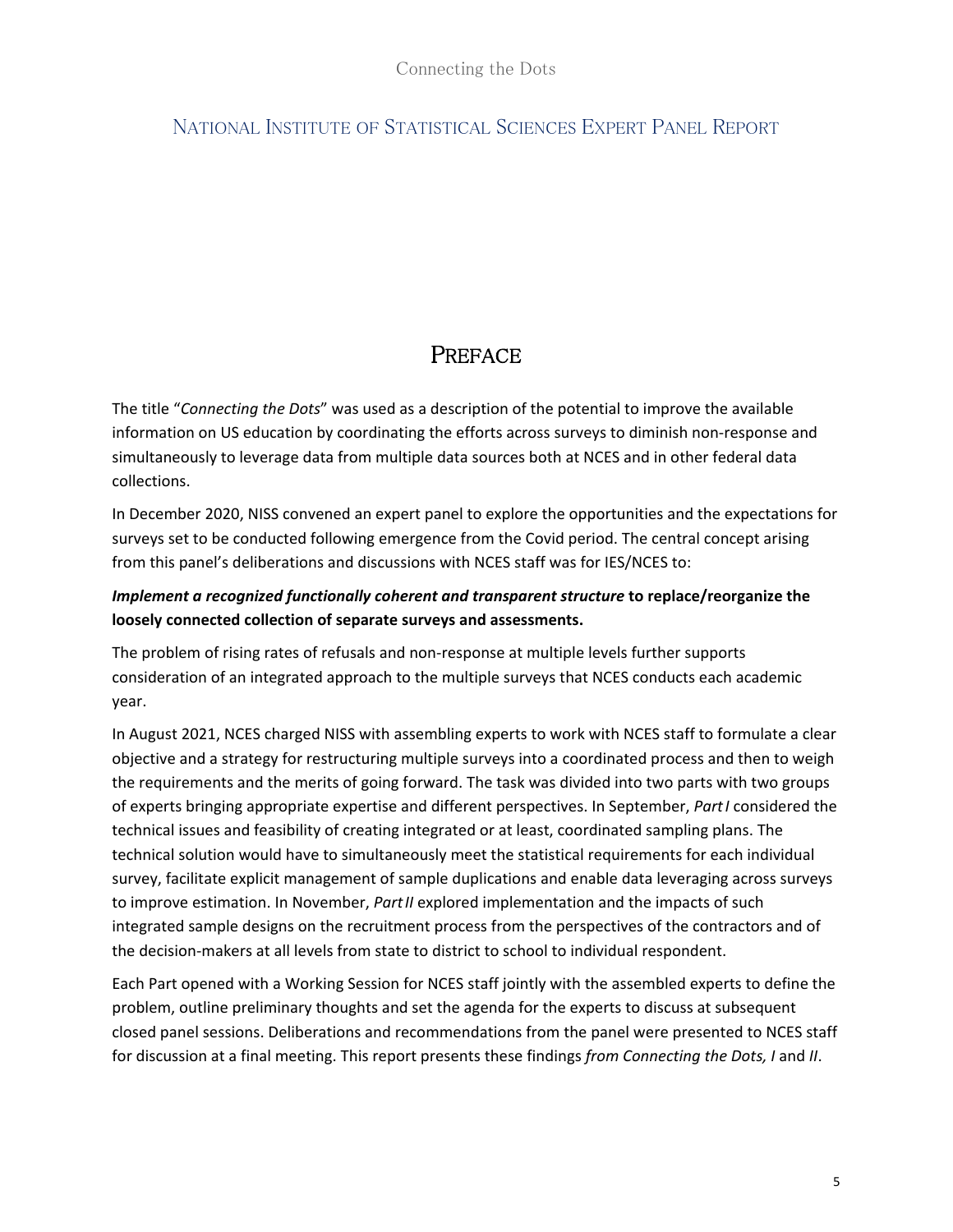# NATIONAL INSTITUTE OF STATISTICAL SCIENCES

# CONNECTING THE DOTS: INTEGRATED SAMPLING APPROACH FOR MULTIPLE SURVEYS

# **INTRODUCTION**

#### <span id="page-5-1"></span><span id="page-5-0"></span>**Background**

As part of the US Department of Education, the National Center for Education Statistics (NCES) in the Institute of Education Sciences (IES) annually conducts a varying number of national surveys and assessments. The largest of these, NAEP (National Assessment of Education Progress), conducted every two years, is budgeted and managed separately and is the only K-12 survey/assessment with any mandated participation. For the others, including those mandated by Congress, participation is voluntary on the part of states, school districts, schools and respondents.

The NCES data collections are a rich source of national-scale information on a broad range of aspects of US education, including financial and administrative information as well as assessment and attainment. These data collections are widely used by educators, researchers, decision-makers at all levels and the general public. Consequently, assuring national representativeness (and in some cases state representativeness as well) depends on adequate levels of response to these voluntary surveys and assessments.

"Connecting the Dots" describes the exploration of the potential to improve the available information on US education by coordinating the efforts across surveys. The three-fold objectives are to reduce the burden on decision-makers and respondents at all levels (from state to personal), to decrease refusal and/or non-response, and simultaneously to leverage data from multiple data sources both at NCES and in other federal data collections. The goal is to formulate a clear objective and a strategy for restructuring multiple surveys into a coordinated process with a single integrated approach to recruitment that consolidates the recruitment for multiple surveys that NCES conducts each academic year.

In August 2021, NCES charged NISS with assembling experts to formulate and then evaluate options for restructuring multiple surveys into a coordinated process with a unified recruitment for all studies conducted during one academic year.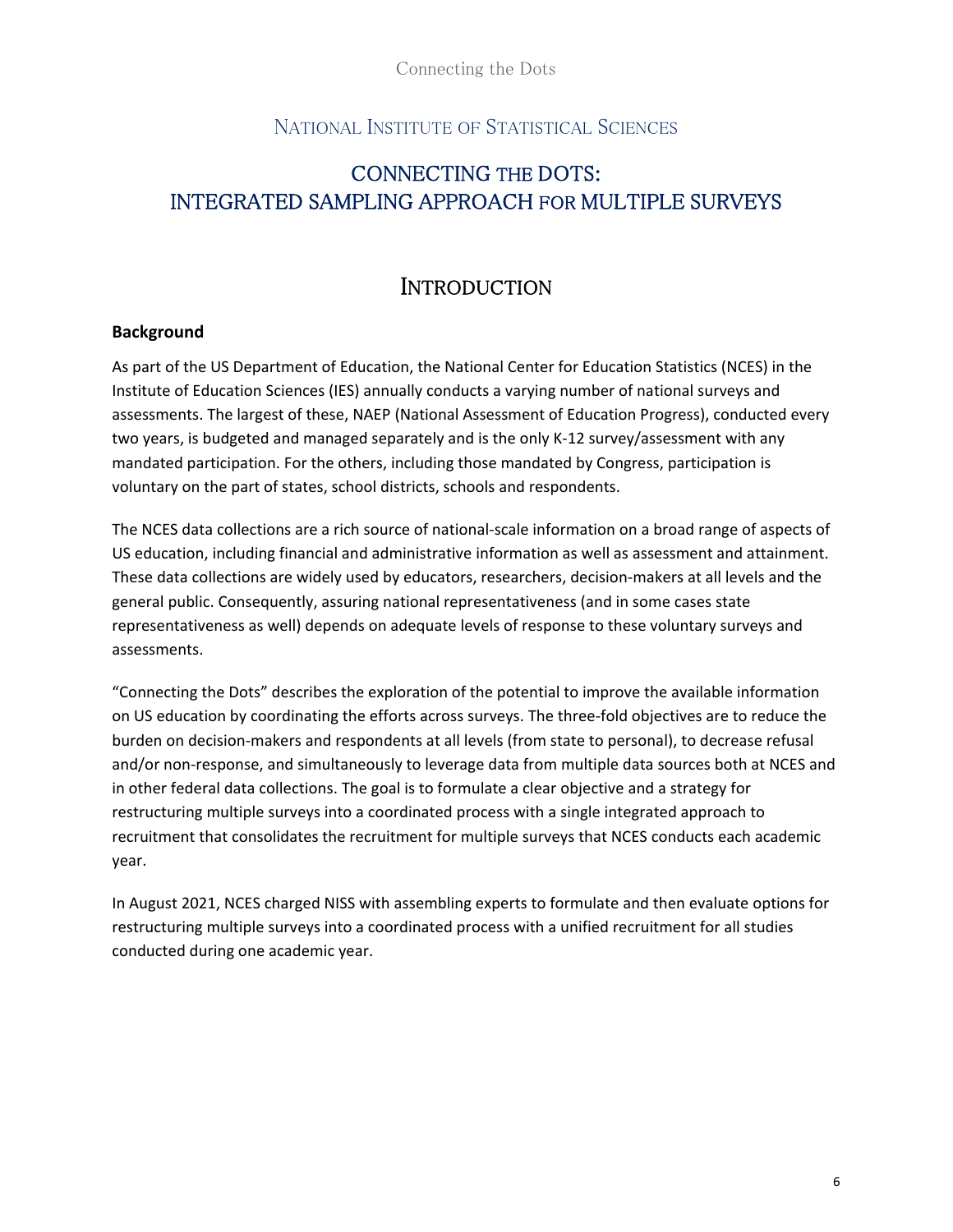### <span id="page-6-0"></span>**Rationale**

As NCES seeks to explore avenues to improve and enhance the value of the information in their data collections, two previous expert panels<sup>[1](#page-6-1)</sup> were commissioned to focus on new information needs and opportunities for leveraging existing information to enrich the NCES data collections.

The first panel examined new demands and new possibilities for sample designs, especially virtual data capture and information dissemination. The second panel then considered on the potential for incorporating or linking NCES data collections internally and with auxiliary information from other federal sources, particularly for drawing on GIS-linked data.

The primary recommendation to NCES from the first panel was:

*Implement a recognized functionally coherent and transparent structure to replace/reorganize the loosely connected collection of separate surveys and assessments.*

In addition, of continuing concern to NCES are the rising rates of refusals and non-response at multiple levels. This also supports consideration of an integrated approach to the multiple surveys that NCES conducts each academic year.

Following internal NCES discussions and a memorandum on ways to leverage current NCES surveys and to consolidate information gathered across surveys, Connecting the Dots, I and II was commissioned to continue the earlier explorations. Specifically, the charge was to outline a coordinated multi-survey sampling approach and then to evaluate the technical (statistical) feasibility and the practicality of implementing it.

# **Context - NCES**

NCES conducts a variety of studies, including assessments and/or surveys each year, to provide national, and in certain cases state, data on education. Studies are of multiple types: longitudinal and crosssectional, student participation and administrative record, education performance, performance and outcome, and economic/financial, national and international, pre-K to post-secondary levels. Of the assessments, only for NAEP (National Assessment of Education Progress) is response mandated (for certain entities – not for individual schools or students). Of the administrative information surveys, for public K-12 schools, information (updated annually) for the Common Core of Data is mandatory; for post-secondary training and education entities, participation in IPEDS is linked to eligibility for federal funding for students and/or educational entity.

With those exceptions, participation is voluntary at all levels from state to student. Hence, examining and improving the recruitment process at all levels is of high priority for NCES.

NOTE: NAEP is separately funded (a federal budget line item) and is managed by its own Governing Board. International studies have their own separate international governing bodies. Therefore, while

<span id="page-6-1"></span><sup>1</sup> Post-Covid Surveys (December 2020) and Priorities for Federal Data Access (March 2021)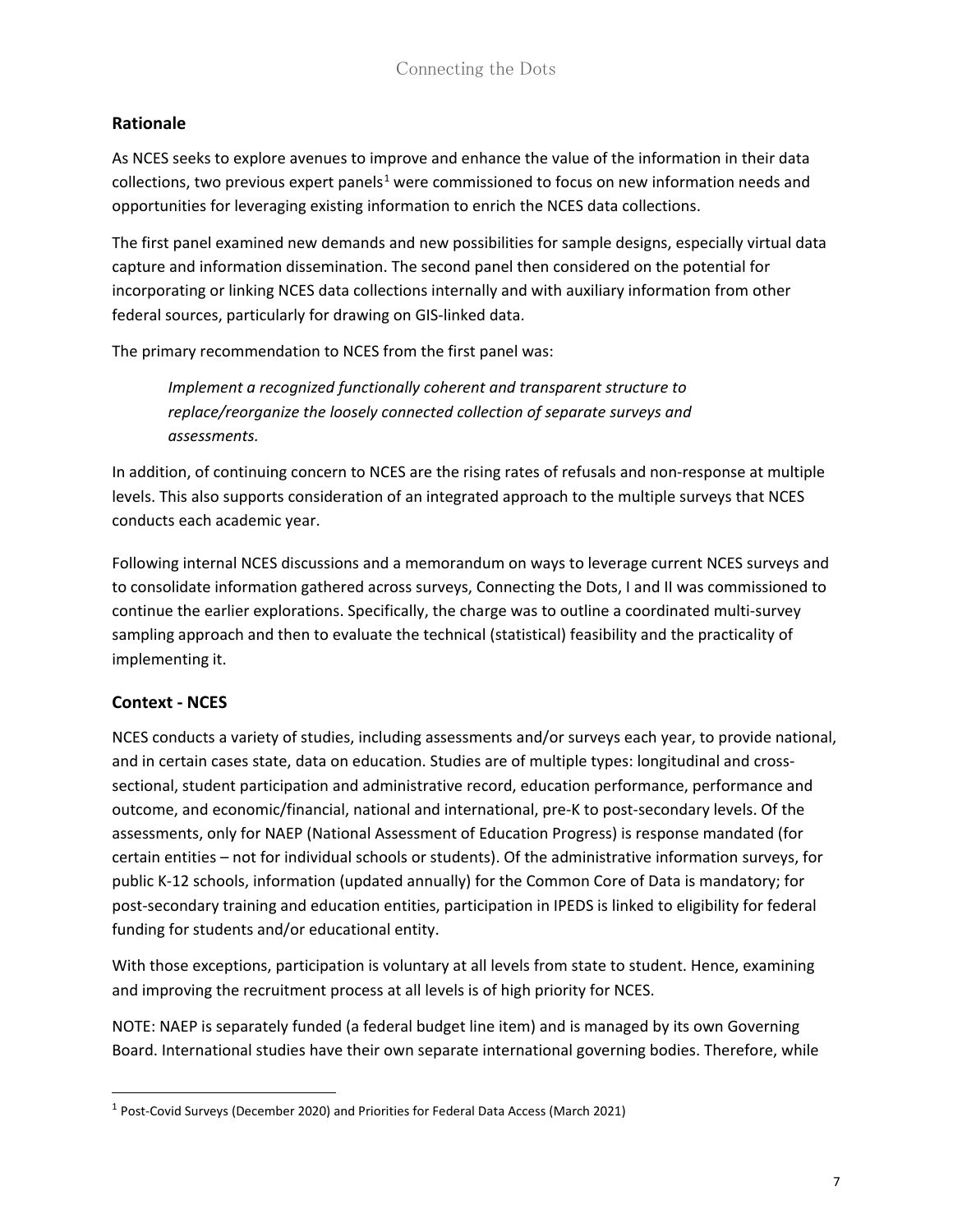both NAEP and the international studies are administered through NCES, they are only considered in this report as they contribute to the overall calendar of requests for participation or as they serve as information resources.

Currently, contracts are awarded by NCES for the actual conduct its surveys and assessments. Each study is contracted separately and handled individually with whichever contractor receives the award. For each study the Government specifies the timing within the academic calendar for administering the study; and it also specifies the particular requirements for this one study (e.g., sample size and precision for required estimates, whether state-level or solely national statistics, and/or by demographic subgroups, etc.). Subject to these specifications, which are included in an awarded contract, the contractor then develops the sample design; upon approved by NCES actually draws the primary and reserve samples.

From this point forward, the contractor takes over the recruitment process. That starts with contractor staff preparing a website, creating online and downloadable, as well as hard-copy, materials for decision-makers at every level including participants, and acquiring support from professional organizations, civic leaders and others. Informational packages are prepared for state offices of education requesting support for the study. On the administrative side, this also involves preparing of full proposals to go to school district superintendents and/or designated district officials., and coordinating NCES and state/district/local legal documents regarding privacy of personal information. Direct negotiation by contractor staff can then begin with decision-makers/gate-keepers, officially starting at the state level but with serious review usually delegated to the districts, then and working through sub-districts (if any) and school level to actual participants. Refusal at any level short-circuits the process and recruitment cannot proceed further with any school within a refusing district or any school (or district) when a state office refuses permission.

Each separate contractor for the various NCES studies independently contacts each office in the approval chain. So each contractor goes through the process of filing a proposal, negotiating with officials with respect to access, with respect to legal considerations, and with respect to any content issues in the survey instruments, at the same time making and presenting the case for participation in that particular study. Without coordination, there is some inevitable duplication of effort (e.g., privacy and data security requirements), some redundancy of information requested (e.g., similar information reported on similar or dissimilar scales), and some reduction in leverage for advocacy of NCES studies, particularly the loss of opportunity to develop a relationship of trust between a single recruiter and the offices in the approval chain for that state or district.

#### <span id="page-7-0"></span>**Context – State, District, School, Student/Parent**

The review and approval process is sequential, starting at the state level. Upon receipt at the state department of education, and subsequently at the school district office, a survey/study proposal with all the required supporting documents joins the queue of other requests to be reviewed.

Typically, a proposal package sent to a school district for review contains survey-specific information (summary of survey purpose and design, all survey instruments, time/effort requirements, rosters of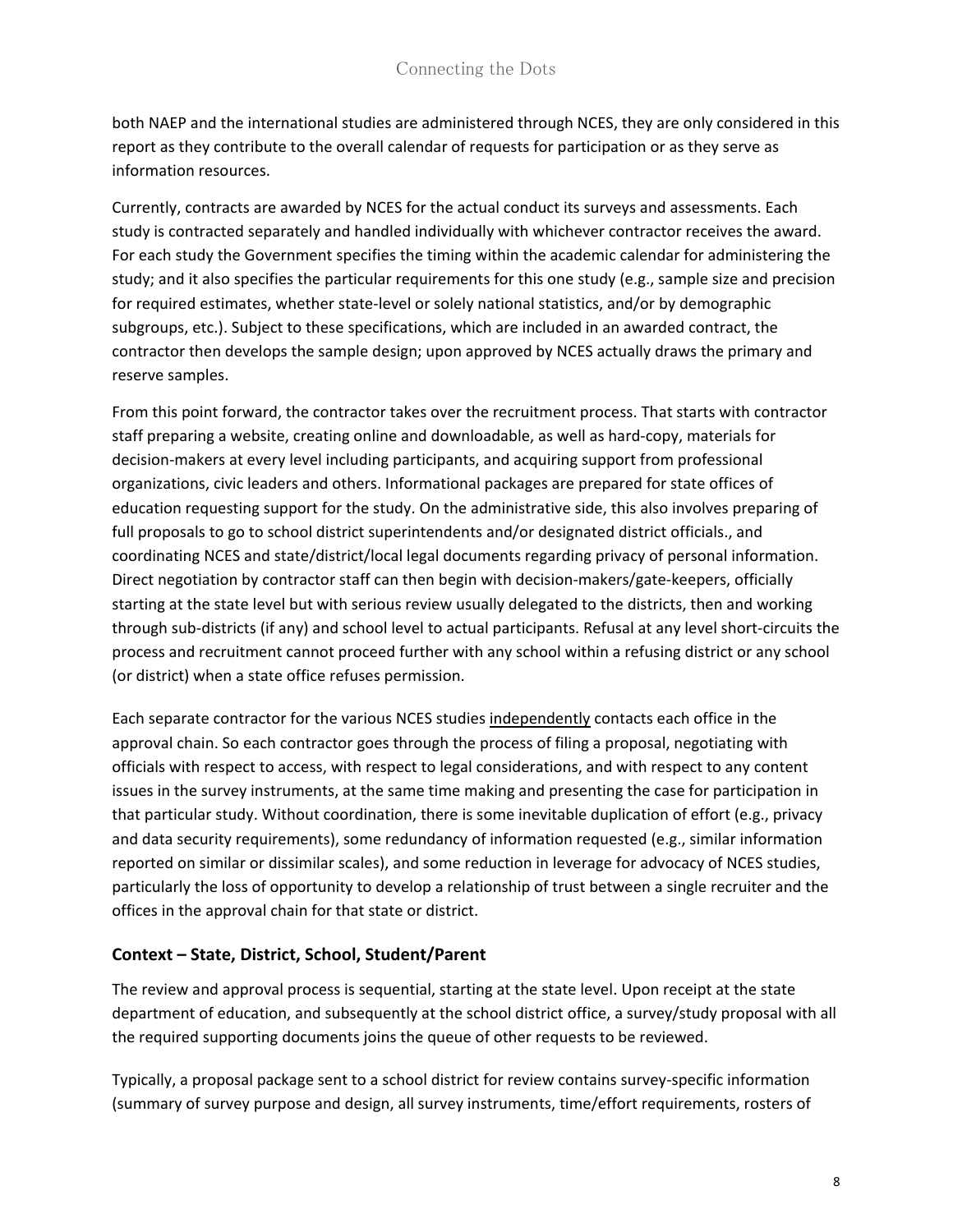sampled schools and schools in a reserve sample), legal documents (privacy and confidentiality measures, statements of personal information usage and rights, permission forms), and survey justification (research value, benefits/costs to participants, schools, . . ., nation). Often the package also includes letters of support (from administrators at higher levels, professional organizations, local representatives outside education). An increasing practice of school districts is to add local/individual requirements to the proposal package, particularly individual research agreements, Data Use Agreements or other Memoranda of Understanding.

States and large school districts each review many hundreds of proposals annually. At the state, and usually at the district, level, NCES proposals make up a small part of the queue (less than 10% at the state level). Some federal survey requests come from other parts of the Department of Education. More numerous requests come from Health and Human Services (including CDC) and NIH/NIMH/NCI, from the Census Bureau and from the Social Security Administration; while still others come from the other federal statistical agencies. States (and large school districts) initiate their own surveys; and localities may use surveys to address local issues. The category with the largest contribution to the queue is university research projects, including projects to meet graduate student program requirements.

Actual review procedures and decision criteria vary widely among states and between districts. States with large education infrastructure and large school districts may have their own research departments who oversee reviews or do so with a network of agreements with peer district research departments and/or with universities. Resources to devote to proposal reviews (both surveys and assessments) may be minimal for small state departments and small districts.

Value placed on *national* education statistics and hence on NCES studies, and even recognition (!), let alone preference, for NCES proposals interleaved into the queue also varies greatly among state and district offices. Prioritizing may be based on many factors. For example, priority is evaluated in terms of a burden-to-benefit ratio, focusing first on instructional time lost and then on other requirements for school resources or scheduling. Priority may also depend upon the remaining "available classroom time" after accounting for approval of studies in earlier reviews, upon individual school circumstances or stresses, upon established state/district priorities, upon the perceived importance of the research for a national understanding, and even upon the sheer number of proposals from students satisfying graduate program requirements and individual or small groups of academic researchers. With approval at one level, endorsements of importance and impact can give valued support for approval at the next level of review.

#### <span id="page-8-0"></span>**Objectives**

The objective is to develop a strategy for an efficient multi-survey sampling design that expedites the recruitment process, streamlines the proposal review/approval process at state/district/local levels, improves participation and leads to improvement in data quality and information availability.

For NCES this means a strategy that accounts for burden at the school level, more specifically eliminating sample overlaps unless deliberately designed to link information between surveys and to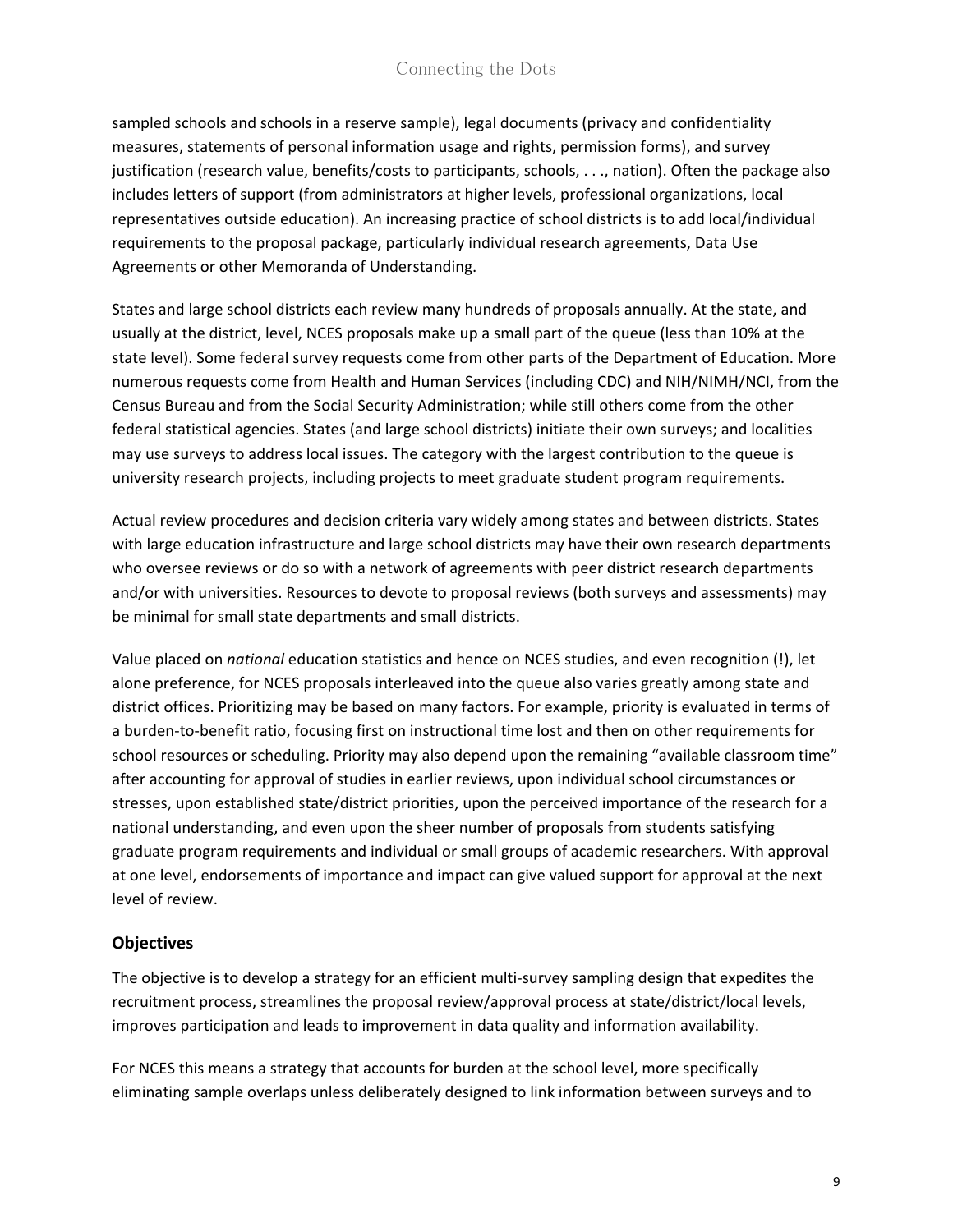improve estimates. It also means working jointly with states/districts/schools based on a comprehensive academic year calendar to set up in advance a schedule that minimizes curriculum disruption and administrative workload burden. At NCES this implies compatibility of key information across surveys and consolidation of sampling frame (CCD) updating to leverage data across multiple surveys (including NAEP). Ultimately this will sustain a broader high quality national data base of information on education that supplies timely, relevant information and supports inquiry on more local (small-area) scales.

For districts and schools this means reassessing burden as both immediate and cumulative burden over multiple years, and as burden in the context of other challenges confronting the students in a school or district, and encompassing administrative load, curriculum/schedule disruption as well as classroom time. Specifically, multiple survey requests can largely be eliminated and, when unavoidable, can be coordinated with respect to time and/or data to reduce burden. With streamlining, the district (and state offices of education) can reduce consideration of the basic materials in multiple proposals to a single review. For schools, this strategy also means being able to incorporate survey and assessment scheduling into advance calendar planning of academic year events and activities. With reconsideration of burden-to-benefit balance, benefits may be adapted to individual school or district circumstances.

# <span id="page-9-0"></span>**Concept**

Four elements are key to consolidating multiple surveys into a single package:

- A sampling design for multiple surveys with minimal overlap can preserve important statistical properties of estimates and of data quality, both overall and for the surveys individually.
- Proposals and samples for all surveys during an academic year are assembled into a single package for individual review and approval of each survey.
- A single recruiter (as opposed to multiple contractors) would recruit and negotiate participation for all surveys at each level (state, district, school).
- The combined request would be presented early enough in the prior academic year to allow completion of the recruitment process in time for schools to plan their academic calendars to accommodate the surveys.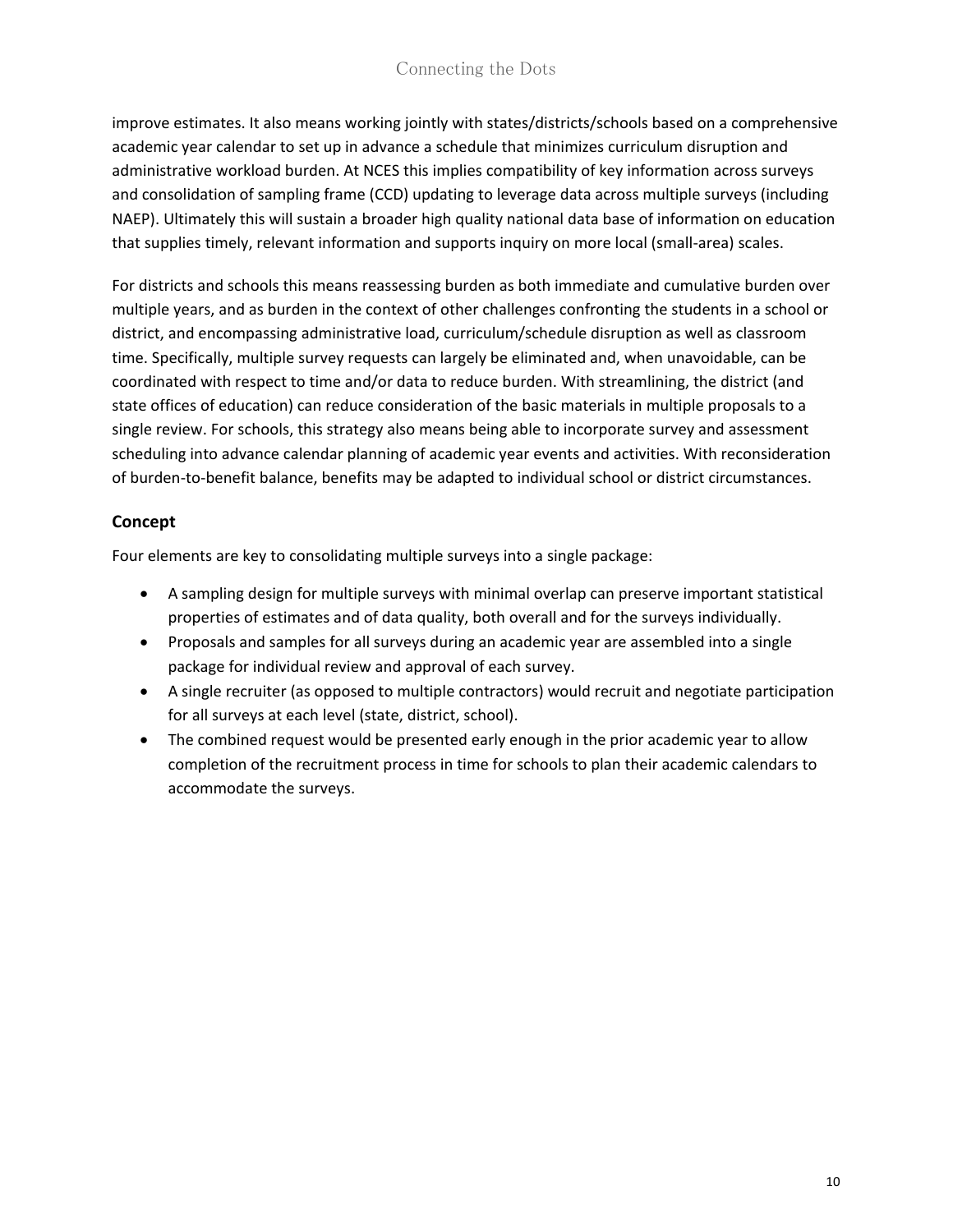# PART I: TECHNICAL FEASIBILITY AND REQUIREMENTS

<span id="page-10-0"></span>The first step in determining whether and how to entertain the idea of a coordinated approach to multiple NCES surveys is to examine the technical feasibility.

The first panel was challenged to start with the existing sampling frames to envision how an integrated multi-survey recruitment process might be structured, focusing on the sampling design and the statistical requirements. Specifically, the panel was asked to identify and address:

- Key components and considerations for an effective and efficient consolidated process
- Technical issues, options to sampling and quantitative methodology solutions to support an integrated approach to multiple surveys
- Illustration, in outline, of how a consolidated process might work.

National Assessment of Educational Progress (NAEP), with participation federally mandated, is supported, governed and implemented independently of the remaining (all voluntary) NCES surveys and assessments. Consequently, NAEP is not included in this report as part of the coordinated planning; however NAEP can be a highly useful reference, especially for sampling frame information.

# <span id="page-10-1"></span>**Essentials – Sampling Frame**

The sample design starts with the sampling frame, in this case the Common Core Data (CCD) for public schools and districts. (Private School Universe Survey - PSS - is the parallel for private schools. Although not discussed further in this report, the ideas presented here would apply similarly to PSS.) The CCD contains the information necessary to stratify the public schools into more homogeneous subgroups so that sample inclusion probabilities are well-defined and can be used in producing statistical estimates, estimates of precision and evaluation of bias, especially bias due to non-response. For a multi-survey design, samples for all surveys during one academic year must be drawn from a common sampling frame – in this case, an updated version of the CCD that is fixed at one point in time. Preserving this version with its time-stamp creates a reference file that also permits data sharing across surveys.

Updating of the CCD occurs when samples drawn for NCES surveys/assessments, including NAEP, lead to corrections and whenever a school or district volunteers new information. It is desirable that information be updated on a continuous basis as it becomes available. In this way a consolidated update (at least annually) can provide a time-stamped permanent record to be used by all contractors in making post-stratification edits, in calculating statistical estimates and in planning surveys for a future academic year.

Permanent school (and district) IDs are necessary, with no adjustment for archiving/deletion of ID numbers when schools cease to operate. Permanent IDs will also facilitate calculation of burden and minimization of overlaps within and across years.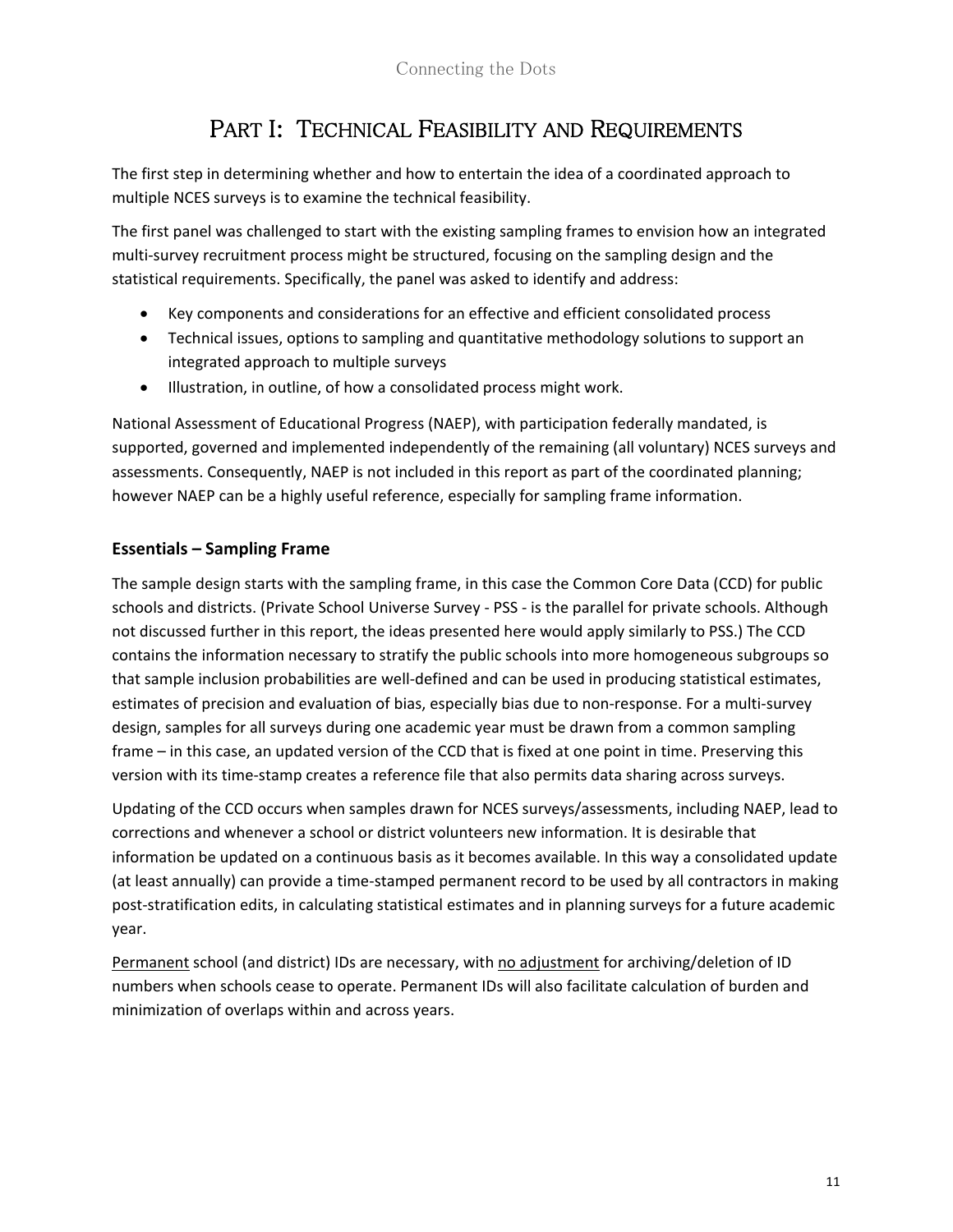*Recommendations*: Ensure the completeness and the timeliness of the CCD, the primary sampling frame.

- Unify the updating process to be continuous, but with date-stamped versions for in-common use at sampling and in post-stratification adjustment.
- Invest in ongoing management and curation of CCD and other sampling frames, creating and preserving fixed (time-stamped) versions.

#### <span id="page-11-0"></span>**Essentials – Expanded Sampling Frame**

The value of the CCD as both a sampling frame and an information source could be enhanced with two expansions.

The most important and ambitious expansion to the CCD would develop a restricted data appendix to the CCD to be useful in evaluating burden and in managing repeated resampling of individual schools. Data in this restricted appendix would include a comprehensive history for each school of its survey participation. Elements of a school's data record would be the list of surveys where the school was drawn in an original sample (primary sample, reserve sample or as part of oversampling), together with the outcome chronicle from immediate response at each level (state/district/school) through actual participation and survey completion with reasons specified for any refusal or non-participation at a later stage. These data are needed for quantitating burden, designing NCES surveys to manage overlapping requests, and minimizing, then compensating for, non-response.

This restricted data appendix added to the CCD (updated) will provide the information necessary for understanding burden of participation for schools and districts, and for developing meaningful metrics. These data will provide immediate information highlighting schools that are/have been subject to repeated sample inclusions. In addition, these data will enable a better understanding of non-response, the reasons and the patterns of refusal at each stage from first review (state) through the approval process, the survey implementation and actual completion of the survey/assessment. Since NAEP is arguably the most intense (generally cited by schools as they most burdensome of Department of Education K-12 surveys), it is critical that NAEP records be included in this restricted appendix.

Taking these individual school histories into account can be used to improve efficiency in terms of estimates and their precisions, survey management, and leverage across surveys. For individual sample designs for NCES surveys, the restricted data appendix is the key to avoiding/managing multiple survey requests to the same school or (small) district whether within a single academic year or cumulatively. This opens the door to sampling algorithms that take burden metrics into account – for example, potentially allowing future burden reduction as a benefit of current participation. The availability of participation histories can also enable efficient and broader use of adaptive sampling methodologies, of sample allocations based on (non-response) propensity scores and/or other statistical methodologic advances, and of refined stratification.

Compensating for non-response is accomplished by estimating non-response bias and calculating of bias adjustments. The accuracy of these adjustments depends on the relevance of the covariates used in the calculations. Validation of measures of the impact of non-response on coverage and/or bias depends on having an external source of information that is not subject to the same non-response patterns. Since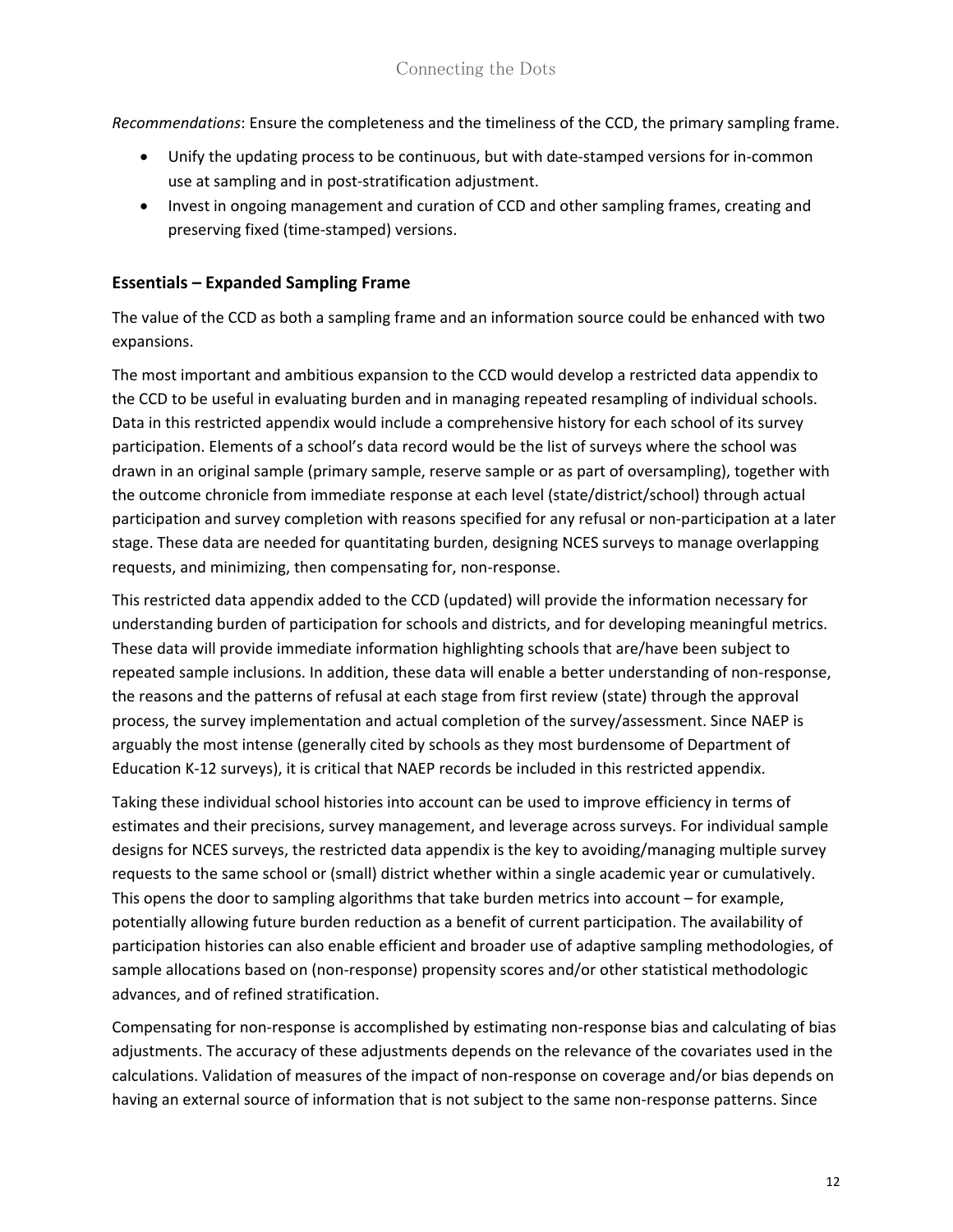NAEP is mandatory for schools, it can serve as one external source of information for validation of coverage and representativeness of the NCES voluntary surveys.

The second expansion, to be publicly available would, as feasible, expand the available data by creating a publicly available appendix that incorporates or links to information in other federal data bases, particularly geographically-indexed information. Such information may currently be accessible for each school using NCES website tools like EDGE, but not be available for integration into the national-scale data base. Similarly, small area, relevant to local school features and contexts, may be available by individual calculation, but not on the larger scale that would be needed for other uses. Small area estimates of correlates would expand the base of information for calculation of metrics for representativeness and for improvement of non-response bias assessment and adjustments.

*Recommendations*: Expand the sampling frame, both open access CCD and a restricted access expansion to CCD.

- Create a restricted access CCD appendix file of comprehensive history of participation for districts and schools; include for all surveys/assessments (by level – state/district/school) the recruitment attempts, results, reasons for refusals or other non-response, and metrics for burden.
- Expand, as feasible, the open access CCD to incorporate or link to information from other federal agencies and to small area estimates of correlates.
- Moving forward, use the restricted CCD appendix for development of metrics for burden and validation of patterns and reasons of refusal and for estimating the impact of non-response, using NAEP data and external sources to validate.

# <span id="page-12-0"></span>**Essentials – Annual Cycle**

Survey preparation schedules are dictated by the dates for putting the surveys into the field, which in turn dictates the timing of the recruitment processes. Coordinating multiple surveys and unifying the recruitment process assume an in parallel preparation cycle for surveys to be conducted during one academic year. Schools ordinarily set their curricula and calendars to include planned dates for classroom exercises and semester testing, for field trips and special events, for teacher conferences and work days, etc., during the spring preceding the start of the next academic year. Consolidated survey recruitment synchronizes the multiple surveys to this date.

Working backward from the recruitment date, a coordinated approach for multiple surveys can incorporate two added features to manage overlap and/or leverage data across surveys. The process list, stated broadly, is from target date back to earliest step:

- Recruit Schools
- Negotiate with District
- Negotiate with State
- Draw Samples (all surveys), *coordinated to manage overlapping samples*
- *Fix the Version for Sampling Frame (CCD)*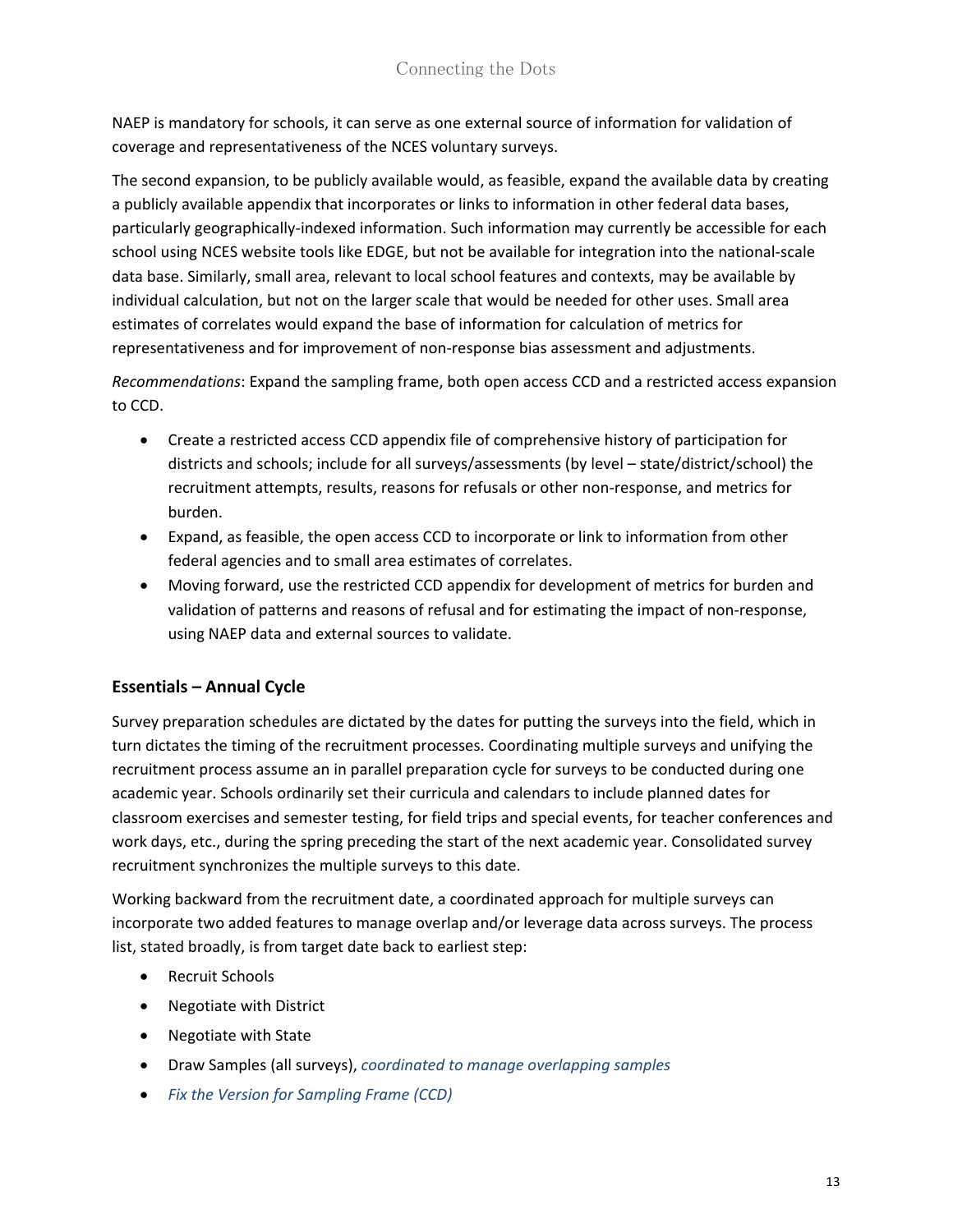- Complete Federal Approval Process (OMB)
- *Set burden limits*
- Finalize NCES Survey Preparation (all surveys)

The additions enable coordination of the multiple surveys' sampling plans. First is the opportunity to set burden limits using metrics that encompass multiple surveys as part of the sampling design. At the same time, opportunities to leverage information between studies may reduce overall burden. For example, the occurrence of paired surveys in some schools would allow a single collection of duplicated information, particularly when one survey will collect more refined school/teacher/principal demographic or economic information. Second is the use of a fixed sampling frame; third is redesign of the sampling plans for the multi-survey context.

*Recommendation*: Set up a cycle for survey planning through sampling and recruitment that will work for schools, districts and states as well as NCES and contractors.

#### <span id="page-13-0"></span>**Essentials – Stratification**

Stratification of the population of schools defines (relatively homogenous) subgroups for the sampling algorithm to apply the appropriate probabilities of selection. At a basic level, all NCES surveys and assessments use a few common stratification factors (location-region; school type) for primary samples, possibly excepting some international studies. Further stratum refinements, oversampling, and some reserve samples, are individualized to meet specific survey objectives.

Greater concordance is needed for a multi-survey context; total uniformity is unlikely and might be quite inefficient. The degree of comparability of stratification and auxiliary variable definitions has implications for the advantages from a coordinated approach for multiple surveys. The greater the alignment of primary (at least) and other relevant stratification factors the more efficiency may be incorporated into the overall design. Similarly, the greater the alignment of important auxiliary variables, the greater the information for data users and researchers.

The first principle is to strive for a comparable stratification structure as deep as possible across surveys. This is true, whatever the survey designs. The second principle is for common, precise stratum definitions. This means identical variable definitions and identical boundaries. Wherever a survey requires additional fine-scale stratification, composites of those finer scale strata must be identical to coarser, in-common, strata.

To execute the individual survey designs, the finest granularity needs to be attached to the expanded CCD or the restricted appendix as part of the fixed version the sampling frame. Thus, stratum membership of each of the surveys is indexed for all schools in the frame, whether explicitly (possibly simplest) or indirectly (computable from factors as listed). Individual surveys may utilize aggregated fine strata. For example, a survey of fourth graders, might require a final stratification of school eligibility based on having/not having a 4th grade. For the survey of fourth graders, fine strata "not having a 4th grade" are superfluous and would be assigned a sample size of zero, or equivalently probability zero of selecting a school. For other surveys, the fine strata defined by "having/not having a 4th grade" would be re-paired into amalgamated strata for sampling purposes.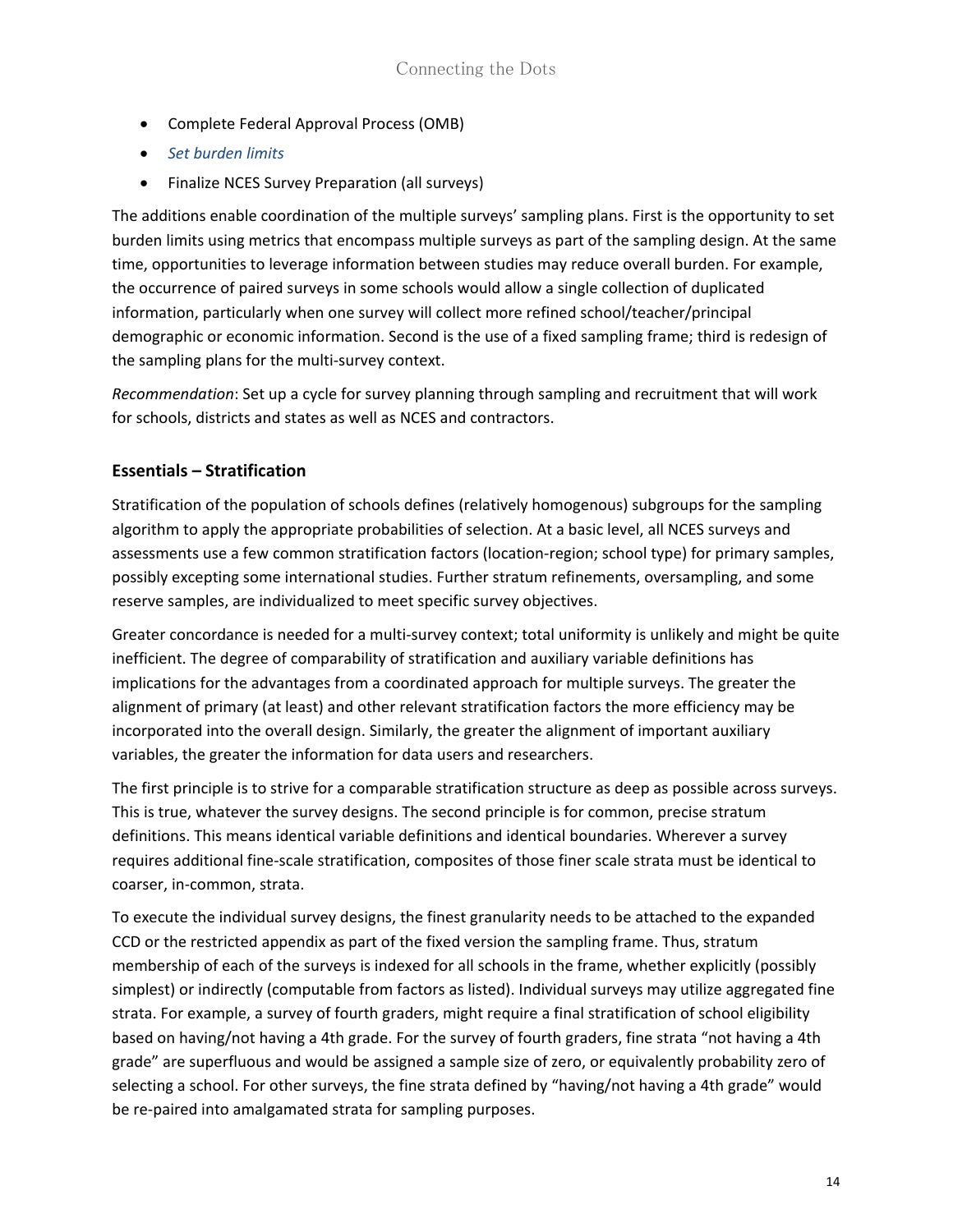A further benefit to adding the stratification information to the CCD or the restricted appendix is the opportunity to leverage data across surveys both administrative data and participation histories. Comparability of definition will be essential for a limited number of auxiliary variables needed to create small area estimates relevant to individual districts (or even schools).

The "devil in the stratification details" lies in the need for identical variable definitions and boundaries. It is not particularly useful to simply note that definitions differ from one survey to the next since this offers the data user no meaningful way to actually view the information across studies. Potential solutions range from working toward standard definitions for common use ("top down") to collecting raw data and using computational modules to categorize into strata for each of the surveys ("bottom up"). Midway between is creation of refined categories by absorbing all the boundaries into a single comprehensive list for the common variables. Alternatively, a minimal solution is to anchor every survey to a single benchmark survey (e.g., NAEP) by taking the intersection of each survey's stratification with the benchmark stratification.

#### *Recommendations*:

- Standardize stratum definitions (including cut-offs as well as variables) for the primary variables.
- Standardize a core of key content across surveys and, when possible, anchor these to NAEP or other external source.
- Include in this core content the data needed to form small area estimates for the variety of specifications that meet schools' and NCES's needs.

#### <span id="page-14-0"></span>**Design Options**

Three different approaches to design for a consolidating multiple surveys diverge in different ways from the current complete survey-to-survey design independence. The most straightforward of these is separate sampling followed by adjustment for all repeated selections of particular schools. At the opposite end of the complexity spectrum is combined sampling based on the total combined sample requirements, with subsequent allocation to individual surveys. An alternative coordinated sampling approach is based on partitioning the population and assigning segments to individual surveys for drawing survey samples. Composite strategies may be possible in practice to retain the most important advantages of different approaches, yet still practical for implementation.

*Separate Sequential Sampling*: Samples are drawn independently for the collection of surveys according to stratifications and sampling algorithms constructed for each survey. Common structure among surveys is minimal, likely including primary stratification variables but with independently set stratum boundaries beyond a core set. Overlaps due to repeated selection of the same school would be dealt with either with discretion on a case-by-case basis or by setting a priority list for surveys and proceeding sequentially to remove replicated selections, replacing them from a reserve sample or by individual substitution.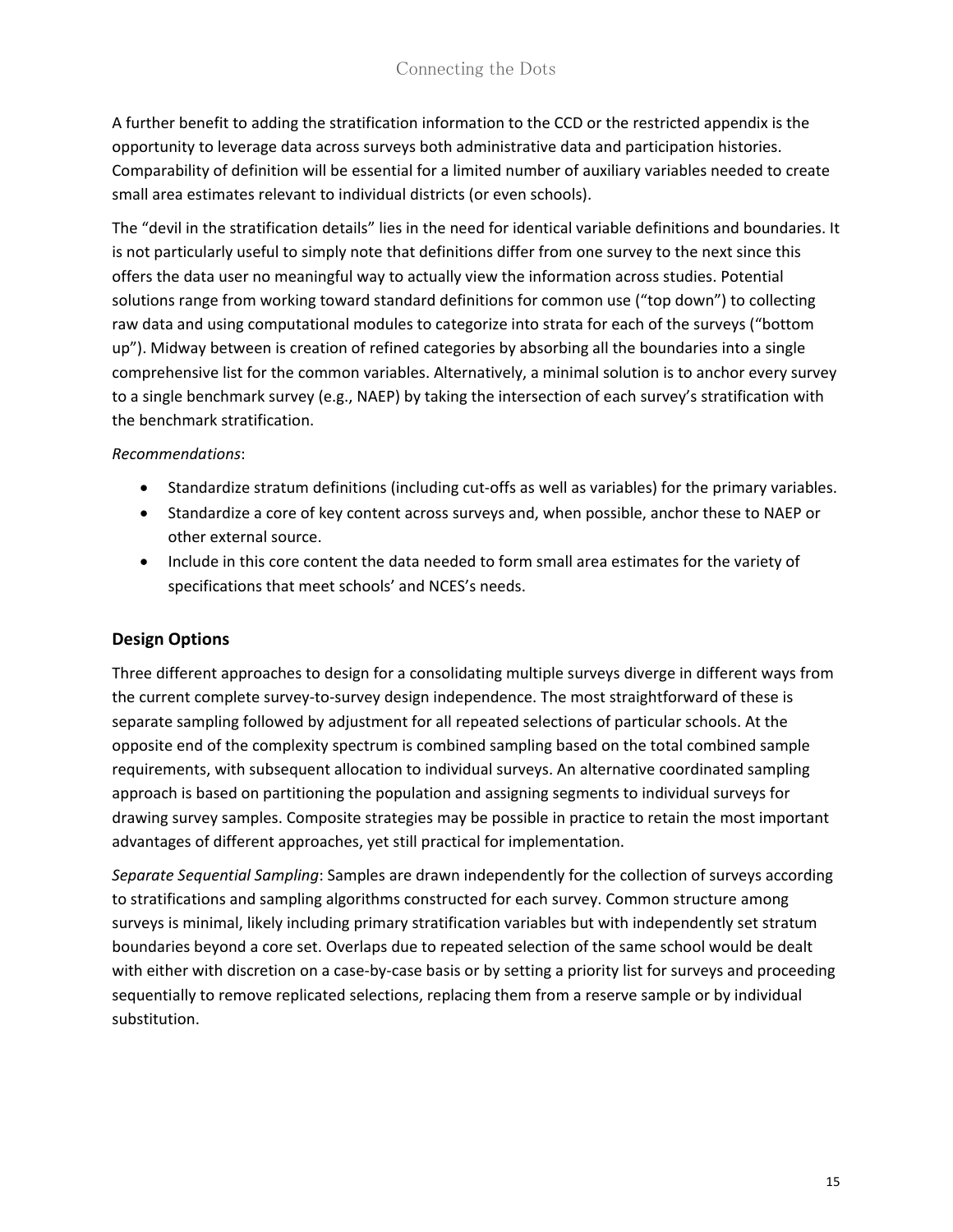Separate sequential sampling presents the advantages that little is changed in the development of a sampling plan for each survey construction and stratum definitions can be optimal for every survey. Consequently, separate sampling is open to sample design innovations for individual surveys. Also, a common sampling frame can be used, with a fixed version and collective updating to allow comparable information for all surveys for data sharing, for post-stratification adjustment and analysis.

Procedural issues for separate sequential sampling are the necessity of priority determination among surveys and the development of a process for assigning schools selected repeatedly to one survey. Technical issues include preserving statistical properties when selection probabilities are altered by "removal" of a unit due to prior assignment another survey, and ensuring adequate precision of estimates and valid bias assessment and adjustment. Updating the sampling frame would be limited to the extent of commonality of factor and variable definitions. However, most importantly – based on small (two-survey) experiences – this approach will founder on a larger scale.

*Total Combined Sample*: The concept of a total combined sample is to take the sample size requirements for all the surveys to define a single aggregate sampling plan. Superimposing the stratification requirements for all the surveys defines a complex common structure for drawing the total combined sample. Then sampled schools can be assigned (in some random fashion) to individual surveys, satisfying the sampling plans of each survey individually.

There are multiple possibilities for the allocation of the total sample to the individual surveys. In general, the greater the agreement on stratum definitions, the wider the choices and the less complicated the allocation process. With broad agreement about strata, one possibility is to use random allocation within stratum to allocate schools to surveys. An alternative is to draw the total combined sample (or partition it after it is drawn) into large collections of mini-replicates within strata to be allocated (at random) to meet the sample size requirements of each survey. For highly refined strata, mini-replicates might be constituted across strata.

The chief advantage to a total combined sample is that coverage can be guaranteed for each individual survey while repeated selection of the same school is avoided. Obviously a common sampling frame is used, data sharing is enabled and updating for post-stratification adjustment is also uniformly applicable across surveys. A secondary advantage is that the (total) reserve sample can be smaller than the total size for independently drawn reserves.

Stratum comparability at a granular level may pose difficulties or at least require greater complexity in the sampling algorithm. In any case, the sampling and assignment processes will be computationally intensive – although not necessarily a limiting factor given the capacity of cloud computing. With a single combined sample, ingenuity will be required to introduce sample design innovations (e.g., selection probabilities adjusted by burden metrics or based on propensity scores) on less than a comprehensive scale.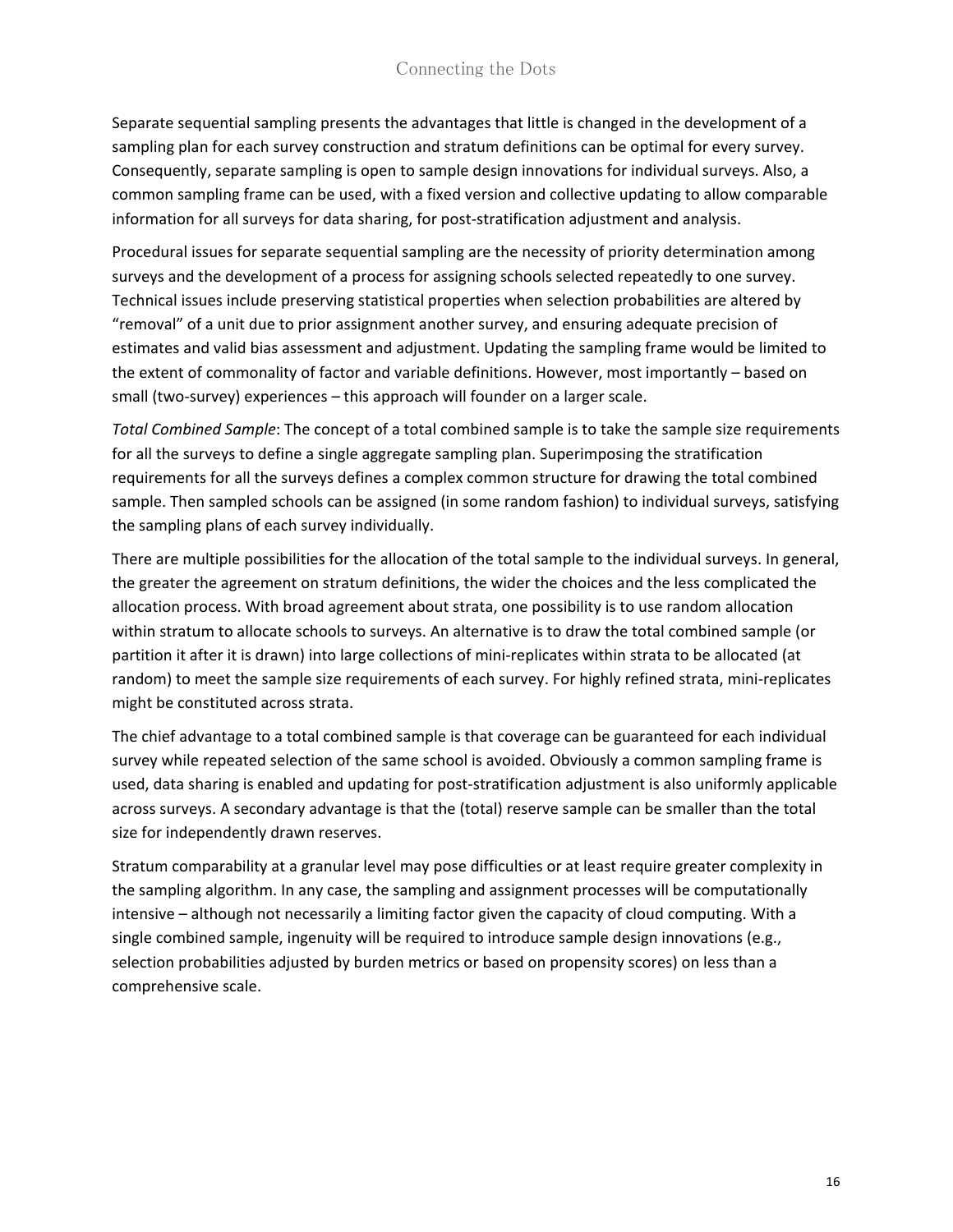*Total Combined Sample – with Blocking*: A variant of the total combined sample uses design of experiments principles to increase estimation efficiency and to address the need of multiple surveys for a small set of schools that share "rare" attributes. The idea is to ensure that every survey includes schools with each rare attribute and also schools with most (but not all) rare attribute pairs. Incomplete block designs are constructed with balanced (mini) replicates that together enable the estimation of the impact of each attribute to be estimated. For example, one mini-replicate schools with attribute pairs {A&B, B&C, C&D} while mini-replicates would include schools with {A&B, B&D, C&D}, {A&C, A&D, B&C}, {A&C, A&D, B&D}, {A&B, A&D, B&D}, and/or {A&B, B&C, C&D}. So while no single survey sample would necessarily contain schools with all possible rare attribute configurations, all surveys would contain schools with each of the rare attributes in most of the pairings.

The (incomplete) blocking depends on having a fine stratification structure incorporating the "rare" attributes at least for the sampling these schools. A two-part sampling process would be possible, using incomplete block mini-replicates to address the specialized sample requirements then using a simpler sampling process for the majority of the total combined sample and assignment of schools to surveys. The concept of incomplete blocking could be applied to the total sample and/or it could be applied for oversampling special populations. Its greatest use would appear to be for reducing the repeated sampling of schools with unusual circumstances or rare attribute configurations.

*Partitioned Population Samples*: The starting point for a quite different approach to coordination of samples divides the population rather than a combined sample. A collection of mutually exclusive subpopulations could be constructed using only limited common structure with random assignment to a particular subpopulation (survey) within each high-level stratum. Then each subpopulation would be assembled from the stratum partitions. Or a finer structure could be used to ensure a greater degree of representativeness for each subpopulation. Samples for each survey are drawn from the assigned subpopulation.

Details of this process could be adapted to meet additional sample requirements. For example, extra partitions could create a common reserve sample. To accommodate different sample sizes or sampling rates for different surveys, multiple equivalent mini-replicates could be created within each stratum to allow the number assigned to each survey to meet specific survey requirements. If (perhaps partial) overlap is acceptable or even desirable between specific surveys (e.g., an administrative survey and a student assessment), the same population partitions could be deliberately assigned to those surveys on either a selective (by stratum) or complete basis.

Flexibility gives this approach potential advantages in implementation. By first partitioning the population, then drawing samples, the use of mutually exclusive, representative subpopulations allows surveys to be designed independently according to their specific objectives. Innovative sampling designs and algorithms can be utilized by individual surveys. Stratum definitions can be optimized for each survey; sampling rates, including oversampling of demographic groups, are determined to meet survey requirements. The fixed, common sampling frame is used and then updated by all surveys. From the point of view of recruiting at all levels (states/districts/schools/students), nothing new has been added to the process except the important elimination of multiple survey requests to individual schools.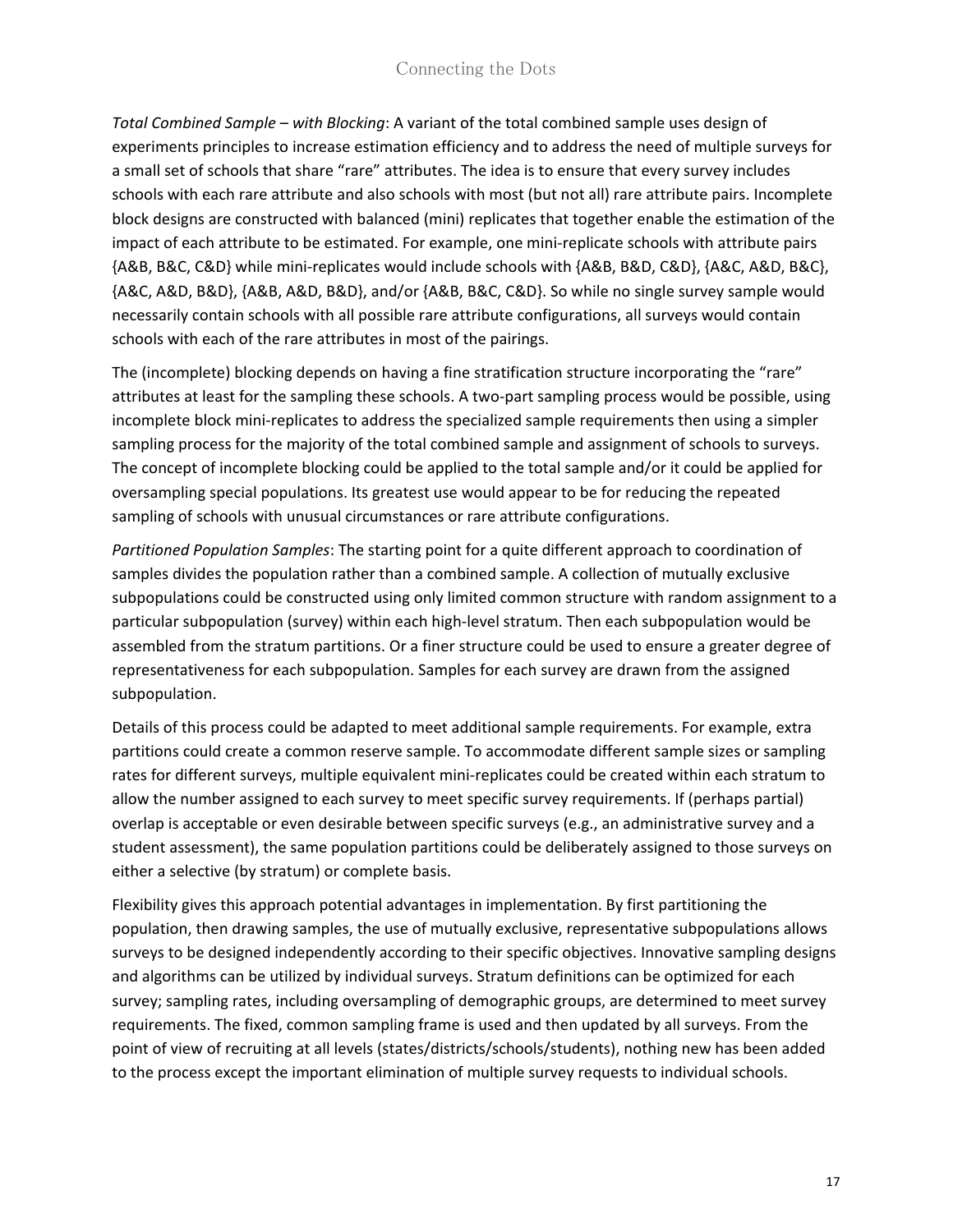Concern about potential for insufficient coverage of schools with "rare" factors or factor configurations comes from two sources. The first is the reduced population that is available to any single survey. The second, that random assignment of schools to partitions might result in unequal assignment of "rare" schools to subpopulations. (This shortcoming could be addressed as part of the partitioning process.) Other issues to consider with partitioned population samples derive from the independence that gives this approach its flexibility. These include limitations on sharing data across surveys and on updating the sampling frame. This concern could be mitigated if stratification information is specific enough and complete enough to permit categorization of each school using stratum definitions for the other surveys or at least using a fairly comprehensive common definition as a benchmark.

|                                  | <b>Separate</b>         | Total Combined (w/& w/o          | <b>Partitioned</b> |
|----------------------------------|-------------------------|----------------------------------|--------------------|
|                                  | Sequential              | blocking)                        | Population         |
| <b>Sample Specifications</b>     |                         |                                  |                    |
| <b>Common Structure</b>          | Minimal                 | Comprehensive                    | Limited to         |
|                                  |                         |                                  | Complete (better)  |
| Population                       | <b>Whole Population</b> | <b>Whole Population</b>          | Subpopulations     |
|                                  |                         |                                  | (mutually          |
|                                  |                         |                                  | exclusive)         |
| Survey                           | Independently           | <b>Combined Sample</b>           | Independently      |
| Integration/Independence         | <b>Drawn Samples</b>    |                                  | Drawn Samples      |
| Individuation                    |                         |                                  |                    |
| Stratification                   | Optimal                 | Comprehensive                    | Optimal            |
| Sample Size & Sampling Rate      | Optimal                 | Optimal                          | Optimal            |
| Sampling                         | Individual              | Uniform for Total Sample         | Individual         |
| Methodology/Innovation           | Choice/Option to        |                                  | Choice/Option to   |
|                                  | Innovate                |                                  | Innovate           |
| <b>Technical Issues</b>          | Standard                | <b>Computationally Intensive</b> | Computational      |
|                                  |                         |                                  | Solution           |
| <b>Special Target Population</b> | Standard                | Automatically Incorporated       | Standard           |
| Reserve Sample                   | Multiple Reserve        | Single Reserve Sample            | Single Reserve     |
|                                  | Samples                 | (option)                         | Sample (option)    |
| <b>Practical Issues</b>          | Prioritization of       | <b>Coordination of Survey</b>    | None               |
|                                  | Surveys                 | Requirements/Methodology         |                    |
| <b>Sample Composition</b>        |                         |                                  |                    |
| Coverage/Representativeness      | OK for original         | ✔                                | ✓                  |
|                                  | sample                  |                                  |                    |
| Overlap/Duplicated               | Possible; most          | None                             | None unless        |
| Selections                       | likely for schools      |                                  | deliberate         |
|                                  | with "rare"             |                                  |                    |
|                                  | features                |                                  |                    |
| Scale Up                         | <b>NO</b>               | Automatic (computational)        | Automatic          |

| Table: Design Features for Three Design Options to Coordinate Sampling across Surveys |  |  |  |
|---------------------------------------------------------------------------------------|--|--|--|
|                                                                                       |  |  |  |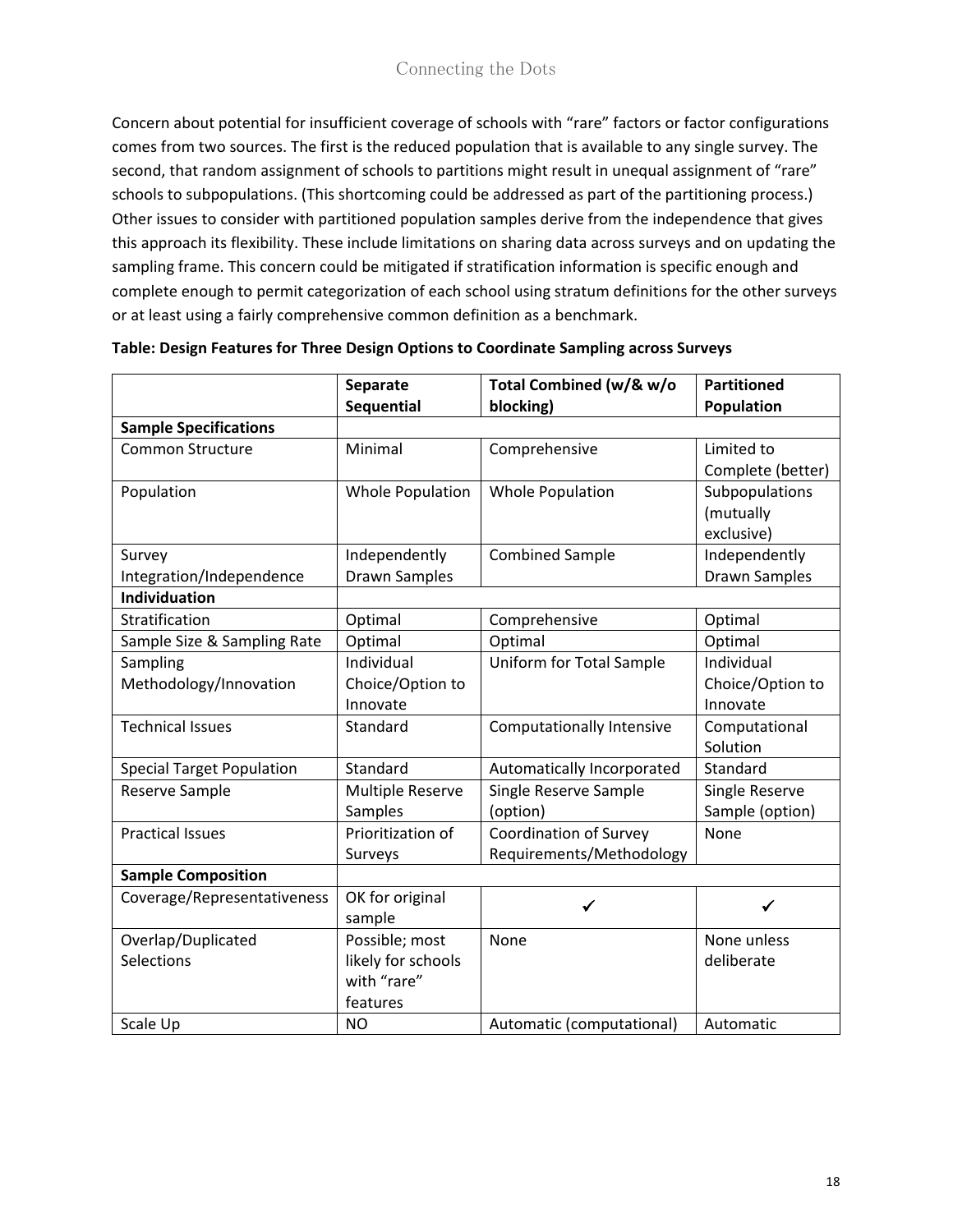|                                                | <b>Separate Sequential</b>                  | <b>Total Combined (w/&amp;</b><br>w/o blocking) | <b>Partitioned Population</b>               |
|------------------------------------------------|---------------------------------------------|-------------------------------------------------|---------------------------------------------|
| <b>Sampling Frame</b>                          |                                             |                                                 |                                             |
| <b>Fixed Sampling Frame</b><br>(Version Saved) |                                             |                                                 |                                             |
| Updating                                       | Requires Extra<br>Information               | ✔                                               | May Require Extra<br>Information            |
| Data Leveraging/Data<br>Sharing                | OK (with Complete<br>information on record) | √                                               | OK (with Complete<br>information on record) |

# <span id="page-18-0"></span>**Design Considerations**

*Roles of NAEP*. Since NAEP is managed and administered independently, it is excluded from the coordinated sampling plan for other NCES studies. However, NAEP becomes important in the alternating years when it is conducted because of its large contribution to burden, its large sample size, and its priority over other studies. This impact suggests considering a two-year coordinated sampling plan, if feasible; or at least a burden metric based on two years – a NAEP year and a non-NAEP year.

For the same reasons, NAEP has a potential role as an anchor or benchmark for other NCES studies.

*Coordinated Covariates and Auxiliary Variables*. Success in assessing and adjusting for non-response bias in a survey or study is limited by the extent of relevant information that is missing for non-respondents. Consequently, unless covariates or auxiliary information sufficiently distinguishes non-respondents from respondents, adjustments cannot be precise and impact can only be measured in broad terms. Improvement requires an external source of information about the non-respondents or at least about others that are close enough to exchangeable to act as surrogates.

NAEP data on respondent profiles and demographics could serve as such an external information resource for other NCES studies if basic covariates/auxiliary information were consistent. This would require either harmonizing stratum definitions and auxiliary information or else incorporating NAEP definitions into data records for other NCES studies. Of course, anchoring descriptive data in this way also would link together other NCES studies to enable data leveraging.

The most important variables to coordinate are those used in defining strata, calculating weights, estimating and adjusting for non-response bias, post-stratification adjustment. In addition the variables used in modeling and in small area estimation are essential to being able to provide relevant information at a more local level ("schools like ours").

*Common Features and Compromises*. The starting point for coordinating surveys is a series of compromises, then gradually expanding the commonalities. In-common stratification information needs to be comprehensive – not just the intersection of variables used by all NCES surveys. To be useful, the data records for all surveys need to use uniform variable definitions and uniform boundaries even if the study design itself is based on variants and that information recorded as well. Of course, the more extensive the actual uniformity, the better. Note that footnoting to explain differences serves to warn the data user than sharing information is not possible, but does not enable that sharing.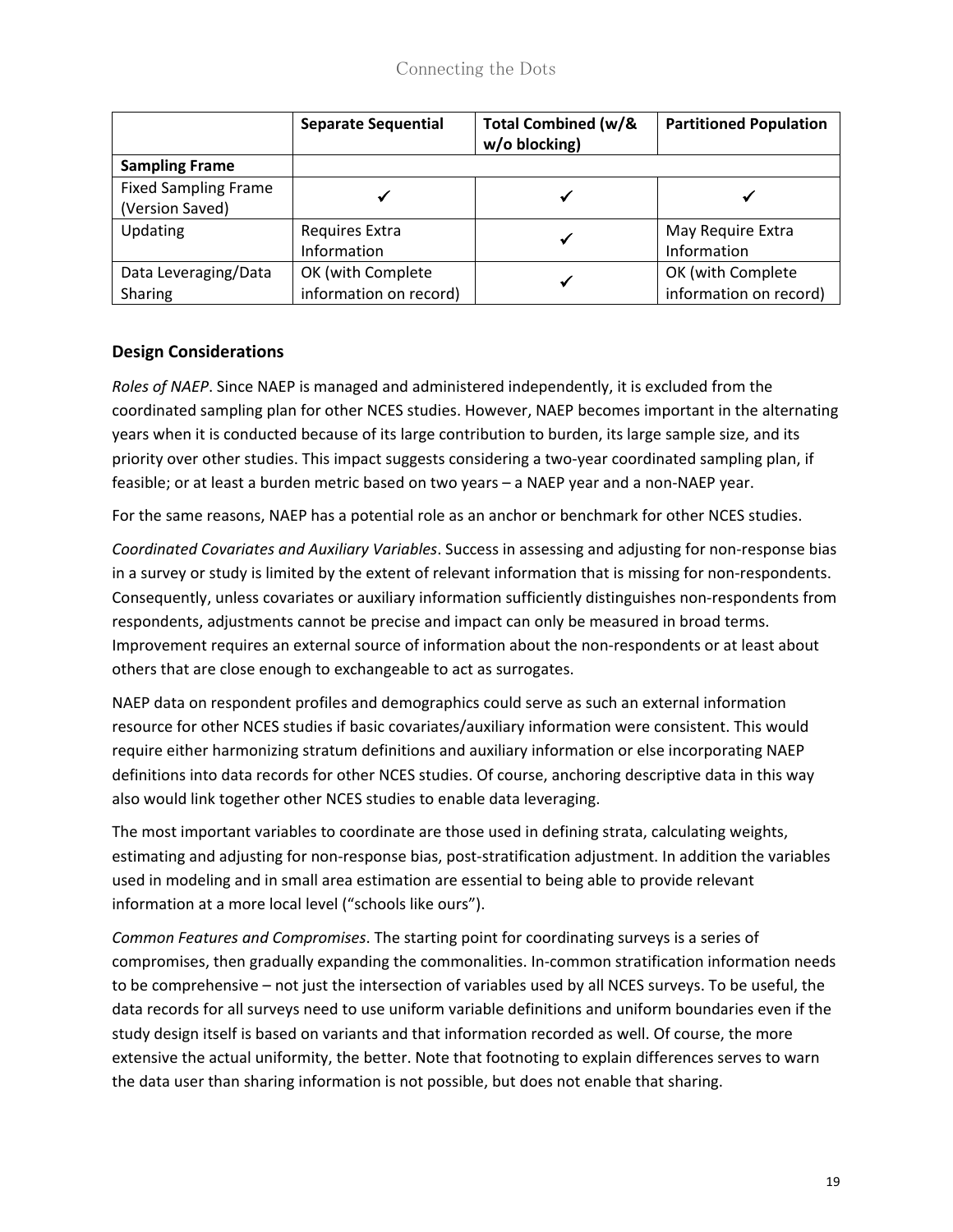The same principle applies generally to enable leveraging survey estimates. A common core of variables across all surveys and/or common variable sets across directly related surveys, once constituted can be expanded over time. Ideally, commonality implies identical definitions, even identical wording of items. While this may be reasonable for adult respondents, practicality of instruments for student responses may need to be adjusted for age or learning level.

The value is great for data users and researchers of a common set of definitions comes in being able to augment information and expand research questions by combining (at least at a small summary stage) data from multiple studies. For individual studies, additional information can be used in the sample design and/or used to improve estimates and increase precision.

*Design Strategies*. Striving to improve data quality is a perennial task; response rate has long been taken as a primary indicator. Refocusing on representativeness as the objective sets a more direct objective, still minimizing bias and maximizing precision. An objective that opens sampling plans to design innovation. Immediate challenges are to increase efficiency by drawing on more *a priori* information, probability on non-probability-based and to base selection on measures of burden, propensity for nonresponse, and other properties or predictions. New challenges will surely arise in developing multiple survey coordinated or combined sampling plans. Solutions will likely be technical and technological. Non-response won't go away; representativeness and uncertainty are the natural terms for expressing the impact, the estimation and adjustment for bias.

Further new possibilities will arise for future thought when considering the collection of studies for one year. For example, these could be separated into administrative-only and student-participant studies, then either partitioned or paired deliberately. Schedules could be harmonized to be advantageous for those schools participating in multiple surveys.

#### *Recommendations*:

- Unify the process for drawing the samples for all surveys & assessments for each academic year (possibly expanding to two years – one year with NAEP and one interim year).
- Manage overlap to leverage across surveys, with overlap with NAEP constituting a special case.
- Redirect focus on response rates to quality of information: representativeness, precision and bias of estimates.
- Support the technical development of one or more approaches to coordinated sampling, with theoretical, simulated or data-based reconstructions to evaluate their relative efficacies and efficiencies.
	- $\circ$  Redirect focus on response rates to quality of information: representativeness, precision and bias of estimates.
	- $\circ$  Manage overlap to leverage across surveys, with overlap with NAEP constituting a special case.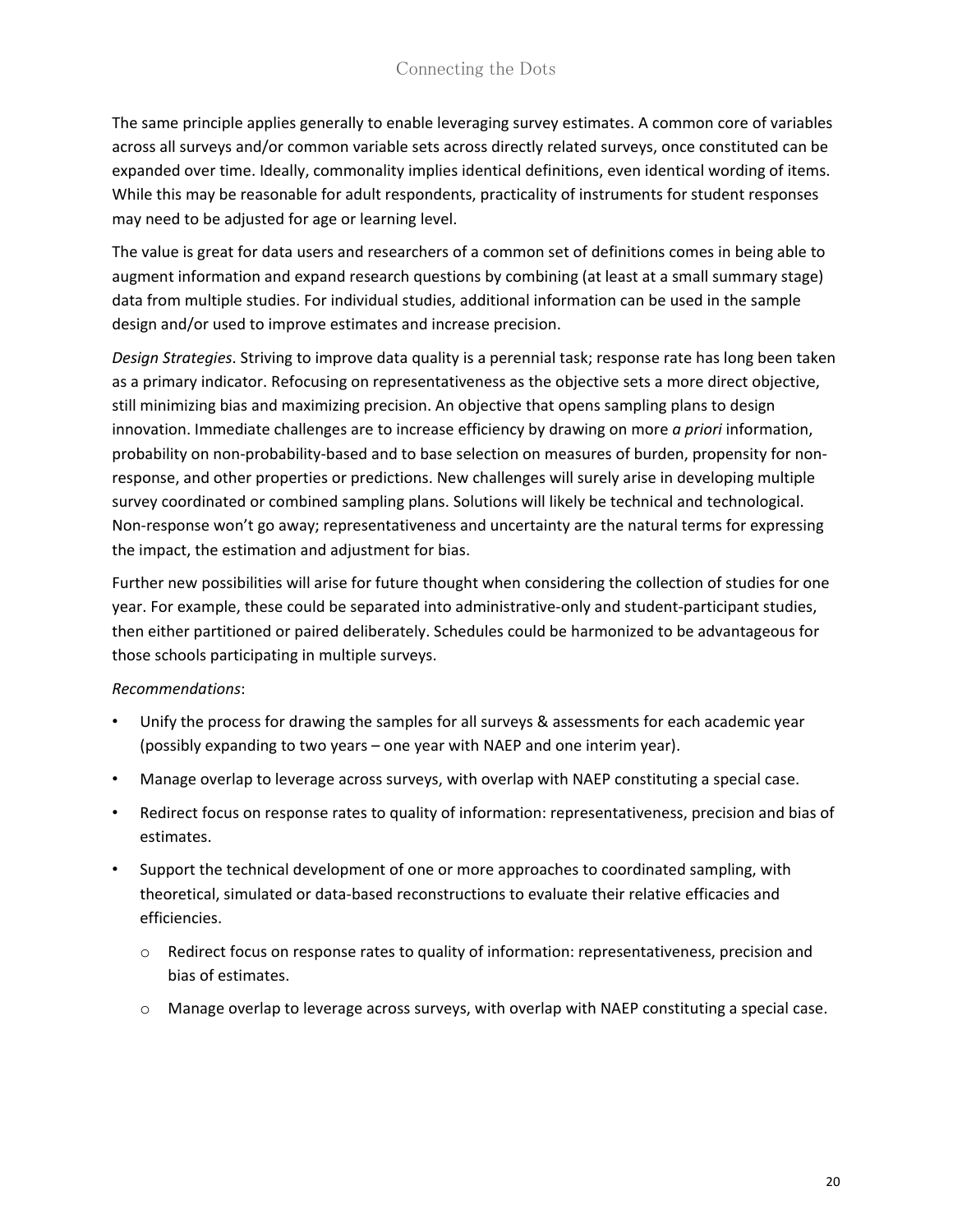# PART II: IMPLEMENTATION AND IMPACT

<span id="page-20-0"></span>The starting point for Panel II is at the beginning of the recruitment process. It is assumed that technical/statistical problems of a combined recruitment design and structure have been solved, samples have been drawn, instruments have been approved (IRB and OMB) and all the essentials for initiating actual recruitment are in the hands of a single recruiter for any one state/district. Attention now turns to the recruitment process itself: first to identifying the key considerations for making it efficient and effective, i.e., successful, then to identifying and addressing the implementation issues.

For NCES, improving participation will improve the national data base. At the upper administrative levels (state/district), streamlining the process is a primary consideration, while at the school level the consideration is rather controlling the burden and clearly defining benefits that provide a balance. The foundation for success is relationships of trust and dialogues.

#### <span id="page-20-1"></span>**Recruitment Paradigm**

#### *Role of Recruiter*

The recruiter brings three kinds of materials to the review-negotiation-approval transaction: informational, negotiable, and persuasive. Increasingly what is considered to be negotiable is expanding.



Informational materials include study-specific information such as survey descriptions, web-based explanations and examples, classroom time requirements for participants and effort requirements for school staff, FAQs tailored to administrators/educators at various levels and potential participants, etc., plus the actual survey instruments. Individual states and/or districts may also specify requirements for a research plan with the projected benefits to the state, district, locality and/or school.

Participation by the school and scheduling are open to negotiation, as always is the case. Necessary materials include listings of schools by study or reserve sample (whether individual or combined). What is different in the multi-study paradigm is that the calendar is a composite and consequently can enable comprehensive plans for the approaching academic year and can set up the coordination of studies when more than one will take place at the same school, school system or within the same locality.

Agreements must also be reached with respect to requirements to ensure privacy of personal information and security of data. These include documents from high-level standards to highly specific consent forms. It becomes troublesome when federal and local specifications are not consonant. In this case, negotiations can be difficult and may leave the contractor fielding the survey in an untenable, and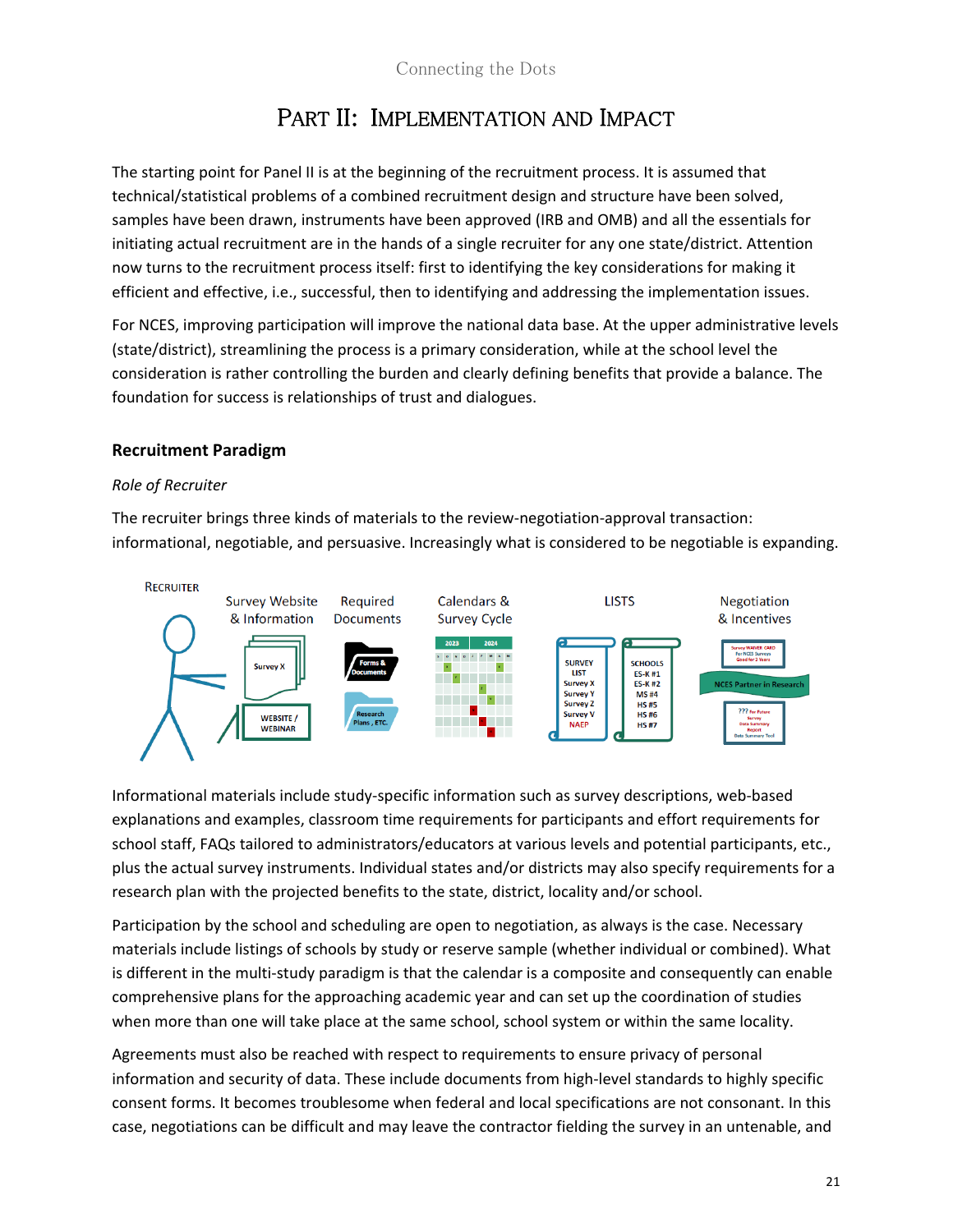litigable, position. Having a single recruiter offers the opportunity to limit these more difficult negotiations to a single occasion and a single resolution whenever the standards and requirements do not differ materially across multiple studies.

Persuasive materials include incentives, recognition, rewards at the student, school and district levels plus any specific benefits presented by the study itself.

The recruiter's goal is to reach an agreement that brings the greatest participation achievable, to work toward the position of trusted voice, and to obtain the support of administrator as an advocate in proceeding onward to the next level of recruitment.

#### *Gatekeepers and Advocates*

State Offices of Education, at the highest level of the chain of gatekeepers, often review basic information but pass the serious, detailed review of study proposals down to the level of school district administration. The district's role in review and approval is critical because declination by the district eliminates are schools in that district from the study.



At the subdistrict (if the district is large enough to be partitioned) and at the school levels, recommendations from district and state officials are important and peer group organizations may be influential by their assumed knowledge of issues farther down the hierarchy.

Advocates at each level in the chain of gatekeepers include relevant organizations and respected individuals whose voices are credible and trusted, and whose endorsement will carry weight in promoting participation. Support for the study from professional education organizations is respected and valued by state and district gatekeepers; but not as relevant locally.

At the subdistrict (if the district is large enough to be partitioned) and at the school levels, recommendations from district and state officials are important and peer group organizations may be influential by their assumed knowledge of issues farther down the hierarchy.

In some cases, localities are now specifically requesting such support from disinterested local voices, i.e., advocates for the local community who have no connection to the school itself, to education administrative hierarchy or to the source (in this case NCES/federal government) running the study. This is a second instance where the NAEP coordinator with knowledge of the local communities may be of assistance by identifying local leaders who can be approached for endorsement.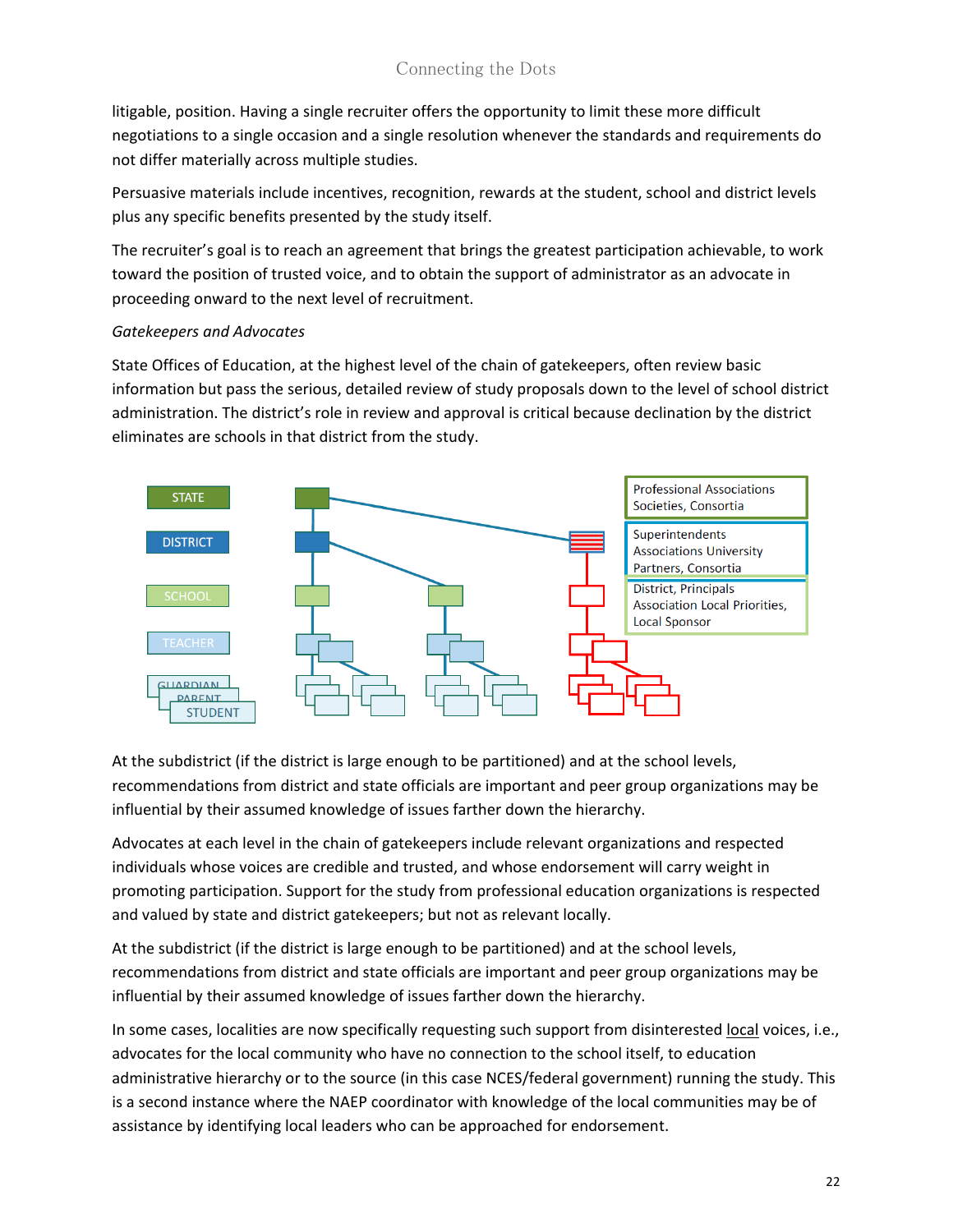# *Recommendation:*

• To smooth the process, it is desirable for the NAEP coordinator, as a trusted voice, to initially introduce the single NCES recruiter to the appropriate administrators at the state and district levels.

# <span id="page-22-0"></span>**Advance Messaging**

The real beginning of recruitment comes much earlier than shown in the paradigm in Figure 1. Recruitment starts with preparatory messaging to all the involved communities and the outreach from NCES to engage advocates and create partnerships with societies, professional organizations and other potential influencers at all levels. Timing is important – the earlier the better, and definitely well in advance of the start of actual recruitment.

#### *Advance Messaging – Professional Education Community*

Advance messaging begins by painting the big picture for the upcoming and one, two, or more future years. This calendar of firm plans and schedule for the upcoming and projections, both firm and tentative, for the future years, can meet the needs of education administrators to plan for NCES proposed studies. For this purpose it is important that the calendar be comprehensive and include NAEP and international studies. Consideration should be given to inclusion of planned IES studies if these appear under the same brand.

Messaging before studies are launched offers the chance to highlight for each proposed study the impact of antecedent studies. It enables administrators to anticipate the proposed study's demands on classroom time and school resources and to project the importance of the data to be collected.

# *Advocates and Trusted Voices*

NCES has well-established relationships with professional societies and associations as well as state education offices, large school districts and consortia. Advance messaging positions them to take on a partnership role and to actively advocate with gatekeepers.

At each level, the gatekeeper can become a trusted voice and advocate for the next level in the chain – the state education office for the district; the district superintendent for the school. Anther trusted voice is the NAEP coordinator. With introduction and support from the NAEP coordinator, the NCES recruiter could be added to this list.

On a local scale, in addition to recommendations from the district and state education officials, there are professional associations and peer groups (e.g., principals' associations, state level organizations). A local sponsor, now required by some locales, may be highly influential. Often trust has already been established with the NAEP coordinator, enabling sharing experience and local connections with the NCES recruiter.

#### *Recommendations:*

• Use Advance Messaging extensively and sufficiently far in advance to prepare for academic year surveys.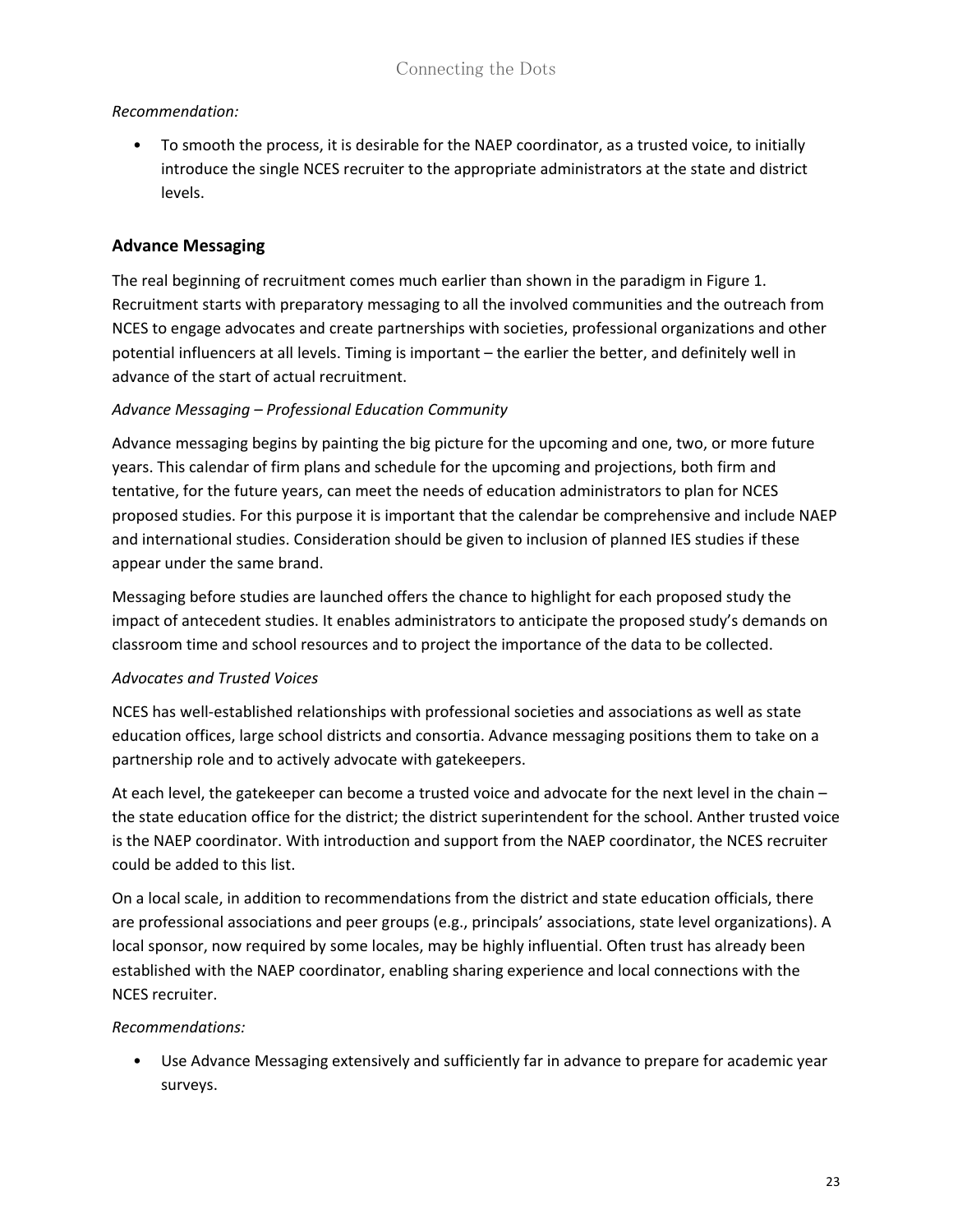#### <span id="page-23-0"></span>**Messages**

To be effective, recruitment messages need to be delivered directly to each audience. On a national scale, professional meetings and NCES-hosted events continue to be successful platforms to reach state education offices and district administrators.

These avenues don't serve as direct communication with most teachers, principals, and superintendents of small school districts who do not regularly or even irregularly attend national or major professional meetings. The virtual world for education, imposed by Covid, opens an opportunity for broader virtually direct communication through forums and other opportunities for discussion and feedback.

"It's on the website" is an ineffectual argument, except as a reference. Like any website, it is useful only for someone who either already knows what to find or strongly expects to find it. The IES/NCES website is particularly difficult to navigate – definitely not a direct communication.

#### *Tailored Recruitment Messages*

Both content and extent of detail of messages prior to actual review of full recruitment packages vary for their differing audiences. In general, concise, focused messages with links to extensive information are more likely to be read. What each audience needs is a clear picture of what participation looks like from their particular vantage point: what it is they are asked to do; what specific benefits are returned and what the consequences are for not participating.

Comprehensive messages are needed by state and district offices, covering the complete set of studies. A succinct overview could address the plan, the study value, and study requirements, with links to more information. A two-year calendar (even if the second-year plan is tentative) would give administrators a basis for thinking in terms of a pair of NAEP and non-NAEP years.

For each proposed study, information should include highlights of its impact in previous years with a link to the full report online. Identifying on the one hand the usefulness and relevance to specific decisions (past and/or future), and presenting on the other hand an overview of the burden for the proposed study can address the balance of value and burden that comes with approval and participation. Declining approval means the opportunity loss: What happens to national representativeness if the state or district declines?

At the local level (small district or school), the focus is on impact of the study for the school. A page document can explain the value and impact of the study, especially (past and proposed) study usefulness and relevance to specific decisions. The study-specific requirements are critical to local implementation the nuts and bolts that affect the school, the students, the classroom time and schedule. Clear statements of the value to the school and of the individual importance of this school to the proposed study are at the core of this summary. Again, what happens to national representativeness if the school declines?

# *Branding*

The need for consistent branding is implicit in undertaking a coordinated approach to recruitment. Consistent, pervasive, visible, recognized branding is the link that connects the NCES studies from recruitment through completion.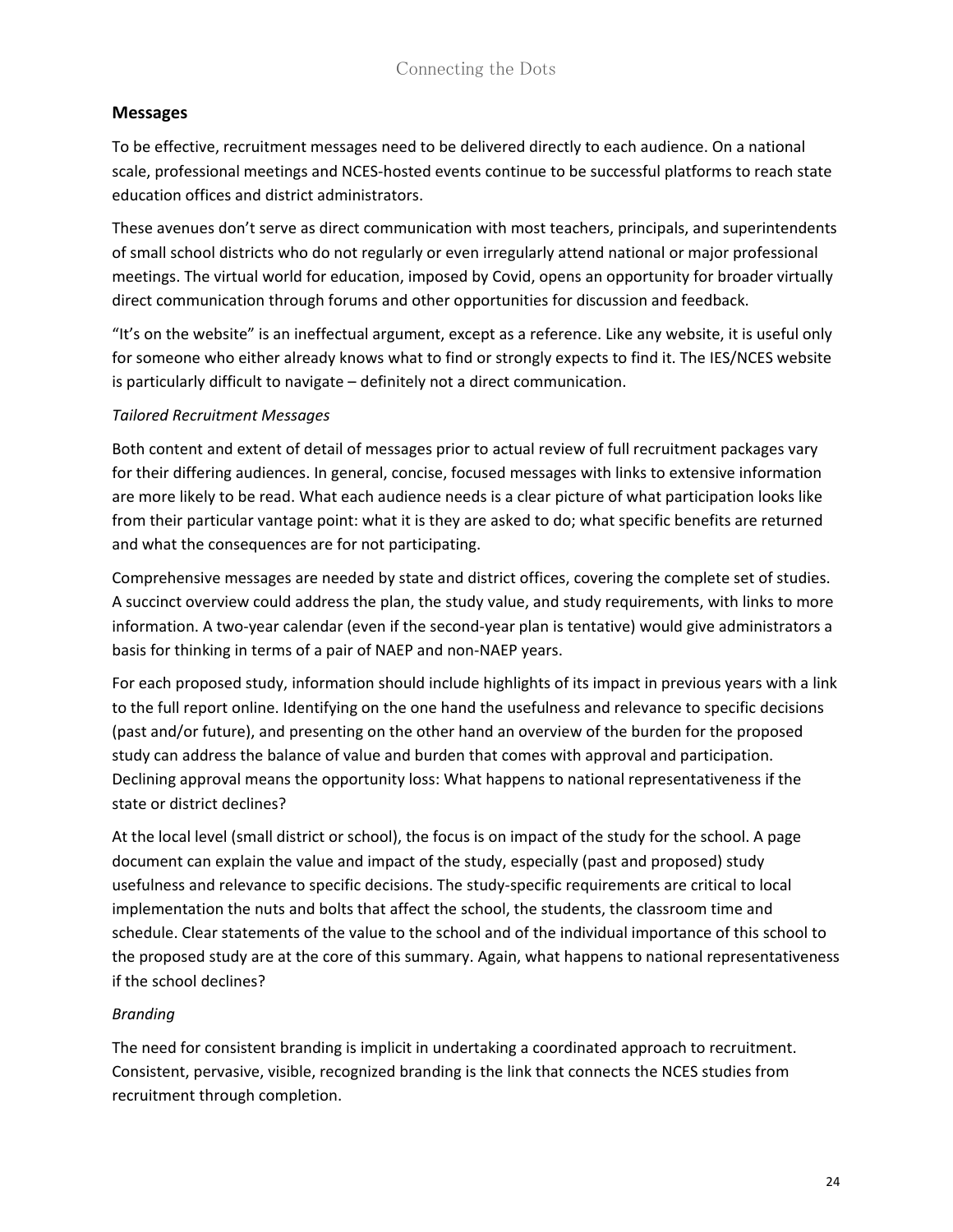Simply stated, the universally recognized brand is the Department of Education with its logo. At state and large district offices, IES/NCES are recognized. But at more local levels IES/NCES may simply be part of the unending collection of acronyms and initials, with logos – beautiful or not – that are not distinguishable from the rest. Using the Department logo as the primary, with the IES/NCES as secondary (and contractor logos as ancillary) will take advantage of current brand/logo recognition while clearly liking NCES studies.

#### *Recommendations:*

- Tailor recruitment materials to recipients; stress the impact past and anticipated for future. Omnibus information for districts; relevant survey information for school.
- Brand everywhere consistently with US Department of Education (primary); NCES/IES (secondar).
- Improve the Department of Education website, specifically the IES/NCES website, to be more inviting, user-friendly and easily navigable.

# <span id="page-24-0"></span>**Foundation for Relationship**

#### *Trust*

Establishing a successful continuing relationship depends on building trust. The success of NAEP coordinators provides a model that may be instructive if not (budgetarily) feasible to duplicate. Once the coordinator – and, hopefully, now the recruiter – becomes versed in the state, district and/or local context, communications can be deeper, more detailed and more candid.

Both the state or district and the recruiter benefit from a true dialogue in the recruiting process. Streamlining the process is an obvious benefit. Even more important is the dialogue about perception of benefits, identification of obstacles and characterization of burden. Burden associated with study participation is then put into a larger context that also includes burden coming from other sources. Having a common context for discussion eliminates the need to revisit issues or to resolve inconsistencies when a mutual understanding or a compromise has already been reached.

Districts differ widely in size and in resources; so a valuable opportunity to understand what comprise the potential benefits and the obstacles for a given district and for the schools within that district comes with dialogue. Large districts and consortia with research units can regularly analyze data from multiple sources to report on education practices and trends or can collaborate with universities for in-depth examination of contemporary issues. Small districts may have neither capable staff nor resources to use NCES data to compare themselves to "other schools like ours." With trust in the relationship, an NCES recruiter may gain a clearer perception of the benefits, obstacles and burdens of the individual districts. And as a result, a partnership in the recruiting process can benefit district, school and NCES.

District policies for recruiting schools also vary. However, a partnership facilitates the process when the superintendent vouches for the recruiter who may in turn introduce the contractor for the study to the schools' principals.

# *Dialogue and Partnership*

Dialogue, especially at the district level, creates a space for input on the process and on the information priorities. The specific district context, with demands arising out of its local issues and initiatives and its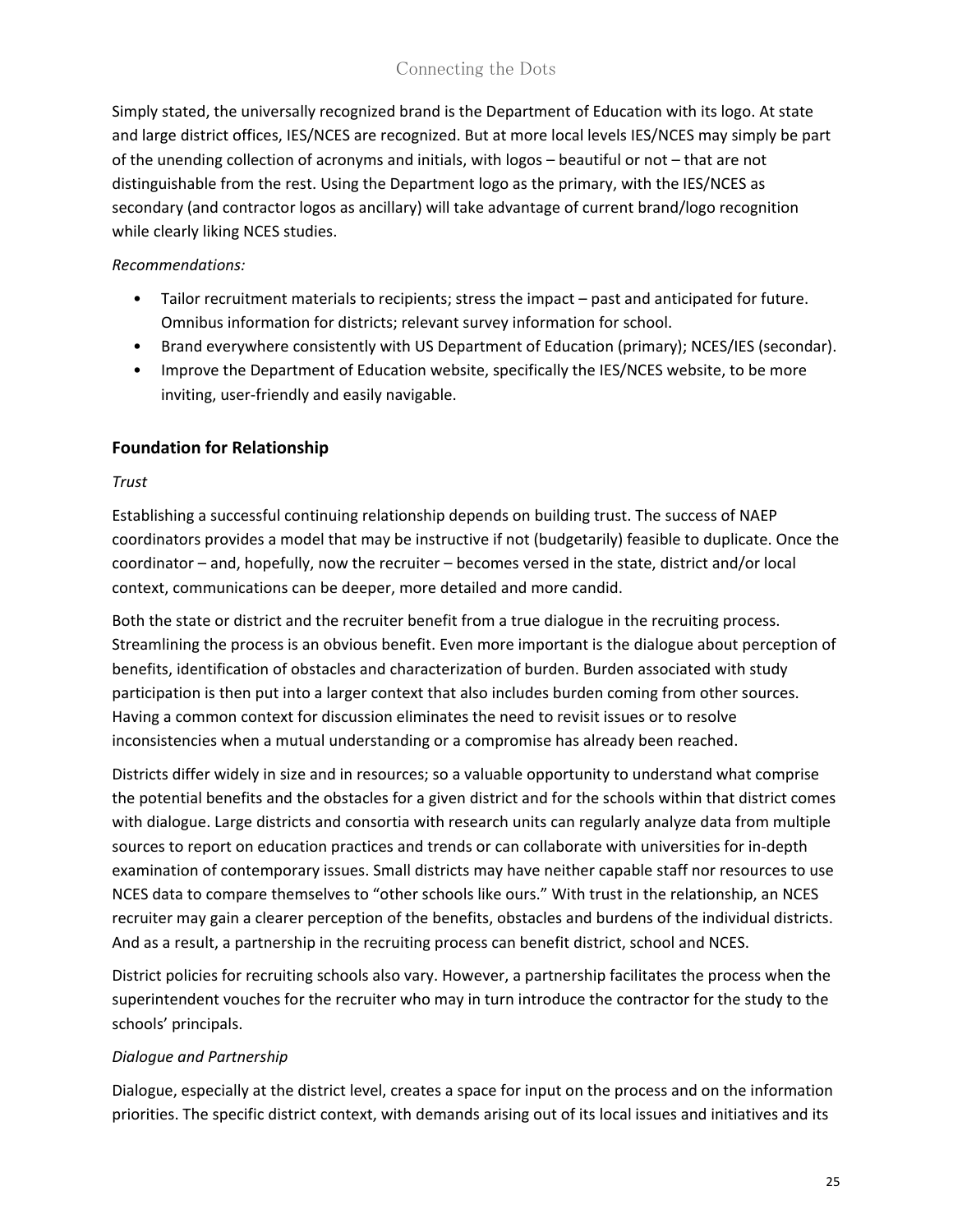potential barriers, can give insight into the decision to endorse or not to approve one or more schools' engagement in a study. This understanding can also open a discussion of what constitutes burden and how might it be measured or tracked.

On a practical level, this dialogue may lead to adaptations of the recruiting plan in order to accommodate specific district policies or practices. As another example, superintendents could welcome prepared materials to distribute from their offices to schools in support of participation in a study. Such materials would address the value of the study (past and future) and the specific requirements of time and resources; they could also lighten the load for districts and schools by including template emails and letters.

Time for local dialogues is likely to be even more limited, and either an open (virtual) forum or debriefing session with participating principals and (separately) teachers may be more fruitful. The need for dialogue is just as acute as at the district level. The focus is on specific school needs, recognizing that these will differ widely across schools, although the desire for information on impact and its relevance to individual schools is universal.

Opportunities to meet school needs at some schools would include tools such as templates for tailored summaries and tutorials to make NCES data accessible and relevant. On the other hand, gathering administrative workload information is necessary input for understanding the resource costs of study participation.

Open discussion could lead to recommendations for determining and/or measuring burden. It also could identify individual school priorities for potential direct benefits as value in return for participation.

*Recommendations:*

- Build trust and open dialogues with gatekeepers at all levels.
- Build trust through a continuing relationship with a single (state/district) NCES recruiter.

#### <span id="page-25-0"></span>**Process Priorities**

#### *Streamlined Process*

The big advance in streamlining the review and recruitment process is reducing from many to one the recruiter relationship with the district. This places all these transactions in the hands of a single recruiter with knowledge of the district context and the decision-makers on its staff. From this point, further tasks are also reduced from many to one, or a few. Standard sections, especially descriptive material about NCES and its policies, need only to be examined once. Specific legal agreements involving security, privacy and rights and ownership of information can be negotiated once for the collection of studies.

Pre-study preparations, especially the gathering of background and administrative information can be done once for delivery to multiple studies, if the school is involved in more than one. Other pre-study preparations such as sampling of individual students, obtaining parental permission can be batched into a single distribution of requests for all students in all studies during the academic year. With both careful planning and serendipity, multiple studies at a single school can be coordinated into the same few days on the school calendar.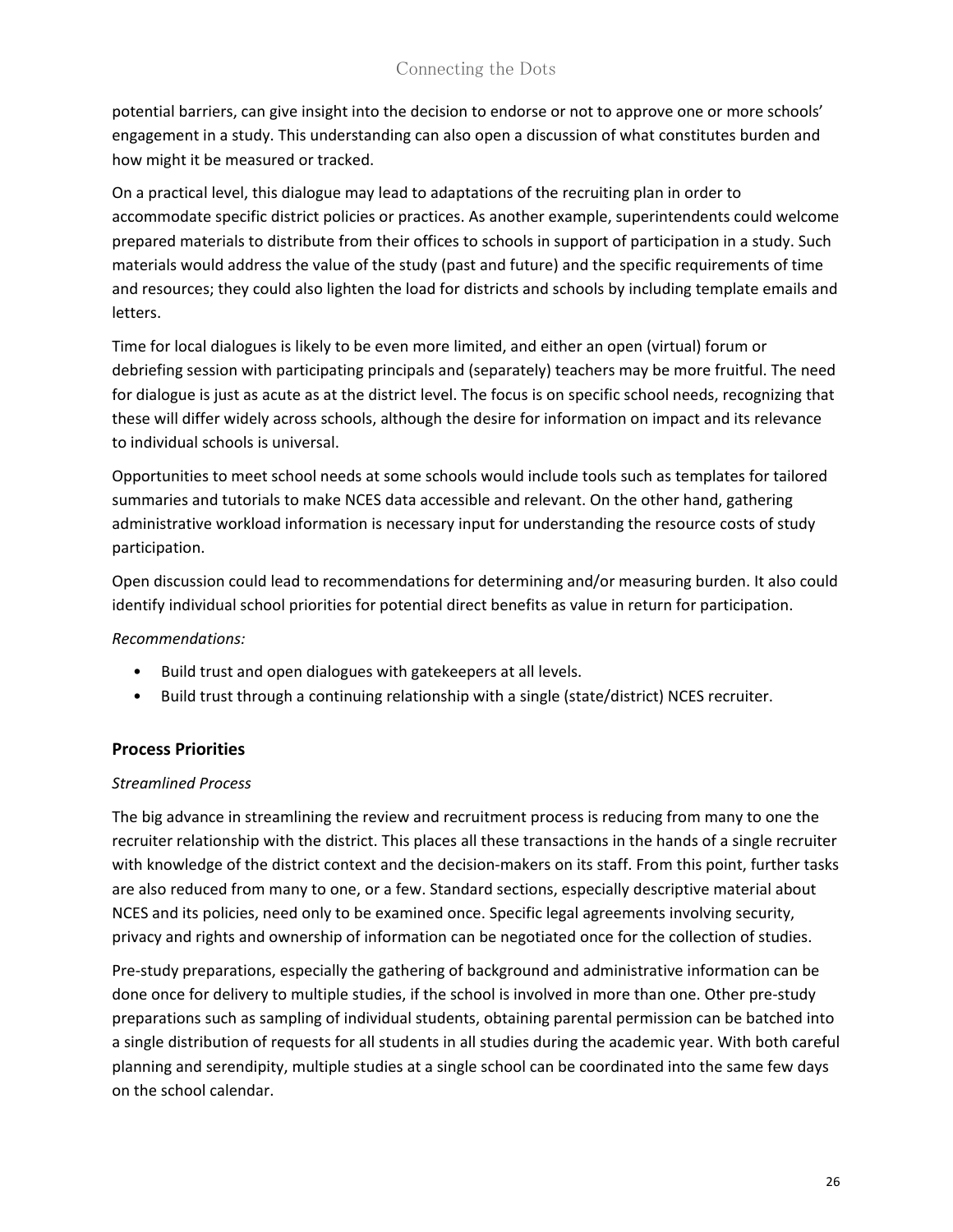Shortening, delegating or sharing sources further streamlines the study data collection process at the school. Using the single "best source" for core data, for example, streamlines by requesting once from administrative records (or district or consortium records) the necessary data for inclusion in all studies, without duplicating this request for school information from students. Even for this task, administrative effort can be minimized by pre-filling information from current/or concurrent studies and surveys or even from past surveys, from CCD data or from the school's own website.

Elimination of redundant items across surveys, primarily administrative information. But some teacher and principal information is now gathered in cross-sectional student studies or even longitudinal studies that is also collected but in greater detail, for example, in the Teacher and Principal Survey. Where these studies are both conducted in the same school, the less detailed information from the student studies can be omitted and replaced. Similar logic applies to asking for parents' occupations – clearly the parents' information suffices (and student information in this case is notoriously unreliable).

Finally, standardizing streamlines because it allows one-time responses. For multiple NCES studies this requires a level of coordination because both the survey question and the allowable responses must both be standard across surveys for the information to be sharable. A problem arises when the particular variable has categorical responses, whether qualitative (e.g., ethnicity) or numeric (e.g., age spans that define "teenage"). This problem is important but it is solvable.

The solution of working to set standard definitions for all such variables appears unattainable. However, for a given time period (e.g., a pair of NAEP and non-NAEP years) all studies could add to their own categorizations the NAEP definitions. That would allow sharing of information at least for the common set of NAEP response categories. Alternatively, a set of "refined" categories that include all partitions used by any one or more of the two years of studies could be implemented. This would allow complete sharing but with simple to create computational modules, each study could still follow its own category definitions, some of which have been in use for a series of past studies. Finally, the whole problem could be eliminated at least for numeric data by collecting the raw data and allowing each study to reassemble categories according to its own needs.

#### *Calendar*

The purpose of a comprehensive calendar is to meet school planning schedules for the academic year, regardless of the dates that individual studies are to be conducted. For schools invited to participate in multiple studies, this may also offer an opportunity to amalgamate at least the administrative information during a single data collection.

Thus, the schedule is created for all studies by working backward through the process to arrive at the point of recruiting individual schools:

- 9. Recruit Schools
- 8. Negotiate with District
- 7. Submit for State Approval & Support
- 6. Draw Samples (all surveys)
- 5. Set Version for Sampling Frame (CCD)
- **4. Initiate Advance Messaging**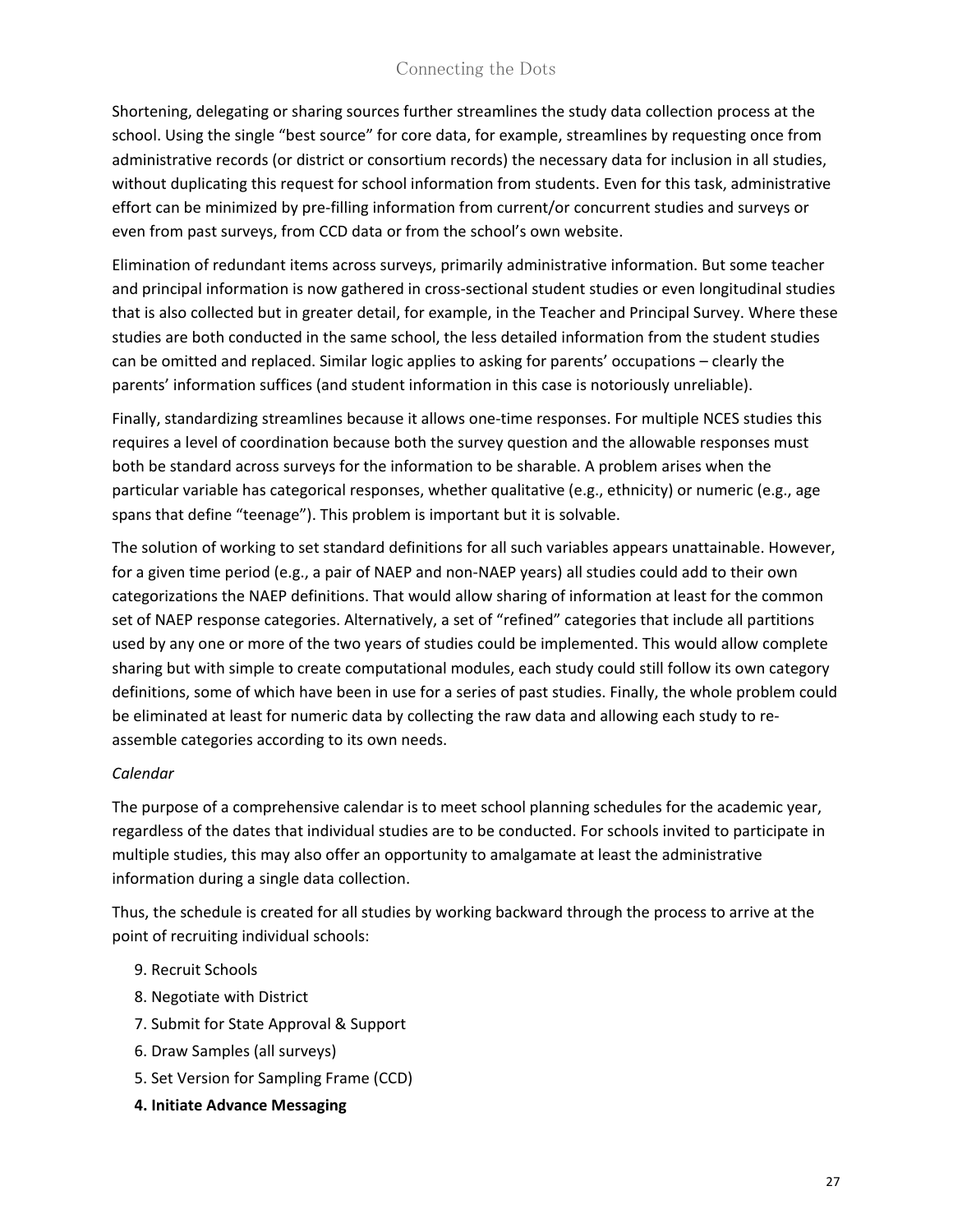- 3. Complete Federal Approval Process (OMB & IRB)
- 2. Set Burden Limits
- 1. Finalize NCES Survey Preparation (all surveys)

Advance planning and cooperation with OMB in particular will facilitate their handling of multiple studies arriving for review in a short period of time.

#### *Recommendations:*

- Standardize to eliminate redundancy and improve information return ("schools like ours").
- Streamline the recruitment process to reduce the process time required by states/districts/ schools.
- Set up an annual cycle for survey planning: sampling through survey administration that works for schools/districts/states, NCES, contractors.
- Unify the process for all surveys & assessments for each academic year (expanding, or at least projecting, to two years – one year with NAEP and one interim year).

#### <span id="page-27-0"></span>**Balance of Burden, Benefit, Capacity**

The greatest disparity among schools and also among districts seems to lie in what truly constitutes burden, what constitutes a benefit and how to strike a balance. Size and resources are two contributing factors to this disparity; pressures from local issues, time already promised to other studies, introduction of initiatives, and recent events affecting an individual school are other factors. The vulnerability to loss of learning time for the students and the makeup and stability of the student population stability can be equally critical.

#### *Burden*

With respect to the study itself, the burden varies depending on whether data collections recur (longitudinal v cross-sectional), who is involved (administrative data v principals or teachers v students and/or parents) and whether it includes an assessment.

With respect to the school or the district, the time-honored measure of Minutes x Number of Students/respondents is the tip of the iceberg. Differences among schools are greater for other aspects of burden. The administrative preparation from data requests, permission letters, sampling, to scheduling for individual students in the sample, can be part of daily work flow in a well-resources school. For a school with small staff, the same tasks can add to an existing overload. Obviously, studies that multiply the number of kinds of respondents multiply the differential among schools or districts.

Another dimension of differences among schools is in the vulnerability of their students to lost learning time. Poverty, language learning, disabilities, and students facing external challenges inflate the cost of missed classroom time. The effect of removing some students from a classroom goes further because it also affects the teaching and activities that go on while those students are out. Loss due to disruption of class schedule and curriculum plans and progress occurs with each day of one or another study is underway in the school. These are the kinds of components to burden that need input from schools of varied size with differing population compositions that present a range of challenges to learning progress.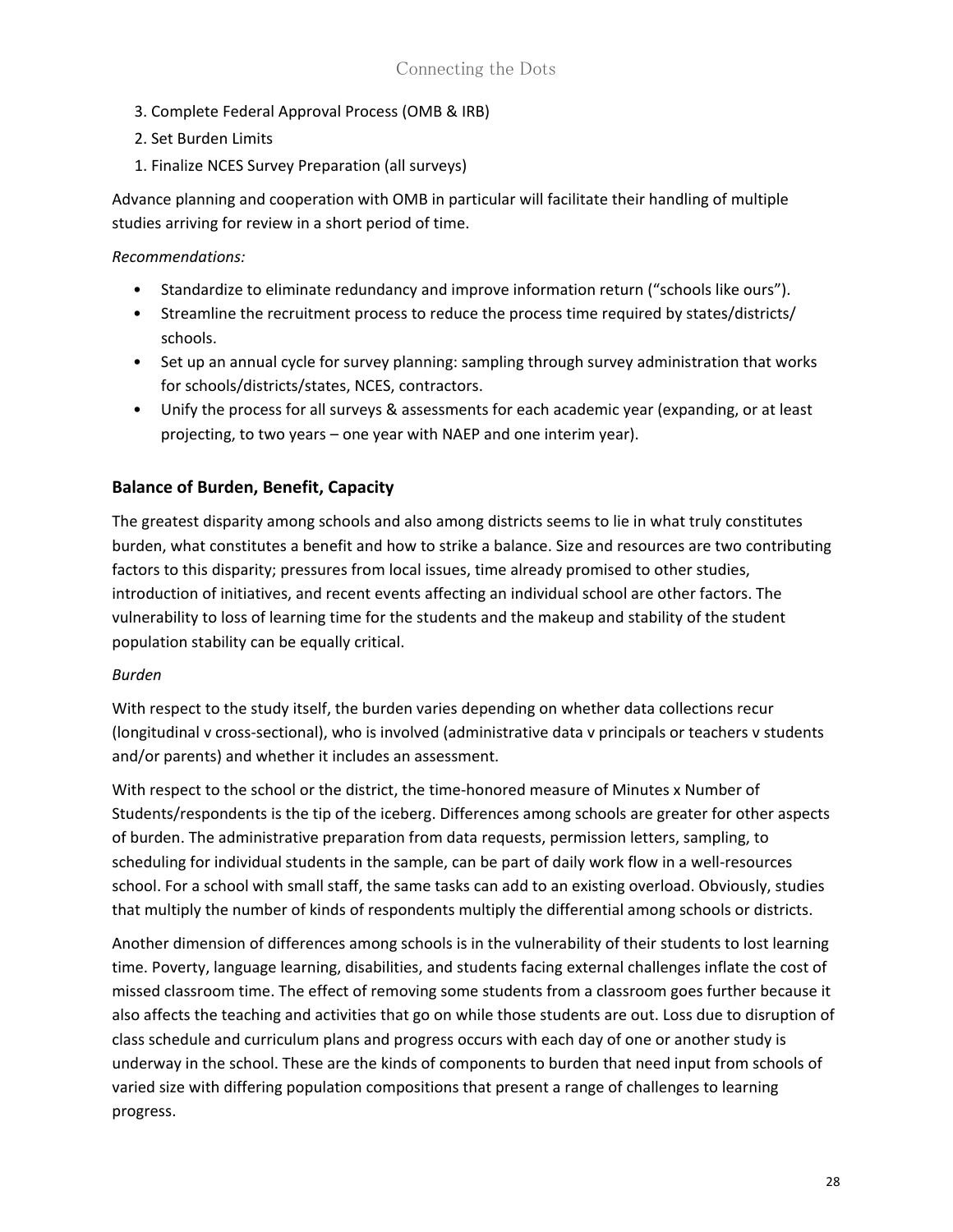However burden is defined, it accumulates over years. Understanding how big a contribution to NCES data has already been made for each selected school is needed information for improving sampling designs and also for information to the district office when the study is under review for approval.

#### *Value Returned*

For a participating school, the benefits from participation can be of many kinds, for example, they can come in the form of information, input to future studies, direct relief to burden or recognition. It is generally agreed that cash incentives need to be larger than is possible for NCES to underwrite in order to be effective. Once again, the needs of the individual district or school vary greatly, so that provide one or two new computers would be valued by a small school with limited funds for administration but have minimal impact for a research department of a large district.

Information can take the form of documentation of study or survey impact: What does the country get from this national survey that it could not get otherwise? This could include past results and their impact, with more specific information to allow comparison with (current) local information. This question also prompts explanation for prioritizing availability of current information.

Information can also take the form of school-specific data and summaries for "schools like ours" that are more relevant to local decision-making than the national estimates. For schools or districts without their own research resources, a school-tailored data tool would extend access to date from the current data collection and, to the extent feasible, to data summaries from other NCES studies as well. Another potential benefit to offer to this cohort of schools and districts, would be an **onsite** tutorial on how to use NCES data tools to adapt for issues of current local concern. The tutorial could be delivered during in conjunction with the data collection process.

Taking the opportunity for input, perhaps at the close of the data collection or during tool demonstration/tutorial, benefits both the teacher, principal or superintendent and NCES and the contractor. Dialogue rather than formal debriefing can reveal topics of concern that might be covered in future studies (especially timely pulse or other brief surveys) or identify particularly valued elements of burden and/or benefit.

Direct relief of future burden could be a waiver from one or more years of study eligibility. For studies that require substantial administrative effort or data collection(s) with multiple days onsite, an administrative supplement could cover reimbursement of costs for additional personnel or resources.

In the past recognition of participating schools has been hampered by privacy guidelines. Across a broader time-frame (e.g., five years) and encompassing other forms of contribution or participation in addition to surveys and assessments, recognition might be possible. A banner, "Partner School in US Department of Education Research," and publication of the list of partner schools would be inexpensive acknowledgment of the value of the partnership to NCES and would recognize the joint responsibility for collecting and reporting data on US schools.

#### *Recommendations:*

- Differentiate among small/medium/large districts/states.
- Work to define Burden in district/school/respondent terms. Account for administrative tasks (pre-to-post), also days in school as well as {minutes x number of students}.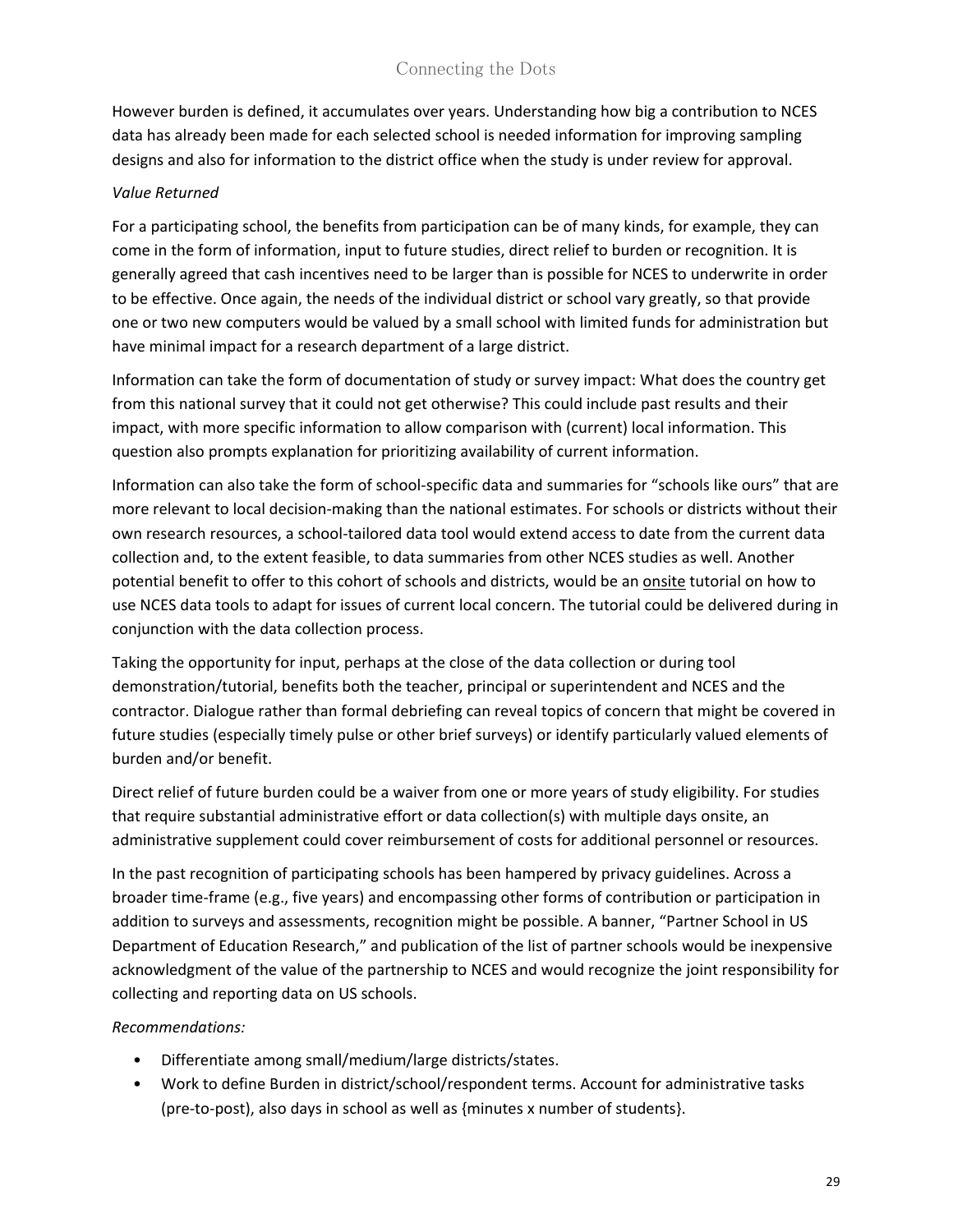- Work to define Benefits in district/school/respondent terms.
- Differentiate among small/medium/large districts/states with respect to needs and to capacity for participation.

# <span id="page-29-0"></span>**Considerations**

#### *History of Participation Data Base*

A resource and research data base of schools' participation histories is sorely needed. This comprehensive data base of schools' participation histories across all studies will serve several important goals. On the practical side these records of participation will document the short term (within an academic year) and accumulated (two-year and five-year) burden and be the basis for quantitation. This information on accumulated burden will have immediate direct use in the sampling and recruiting processes. Participation – actually, non-participation – data is the direct input needed to improve non-response bias estimation and adjustment.

As research data, they create a foundation for intelligent design for coordinating multiple surveys and for introduction of advances in sampling methodology such as use of propensity scoring (relative to nonresponse). For the important problem of defining metrics for burden, especially to measure burden, as perceived by districts, by schools and by teachers and principals, these data are needed for input and for validation of metrics proposed. Since these data can document the approval/decision-making at each level other important research questions can be investigated. For example, refusal patterns can be studied, propensity to decline can be estimated, and effectiveness of burden-indexed compensating benefits can be examined.

# *Data Quality Indicators*

NCES released data is widely acknowledged to be consistently of high quality. In setting thresholds for surveys, response rate has been a prime indicator. But for each study, the value of the data collected depends on more than the response rate and accuracy. For the users, including the participating districts, schools, educators and local public, the value depends on representativeness, timeliness and relevance.

Response rate by itself is inadequate, and increasingly poor as a sole proxy. For an intended goal of representativeness, the sampling design might be reconsidered that could reduce bias, improve precision or increase cost effectiveness. Emphasis is shifted to the impact of each non-responder rather than just the frequency of non-response. For example, knowing the likelihood of non-response could eliminate plans for multiple attempts and could also enable prediction of the contribution to bias. Finding supporting information from either probability or non-probability sources, could streamline sampling by allocating sample sizes to minimize predicted bias or maximize predicted precision (the familiar criteria for sample survey design).

Timeliness is a separate issue; data curation necessarily demands time and NCES is regarded as relatively efficient and definitely meticulous. Other federal agencies (e.g., the Federal Reserve Board, the National Agriculture Statistical Services) also under pressure for timely reporting publish prompt "preliminary reports" with a series of scheduled "updates." NCES can weigh the pros and cons of such an approach, perhaps an initial, still carefully curated, representative subset to be used for "preliminary" findings with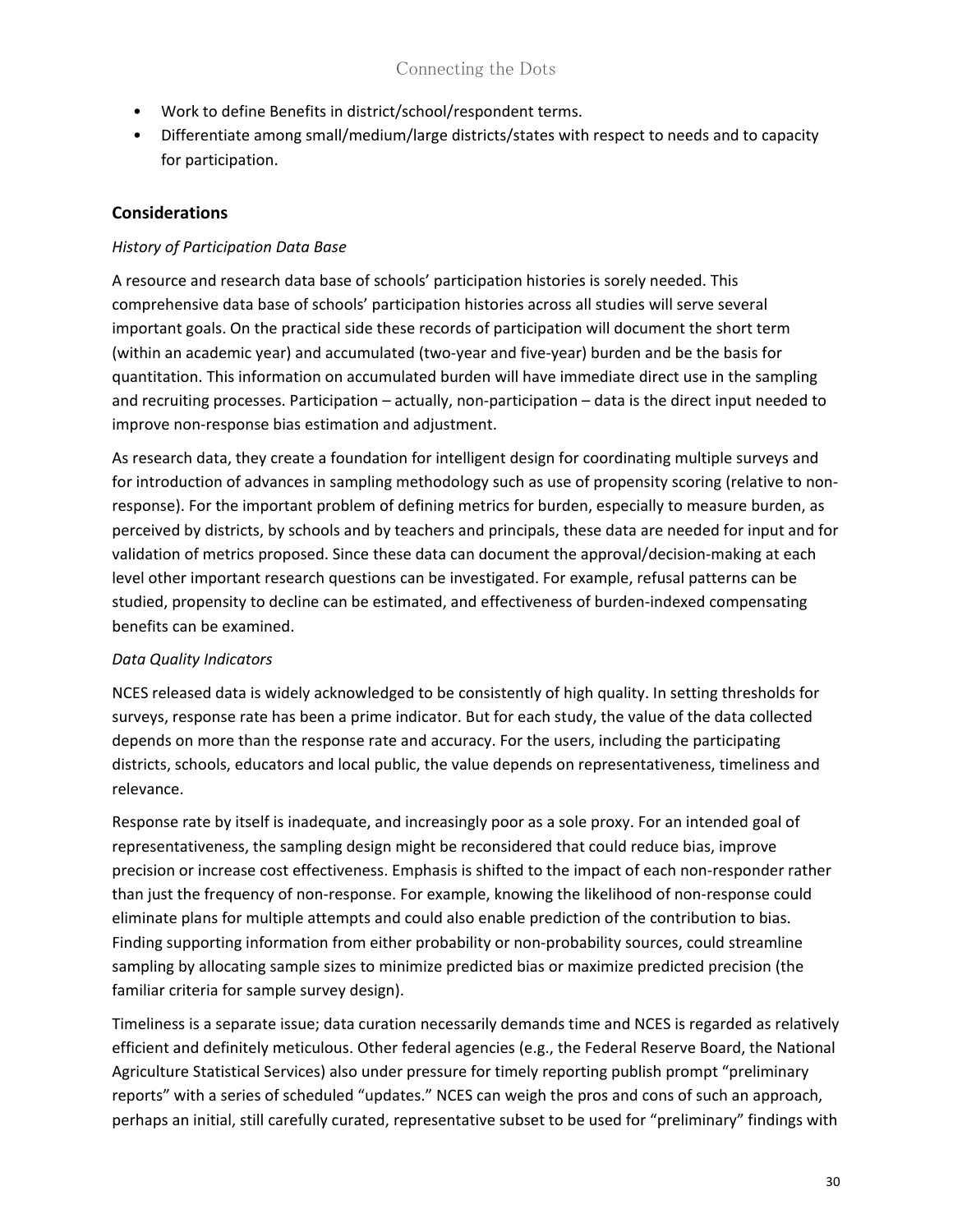the associated larger uncertainties. Or, for the future, rethinking the curation process to take greater advantage of technology in order to utilize more sophisticated real-time automated monitoring to allow early presentation of broad summary information, at least.

The desire for relevance is the easiest to understand and probably the hardest to address but maybe the most important of all. The question arises at all levels: *What will data from this study tell us about schools (districts) like ours?*

The statistical methodology to respond to this question exists and is in use at other federal agencies. Tools have been developed and could be tailored to work with NCES data. So the issue is not the feasibility. For technically able users such as the large districts and consortia with their own research offices and academic researchers just need the access to fine-grained data. Smaller districts and certainly individual schools are left out. There is an opportunity to create a general tool, applicable to data from multiple studies, that could be tailored for a participating school to use (perhaps offered as a benefit for participation?).

These small-area estimates are predictions with associated, sometimes large, uncertainties. How useful they are depends on what "like ours" means. Stratum means or margins for two- or three-way tables are not precise enough. Imposing the cross-section of all stratification variables simultaneously would be a good starting point, particularly if the more refined stratifications suggested elsewhere in this report are applied. Conversation with education administrators at all levels could be valuable in identifying other factors to include that govern their decision making.

#### *Launching Change*

What is discussed throughout this document is change that is ambitious and will affect – and bring advantages to – many communities: educators, education administrators and decision-makers, researchers, groups with interests in education policy and practice, and others. Therefore the launch, probably going forward in parts, needs to be carefully made. The risks of haste or insufficient buy-in are high.

The first step is the advance preparation of the education community broadly. This begins with all the influencers, advocates, trusted voices whose support can pave the way for making the changes welcome and successful.

In tandem is the preparation by NCES staff and contractors to facilitate the integration of multiple studies, identify the critical points and define the mechanisms needed for coordination, and to find appropriate paths toward standardization sufficient for the level of data sharing required.

#### *Recommendations:*

- Create a History of Participation data base for districts and schools, linked to CCD for basic information school information.
- Manage overlap to leverage across surveys, with overlap with NAEP constituting a special case.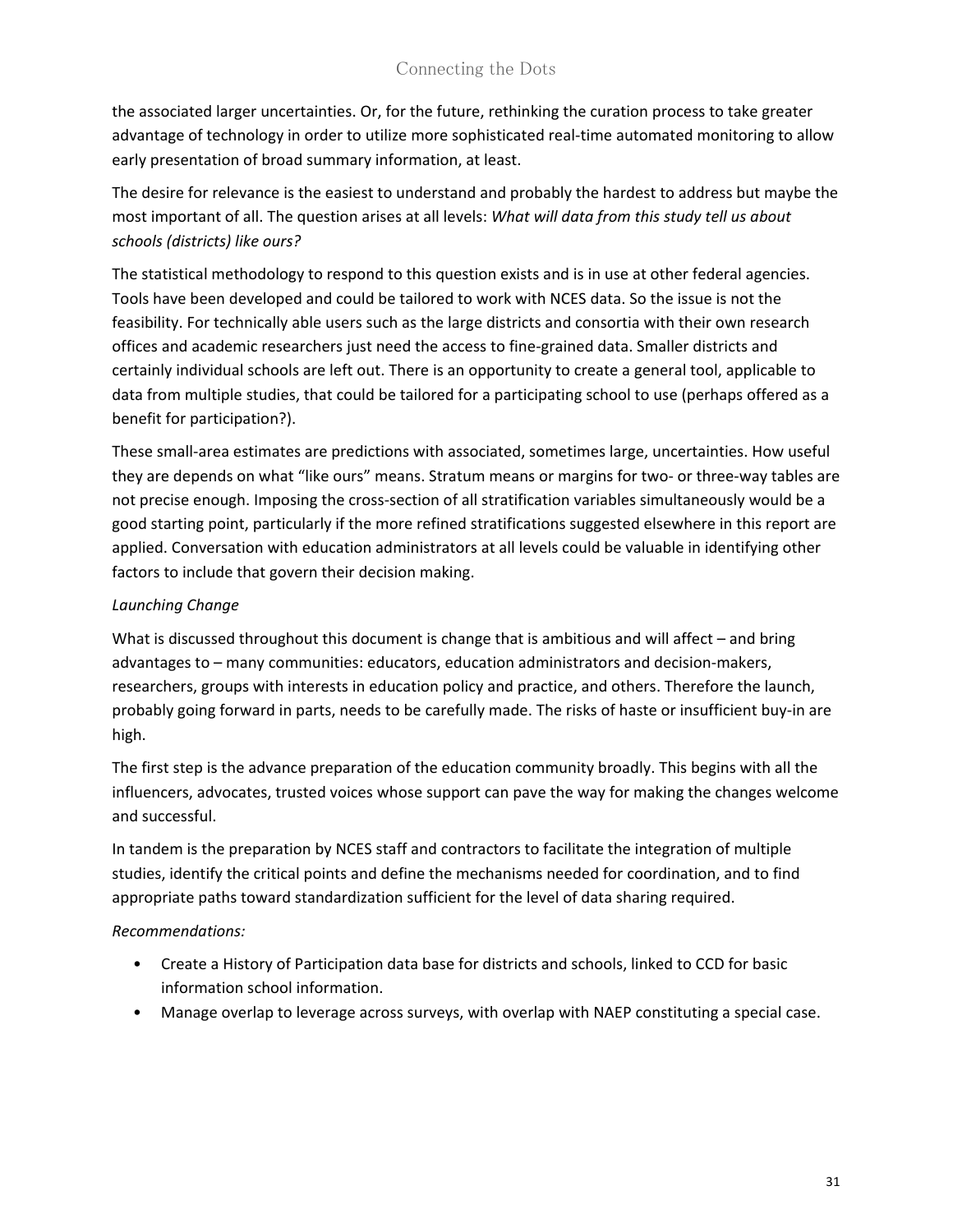# <span id="page-31-0"></span>PARTS I & II: PRINCIPAL FINDINGS AND RECOMMENDATIONS

At the conclusion of its deliberations, each panel independently presented its findings and made specific recommendations, noted in the text above. The complete findings and recommendations from *Part I* and *Part II* are combined below because the overlap was extensive and nowhere were these in conflict.

# **The Panels' Principal Findings**

Coordination of NCES surveys and assessments is unequivocally desirable and feasible.

Accomplishing this will require extensive changes in several aspects and significant investment of effort and technical expertise to achieve integration across surveys moving toward standardization of critical survey components.

Building trust and open dialogues with gatekeepers at all levels is an immediate step and a continuing objective.

Initial steps can be taken before a comprehensive plan is complete.

Careful launch of these changes requires energetic communication and advance preparation of the education community, also coordination with OMB and current and potential survey contractors.

# **Specific Recommendations**

#### **NCES Supporting Infrastructure**

- Expand the sampling frame, both open access CCD and a restricted access expansion to CCD.
	- Assign a permanent school ID for use in sampling and analysis of sampling, participation, and burden histories.
	- Create a History of Participation data base for districts and schools; include recruitment attempts, results, reasons for refusals or other non-response, and metrics for burden.
	- Moving forward, develop a research base for studying patterns of refusal and for estimating the impact of non-response, using external sources to validate.
- Unify the CCD updating process to be continuous, but with date-stamped versions each year, used by all surveys for sampling, in post-stratification adjustment and in data sharing/integration.
- Standardize a core of key content across surveys and, when possible, anchor these to NAEP or other external source.
	- Include in this core content the data needed to form small area estimates for the variety of specifications that meet schools' and NCES's needs.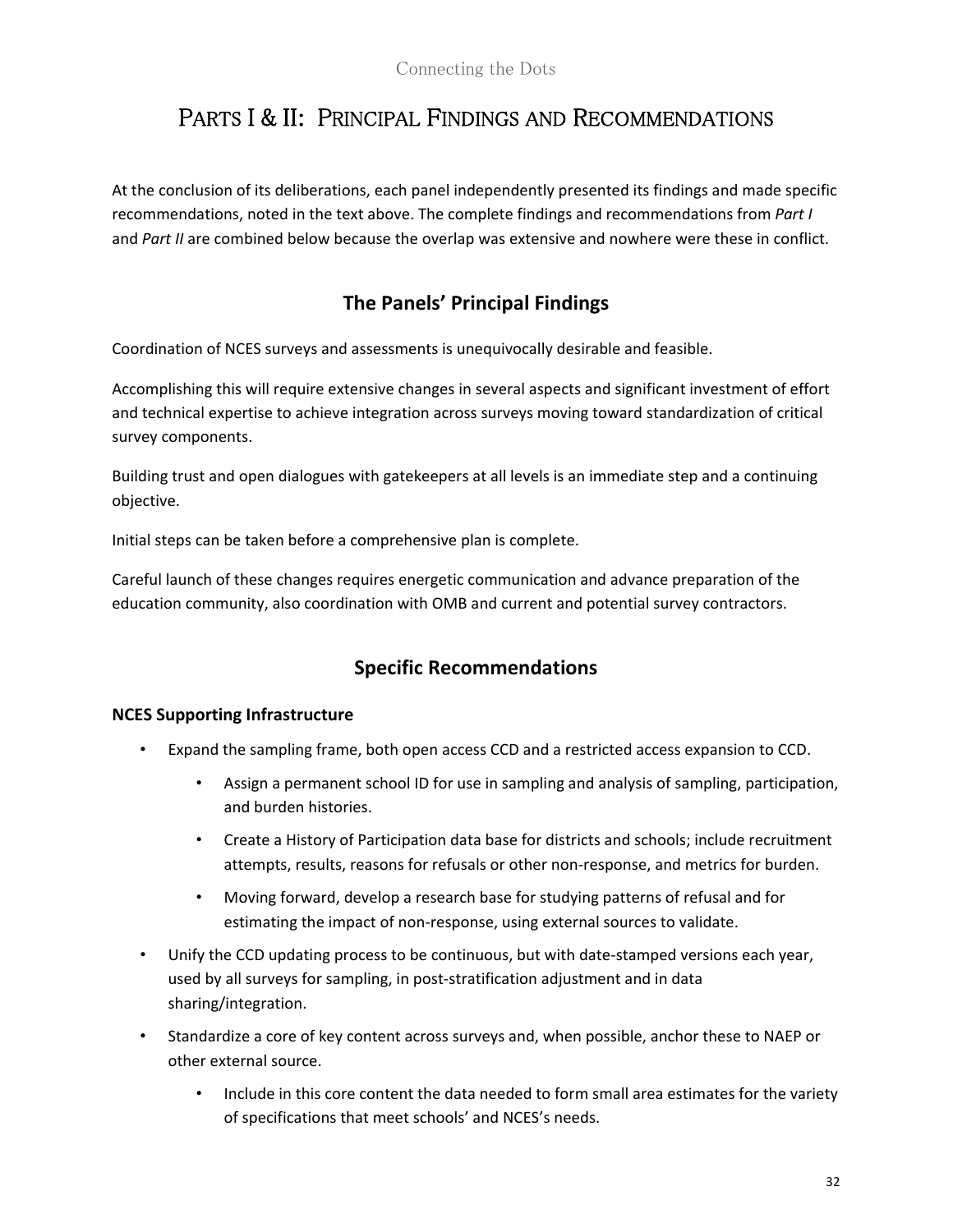• Standardize stratum definitions (including cut-offs as well as variables) for the primary variables; at a minimum incorporate NAEP stratum definitions and stratum boundaries into records for all surveys to enable data sharing/integration across surveys and validation of survey estimates.

# **Calendar**

- Set up a cycle for survey planning through sampling and recruitment that will work for schools, districts and states as well as NCES and contractors.
- Set up an annual combined calendar that includes NAEP and international studies for planning purposes and burden evaluation. Preferably expand to include a contemplated calendar for the following year or two years.

# **Trust, Dialogue and Partnership**

- Build trust and open dialogues with gatekeepers at all levels.
- Build trust and understanding of local issues through a continuing relationship with a single (state/district) NCES recruiter.
- Differentiate among small/medium/large districts/states because of differing resources, needs, magnitudes of disruption by surveys, and frequencies of repeated sampling.
- Work to define Benefits in district/school/respondent terms, to identify a collection of potential benefits for different circumstances.
- Work to define Burden in district/school/respondent terms.
	- Account for administrative personnel time and tasks (pre- to post-survey), also days present in school as well as {minutes x number of students}.

# **Messaging**

- Brand uniformly and visibly with US Department of Education (primary); NCES/IES (secondary) survey contractor (tertiary).
- Disseminate targeted advance messaging widely to set expectations for surveys scheduled for the next one or more academic years.
- Use trusted voices as advocates at every level; provide suitable materials for advance messaging and for recruitment discussions (e.g., District support to prepare local recruiting).
- Tailor recruitment materials to recipient; stress impact past and anticipated for future. Omnibus information for districts; relevant survey information for school.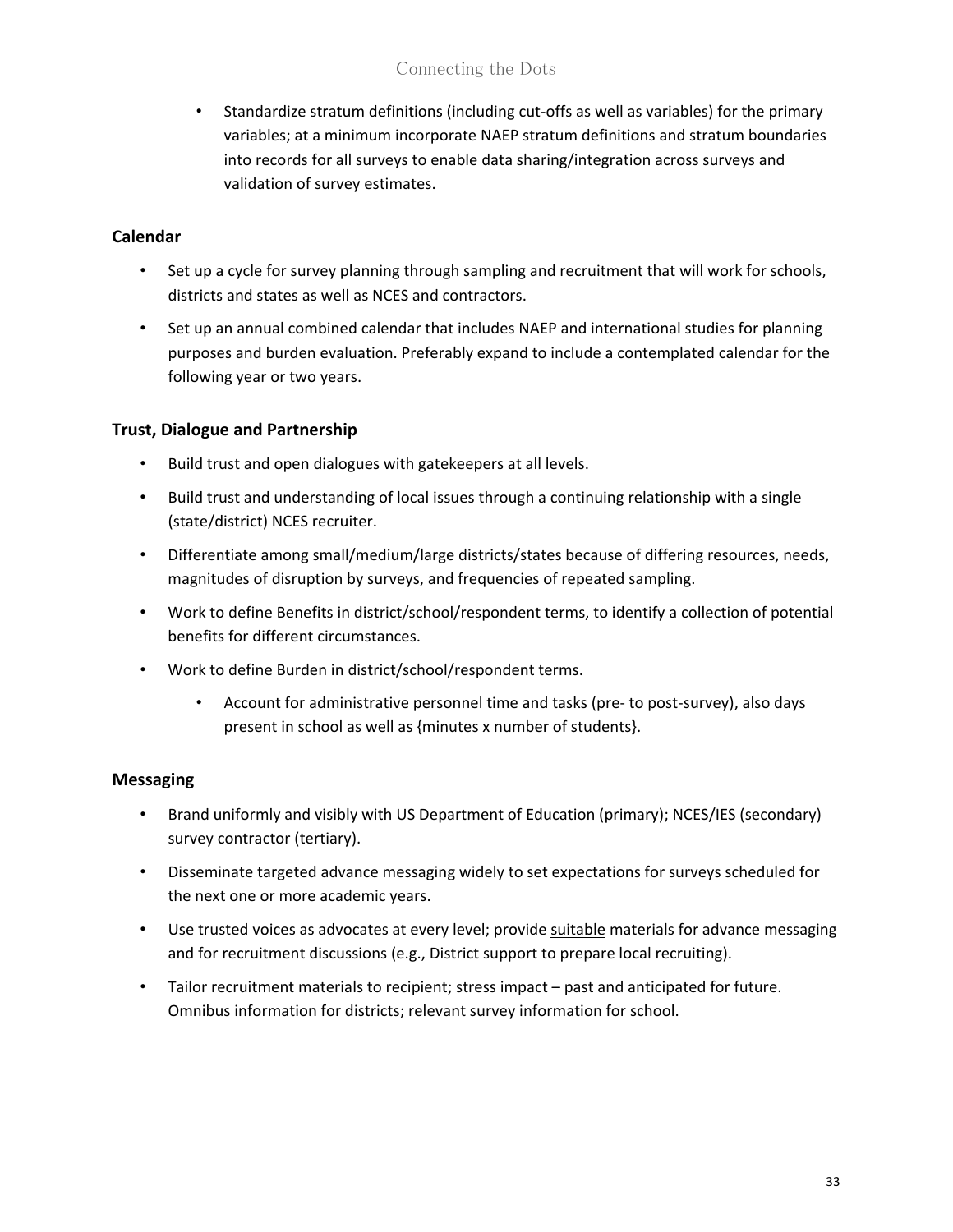### **Streamlined Recruiting**

- Use a coordinated sampling approach to reduce burden on individual schools, on school districts, on administrators, coordinators, recruiters and NCES and contractors. The coordinated request would still allow selective approval/rejection of individual studies for implementation in each state/district/school.
- Streamline the recruitment process by reducing, if not entirely eliminating, duplicative explanations, justifications, requests and negotiations.
- Establish a single, long-term contact (recruiter) in order to improve the quality and efficiency of interactions while reducing the number of meetings between recruiter and education office or administrator and overall decreasing the process time at state/district/school levels.

# **Sampling Design**

- Unify the process for drawing the samples for all surveys & assessments for each academic year (possibly expanding to two years – one year with NAEP and one interim year).
- Support the technical development of one or more approaches to coordinated sampling, with theoretical, simulated or data-based reconstructions to evaluate their relative efficacies and efficiencies, and their scalability.
- Manage overlap proactively to leverage across surveys, with overlap with NAEP constituting a special case.
- Use stratum definitions that are either standardized across surveys or retain comprehensive information on stratum variables, sufficient to conform to a common definition, when possible, anchored to NAEP or other external source.
- Redirect focus on response rates to quality of information: representativeness, precision and bias of estimates.
	- Redefine Data Quality expand beyond accuracy and response rate, to include timeliness and usefulness for information integration.
- Moving forward, support research to identify patterns and calculate propensity for nonresponse (as input to designs for future sample) and to estimate the impact of non-response, using external sources (including NAEP) to validate non-response bias assessments and adjustments.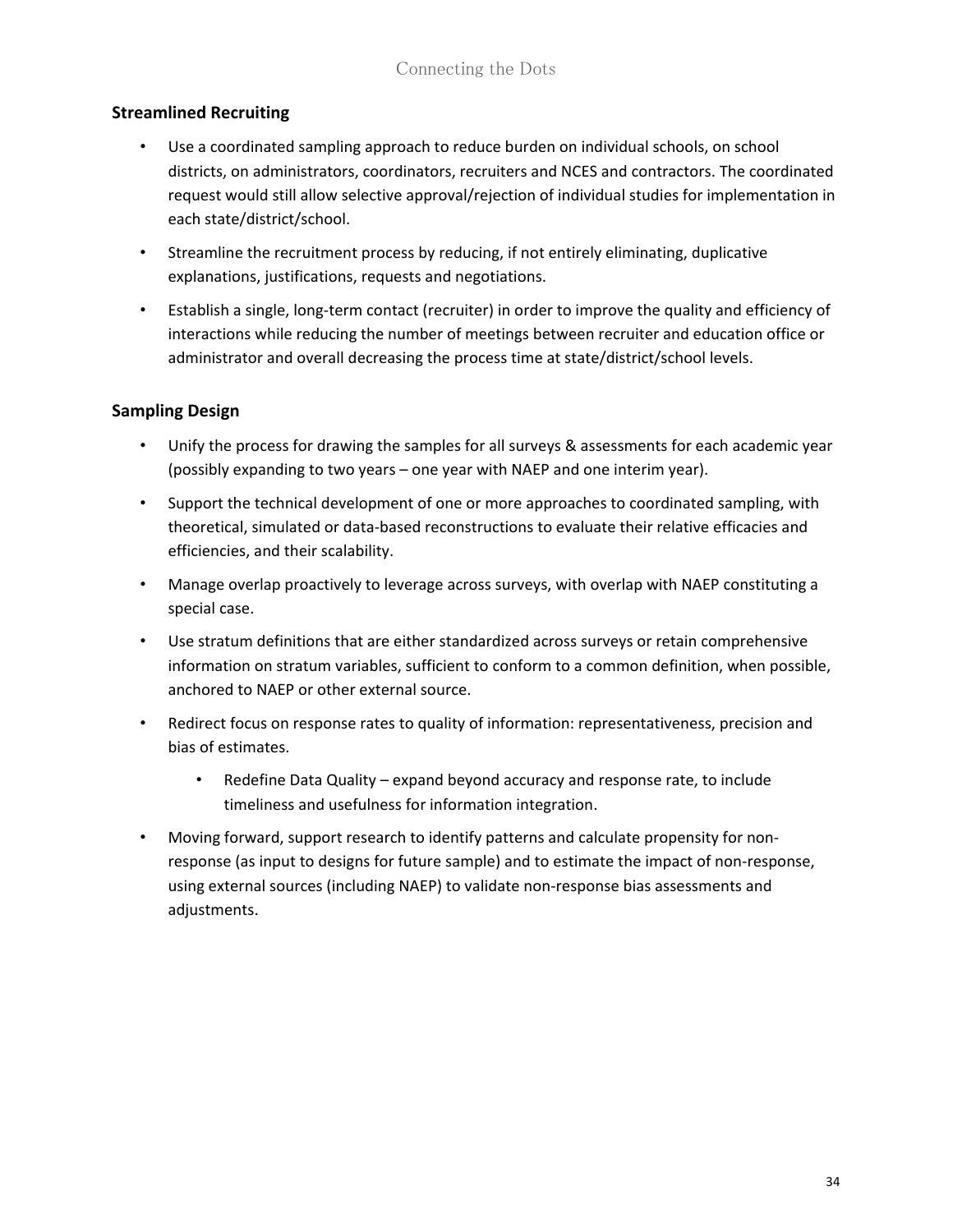#### **APPENDICES**

- A. Agenda
- B. Charge to Panels
- C. Expert Panel Biosketches

#### Panel I

Jason M. Fields, *US Census Bureau* Daniel Pratt, *RTI International* Trivellore E. Raghunathan, *University of Michigan* Jerome P. Reiter, *Duke University* Keith Rust, *Westat* Changbao Wu, *University of Waterloo*

#### Panel II

James Appleton, *Gwinnett County Public Schools* Deborah Herget, *RTI International* Rachel Horwitz, *US Census Bureau* Regina Lewis, *Maine Department of Education* Jerome P. Reiter, *Duke University* Robert G. Sivinski*, Office of Management and Budget* Kevon Tucker-Seeley, *Los Angeles Unified School District* Gina K. Walejko, *Google*

#### **NISS**

Nell Sedransk Brian Habing Ya Mo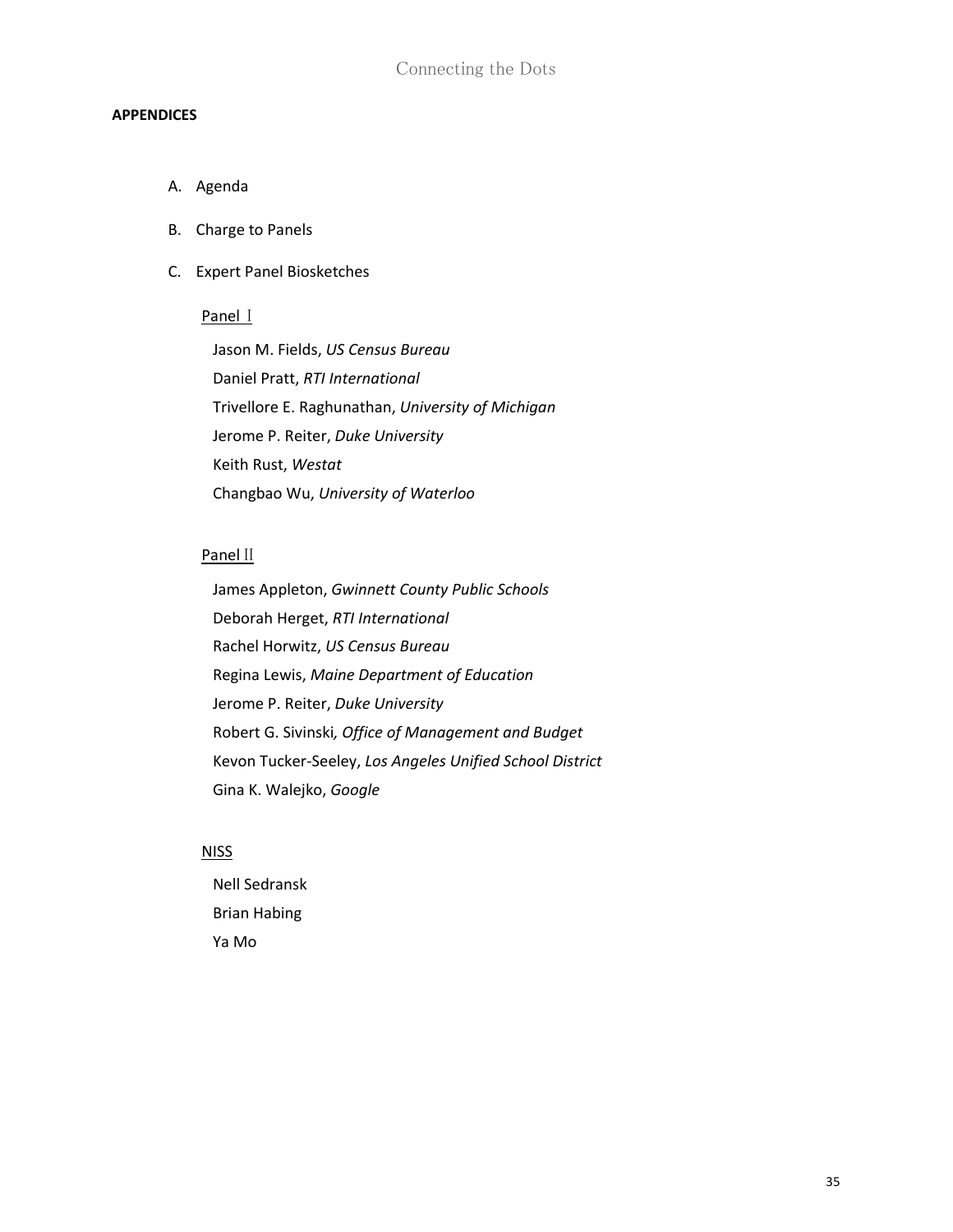<span id="page-35-0"></span>



# NISS-NCES EXPERT PANEL DEVELOPING AN INTEGRATED APPROACH FOR MULTIPLE SURVEYS

August 27 - September 27, 2021 on ZOOM

# AGENDA

# PANEL I – DEVELOPING POSSIBILITIES AND FRAMING STATISTICAL ISSUES

| Friday, August 27, 2021 - Sampling Structure for NCES Surveys |                                                                                                                                                                                                                 |  |
|---------------------------------------------------------------|-----------------------------------------------------------------------------------------------------------------------------------------------------------------------------------------------------------------|--|
| $10:00 - 11:00$ am                                            | <b>NCES Essentials &amp; Constraints</b><br><i>Introductions, Nell Sedransk, Director, NISS-DC</i><br>Charge to Panel, Peggy Carr, Commissioner, NCES<br><i>Presentation, NCES</i><br><b>Presentation, NCES</b> |  |
| $11:00 - 12:00$ pm                                            | Q & A                                                                                                                                                                                                           |  |
| $12:00 - 1:00$ pm                                             | Lunch                                                                                                                                                                                                           |  |
| $1:00 - 2:00$ pm                                              | <b>External Requirements &amp; Limitations</b><br>External Perspectives/Issues, Panel<br>Discussion, NCES & Panel                                                                                               |  |
| $2:00 - 3:00$ pm                                              | Discussion                                                                                                                                                                                                      |  |
| $3:00 - 4:00$ pm                                              | Discussion & Planning, Panel Only                                                                                                                                                                               |  |

**Monday, September 10, 2021**

| $1:30 - 3:30$ pm | Panel Deliberations Session 1: Exploring the Possibilities, Panel Only |
|------------------|------------------------------------------------------------------------|
|                  |                                                                        |

**Tuesday, September 17, 2021**

| 1:30 – 3:30 pm | Panel Deliberations Session 2: Outlining a Strategy, Panel Only |
|----------------|-----------------------------------------------------------------|
|----------------|-----------------------------------------------------------------|

**Wednesday, September 27, 2021**

| $1:30 - 3:30$ pm | Debriefing & Discussion, Panel & NCES Staff |
|------------------|---------------------------------------------|
|------------------|---------------------------------------------|

| <b>PANEL</b>                                      |                                            | <b>NISS</b>          |
|---------------------------------------------------|--------------------------------------------|----------------------|
| <b>Jason M. Fields</b> , US Census Bureau         | <b>Jerome P. Reiter, Duke University</b>   | <b>Nell Sedransk</b> |
| Daniel Pratt, RTI International                   | <b>Keith Rust. Westat</b>                  | Brian Habing         |
| Trivellore E. Raghunathan, University of Michigan | <b>Changbao Wu, University of Waterloo</b> | Ya Mo                |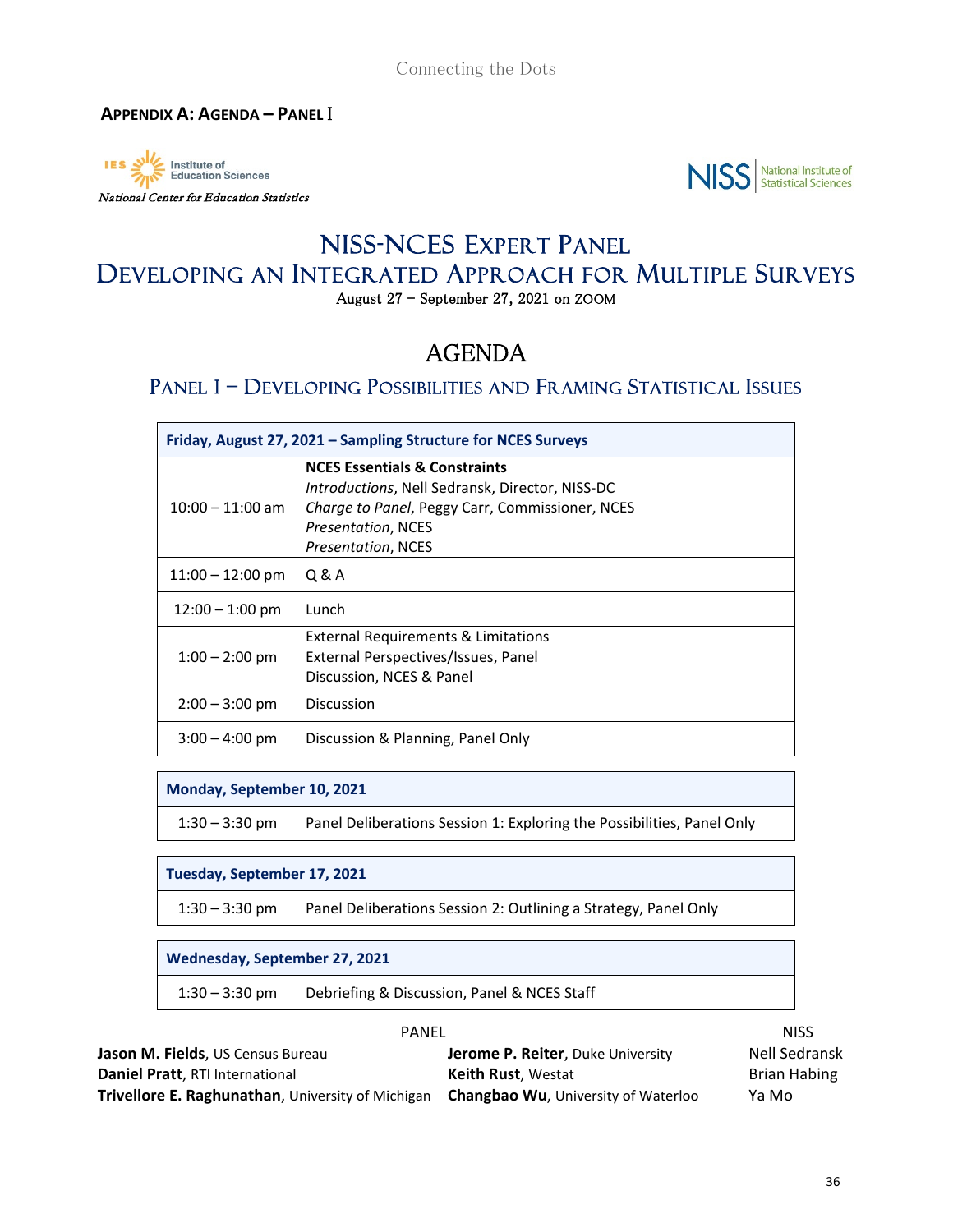<span id="page-36-0"></span>Institute of<br>Education Sciences IES -

 $\mathbf{r}$ 

#### National Center for Education Statistics



# NISS-NCES EXPERT PANEL DEVELOPING AN INTEGRATED APPROACH FOR MULTIPLE SURVEYS October 25 - November 18, 2021 on ZOOM

# AGENDA

# PANEL II – MAKING IT HAPPEN – DEVELOPING IMPLEMENTATION TEMPLATES

| Monday, October 25, 2021 - Implementation of Integrated Sampling |                                                                                                                                                                                                                                                                       |  |
|------------------------------------------------------------------|-----------------------------------------------------------------------------------------------------------------------------------------------------------------------------------------------------------------------------------------------------------------------|--|
| $1:00 - 3:00$ pm                                                 | <b>NCES Essentials &amp; Constraints</b><br>Introductions, Nell Sedransk, Director, NISS-DC<br>Charge to Panel, Peggy Carr, Commissioner, NCES<br>Recruitment Processes & Challenges, Gail Mulligan, NCES<br>Addressing Recruitment Challenges, Andy Zuckerberg, NCES |  |
| $3:00 - 3:30$ pm                                                 | <b>Break</b>                                                                                                                                                                                                                                                          |  |
| $3:30 - 5:30$ pm                                                 | External Requirements & Limitations<br>External Perspectives/Issues, Panel<br>Discussion, NCES & Panel                                                                                                                                                                |  |

| Tuesday, October 26, 2021 |                                                                                             |  |
|---------------------------|---------------------------------------------------------------------------------------------|--|
|                           | $10:00 - 12:00$ pm   Panel Deliberations Session 1: Exploring the Possibilities, Panel Only |  |

| Thursday, November 4, 2021 |                                                                     |  |
|----------------------------|---------------------------------------------------------------------|--|
| $12:00 - 2:00$ pm          | Panel Deliberations Session 2: Outlining the Essentials, Panel Only |  |

| Thursday, November 18, 2021 |                                             |
|-----------------------------|---------------------------------------------|
| $2:00 - 4:00$ pm            | Debriefing & Discussion, Panel & NCES Staff |

| <b>PANEL</b>                                                                     |                                                              |                      |
|----------------------------------------------------------------------------------|--------------------------------------------------------------|----------------------|
| James Appleton, Gwinnett County Public Schools Jerome P. Reiter, Duke University |                                                              | <b>Nell Sedransk</b> |
| Deborah Herget, RTI International                                                | Robert G. Sivinski, OMB\EOP                                  | <b>Brian Habing</b>  |
| Rachel Horwitz, US Census Bureau                                                 | <b>Kevon Tucker-Seeley, LA Unified School District Ya Mo</b> |                      |
| <b>Regina Lewis, Maine Department of Education</b>                               | Gina K. Walejko, Google                                      |                      |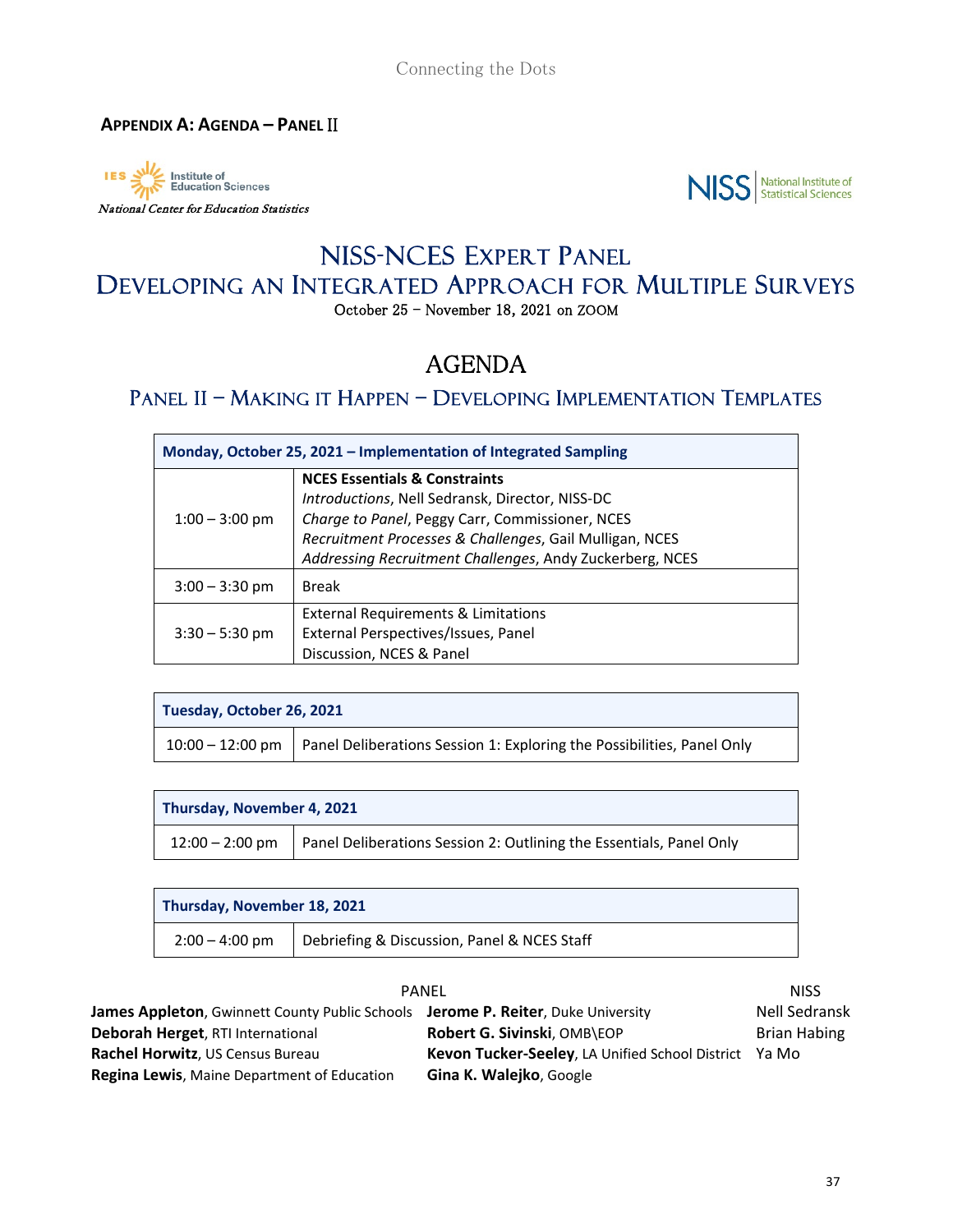### <span id="page-37-0"></span>**APPENDIX B: CHARGE TO PANELS**

#### **"Connecting the Dots, I & II": Developing an Integrated Approach for Multiple Surveys**

NCES is looking to move forward vigorously to implement some of the key recommendations from two 2019 and 2020 NISS-NCES Expert Panel Reports. The primary recommendation from the panel on Post-Covid Surveys was for IES/NCES to:

*Implement a recognized functionally coherent and transparent structure to replace/reorganize loosely connected collection of separate surveys and assessments.*

#### **Panel I: Developing Possibilities and Framing Statistical Issues**

As a first step to envision how an integrated or combined (multiple survey) recruitment process might work, a Technical Working Session with external experts and NCES staff focused on sampling design: the options, the obstacles, and ways to overcome them. The goal for this session was an unfettered discussion of possibilities, considering how to employ an integrated sampling process using current list frames, but going beyond modification/updating of current sampling designs and management. To illustrate how this process might work and/or what a consolidated sampling plan might look like, the scheduled 2023-2024 surveys were used as one working example for creation of basic outlines for one or more approaches.

One aspect is sample overlaps among surveys, with attention to statistical properties and advantages in specific situations either for deliberate use or for structured avoidance. A secondary benefit of this process could be sharing contextual data across surveys either to reduce burden or to improve precision, amplify covariates or increase information.

#### **Panel II: Making it Happen – Developing Implementation Templates**

With possibilities outlined by Panel I of "Connecting the Dots" a new panel of external experts held a Technical Working Session to address implementation issues for a consolidated multi-survey sampling plan, in particular, the recruitment process. Important perspectives include: 1) experience from both sides of negotiation – government/contractor and district/school, both large and small; 2) insight into constraints and/or regulations both government restrictions and participant protections; 3) statistical expertise to ensure that the statistical properties of the design are not compromised. The focus on implementation encompassed identifying and addressing issues from a survey methodology point of view as well. Follow-on sessions (panelists only) considered how to structure the process. To illustrate how this process might work and/or what a consolidated recruitment plan might look like, the scheduled 2023-2024 surveys were used as one working example for creation of basic outlines for one or more approaches.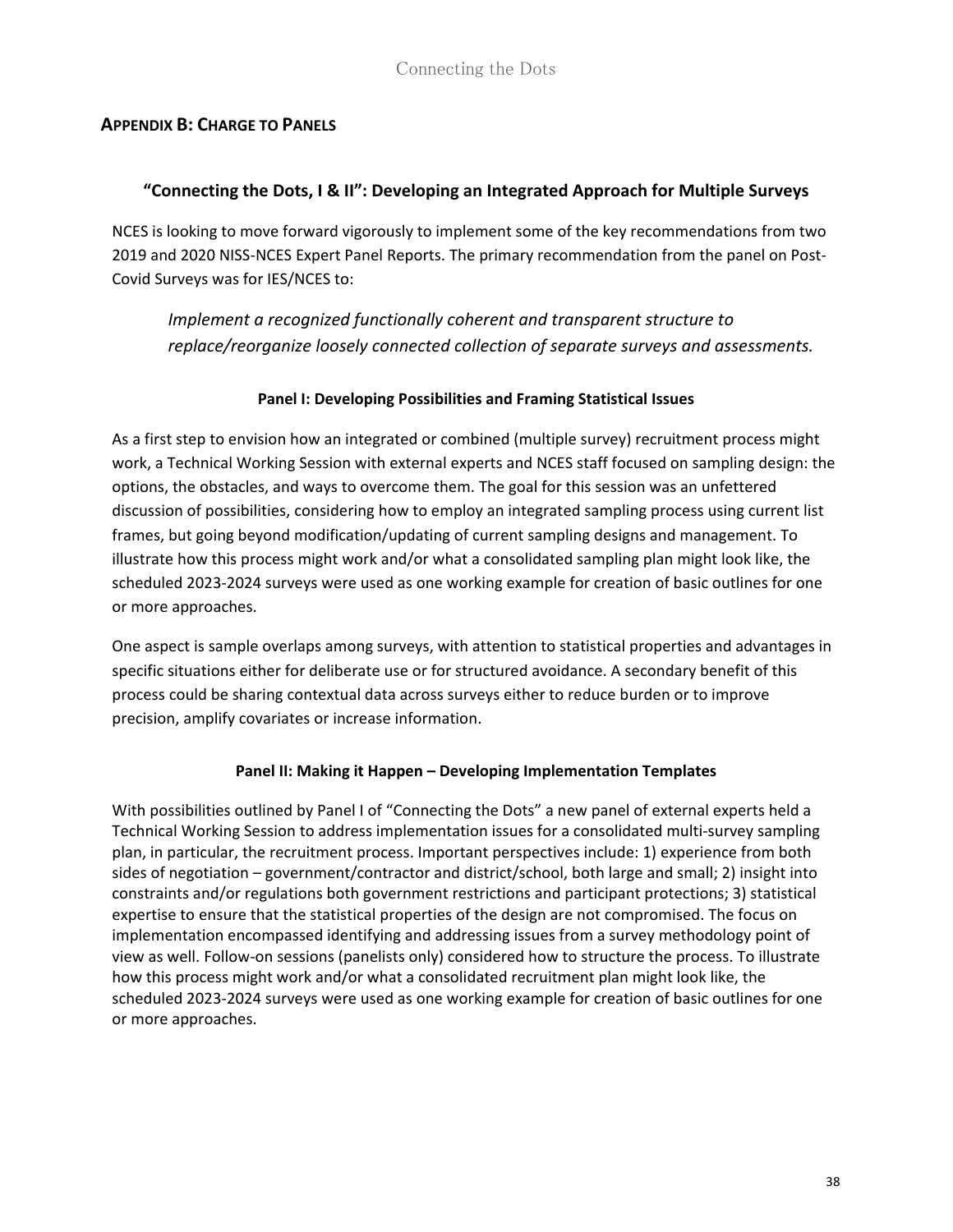### <span id="page-38-0"></span>**APPENDIX C: EXPERT PANEL BIOSKETCHES**

#### **Panel I**

#### *Jason M. Fields, PhD*

# *Title: Senior Researcher for Demographic Programs, Social, Economic, and Housing Statistics Division, US Census Bureau*

Jason Fields is the Senior Researcher for Demographic Programs and the Survey of Income and Program Participation, establishing scientific objectives based on the needs of the Census Bureau and the external SIPP user community; establishing survey objectives; determining SIPP questionnaire content; and engaging the data user community and other stakeholders to identify evolving needs for data. Jason began his career at the Census Bureau in the Population Division in 1997 as a family demographer in the Fertility and Family Statistics Branch. Since 2006, Jason has been integrally involved with the reengineering of SIPP, and he has been the SIPP Survey Director from 2012 - 2018. Between 2015 and 2018, he added the National Survey of Children's Health (NSCH), the National Sample Survey of Registered Nurses (NSSRN), and the National Survey of Psychiatrists (NSP). He has promoted the integration of administrative data into production survey processing, adaptive design, and implemented a proactive paradata evaluation, management and quality assurance program. His research interests include survey methodology, the integration of administrative and survey data, longitudinal survey design, disclosure avoidance, and substantive interests include: family demography, living arrangements, health and well-being, and the long-term social and health consequences of childhood and family poverty and instability

#### *Daniel Pratt, PhD*

#### *Title: Director, Center for Education Surveys/Vice President, Education and Workforce Development, RTI International*

Dan Pratt is Division Vice President of Education and Workforce Development at RTI International, having served in that role since 2020. He leads a staff of more than 200 who leverage cutting edge methodologies, survey techniques, technologies and practical educator experience to improve education and workforce opportunities and to empower learners of all ages. His research interests include education surveys, longitudinal studies, adaptive and responsive design, mixed-modes data collection, and the use of technology in study implementation. Mr. Pratt has nearly 30 years of experience directing large-scale, nationally representative longitudinal studies conducted by the National Center for Education Statistics. He currently leads the High School and Beyond Longitudinal Study of 2022 (HS&B:22). HS&B:22 focuses on understanding how high school experiences affect young adults' learning and their educational and career choices, and explores their transitions from high school to college, the labor force, or adult roles.

Mr. Pratt joined RTI in 1987 as a programmer. With expertise in computer science, data processing, and software engineering, he developed many of the technical underpinnings of RTI's key projects in survey research. Mr. Pratt has presented his research at conferences and workshops and has prepared technical reports and journal articles.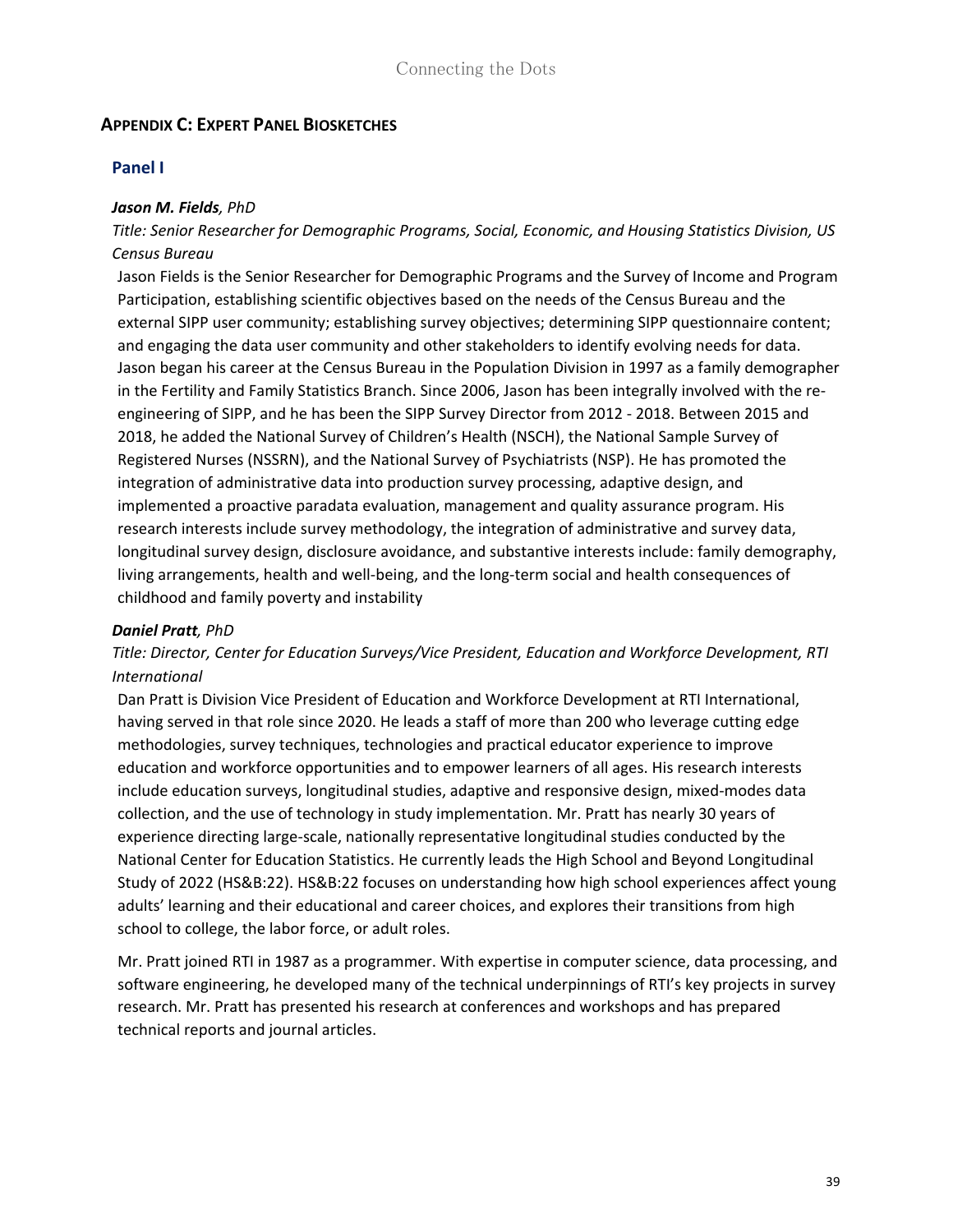#### *Trivellore E. Raghunathan, PhD*

*Title: Professor of Biostatistics, School of Public Health, University of Michigan; Research Professor, Survey Research Center, Institute for Social Research.*

Trivellore Raghunathan (Raghu) is a Professor of Biostatistics at the School of Public Health and a Research Professor in the Survey Research Center at the Institute for Social Research. He is also a faculty member in the Joint Program in Survey Methodology at the University of Maryland. He served as Director of the Survey Research Center September 2015 – August 2019 and as the Chair of the Department of Biostatistics from January 2010 – August 2014. He is an Associate Director of the Center for Research on Ethnicity, Culture and Health (CRECH). He is a Fellow of the American Statistical Association and has received several awards, including the Remington Methodology Award from the American Heart Association. He received his PhD in Statistics from Harvard University in 1987. His research interests are in the analysis of incomplete data, multiple imputation, Bayesian methods, design and analysis of sample surveys, small area estimation, confidentiality and disclosure limitation, longitudinal data analysis and statistical methods for epidemiology. He has developed a multiple imputation and sample survey analysis software (www.iveware.org) for imputing the missing values for a complex data set.

#### *Jerome P. Reiter, PhD*

#### *Title: Professor & Chair, Department of Statistical Science, Duke University*

Jerry Reiter is Department Chair and Professor of Statistical Science at Duke University. His primary areas of research include methods for ensuring data privacy, for handling missing and erroneous values, for combining information across sources, and for analyzing complex data in the social sciences and public policy. He is a Fellow of the American Statistical Association and a Fellow of the Institute of Mathematical Statistics. He is the recipient of several teaching and mentoring awards from Duke University, including the Alumni Distinguished Undergraduate Teaching Award, the Outstanding Postdoctoral Mentor Award, and the Masters of Interdisciplinary Data Science Distinguished Faculty Award. He has advised multiple government agencies on creating data products to share with the public, as well as served on multiple panels and committees for the National Academy of Sciences. He received a PhD in statistics from Harvard University in 1999.

#### *Keith Rust, PhD*

#### *Title: Senior Vice President & Senior Statistical Fellow, Westat, Inc.*

Dr. Rust is a Senior Vice President and was appointed to the Westat Board of Directors in 2018. He is a senior statistician with extensive experience in sampling methods, the design and specification of largescale sample surveys, and analysis of survey data. His areas of special expertise include methods for analyzing large, complex data sets; methods of deriving survey weights; and sampling error estimation procedures. He has applied his research and knowledge to a variety of education research projects over the past several years, both national and international. Dr. Rust has also directed work on Government sample surveys related to education, health, and social issues.

Dr. Rust is a Fellow of the American Statistical Association (ASA) and served as President of the Washington Statistical Society. He is an elected Member of the International Statistical Institute. He served as Chair of the Programme for International Student Assessment Technical Advisory Group, Organisation for Economic Co-operation and Development, from 2001 to 2020. Dr. Rust was a member of the Committee for National Statistics (CNSTAT) at the National Academy of Sciences from 1992-98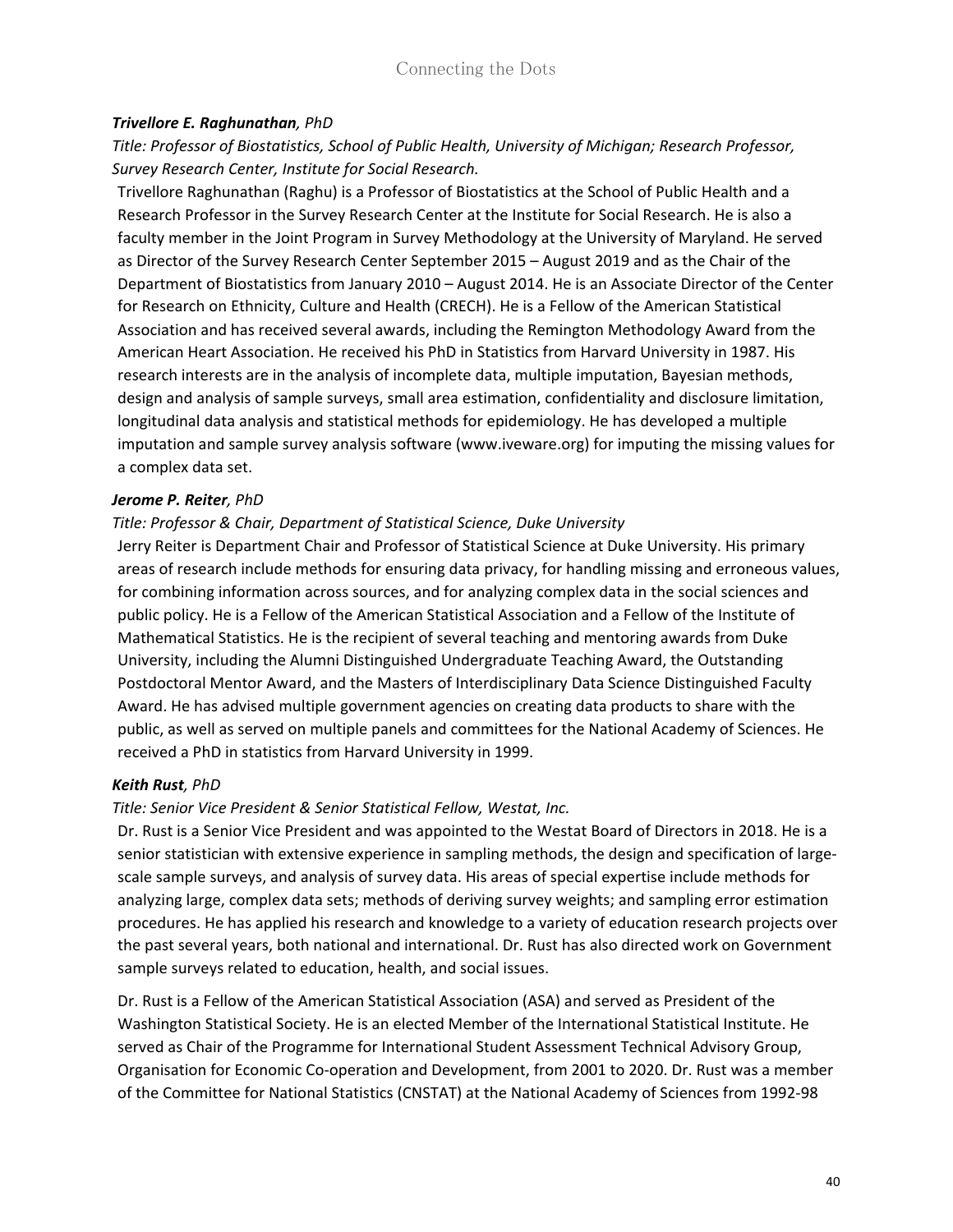and has served on CNSTAT panels. He is a research professor at the Joint Program in Survey Methodology at the University of Maryland.

#### *Changbao Wu, PhD*

*Title: Professor of Statistics, Department of Statistics and Actuarial Science, University of Waterloo* Changbao Wu is Professor of Statistics in the Department of Statistics and Actuarial Science at University of Waterloo. His main research interests include design and analysis of complex surveys, resampling techniques, missing data analysis and causal inference, and integration of data from multiple sources. He is Fellow of ASA, Fellow of IMS, Elected Member of ISI, and was the winner of the CRM-SSC Prize in Statistics in 2012. He has served on several editorial boards including Survey Methodology, The Canadian Journal of Statistics, JASA T&M and Biometrika. He is the lead author of the book "Sampling Theory and Practice" (with Mary Thompson) published by Springer in 2020. He has also served on Statistics Canada's Advisory Committee on Statistical Methods since 2015.

# **Panel II**

#### *James Appleton, PhD*

*Title: Executive Director, Office of Research and Evaluation, Gwinnett County Public Schools, Atlanta, GA* James Appleton, PhD, is the executive director of research and evaluation at Gwinnett County Public Schools, a district of over 180,000 students, in Georgia. He is co-developer of the Student Engagement Instrument (https://checkandconnect.umn.edu/sei/default.html) with most of his peer-reviewed contributions focused on student engagement with school. As a practitioner, he leads the implementation of board policy on educational research and provides senior support on the conceptualizations around, and system of, outcome measures in support of policies on academic and operational accountability. His interdisciplinary team consists of staff with a range of training (mostly PhDs, a MPH, and MD). The purpose of the Office of Research and Evaluation is to provide direct research and evaluation support to the Superintendent and to the Chief Strategy and Performance Officer for the purpose of accelerating school and system-wide improvement.

#### *Debbie Herget, MS*

#### *Title: Survey Director, RTI International*

Debbie Herget is a director in RTI's Education and Workforce Development Division. She has more than 25 years of experience leading school-based studies and data collection efforts, with more than 20 years leading NCES longitudinal and international comparison education studies and data collections. She is an expert in school-based survey design and data collection, with particular expertise in gaining cooperation from school districts and schools. In addition to recruitment and data collection, her roles include project and task management; preparation and management of complex budgets; managing larging teams of staff and subcontractors; developing and implementing protocols, plans, and training packages; preparing Office of Management and Budget (OMB) and institutional review board (IRB) packages; and preparing study reports.

#### *Rachel Horwitz, PhD*

#### *Title: Lead Scientist, Survey Evaluation and Improvement, US Census Bureau*

Rachel Horwitz began her career working on economic surveys and then shifted her focus to household surveys, specifically the American Community Survey. She currently leads methodological research for the Census Bureau's demographic surveys, including the National Survey of College Graduates and the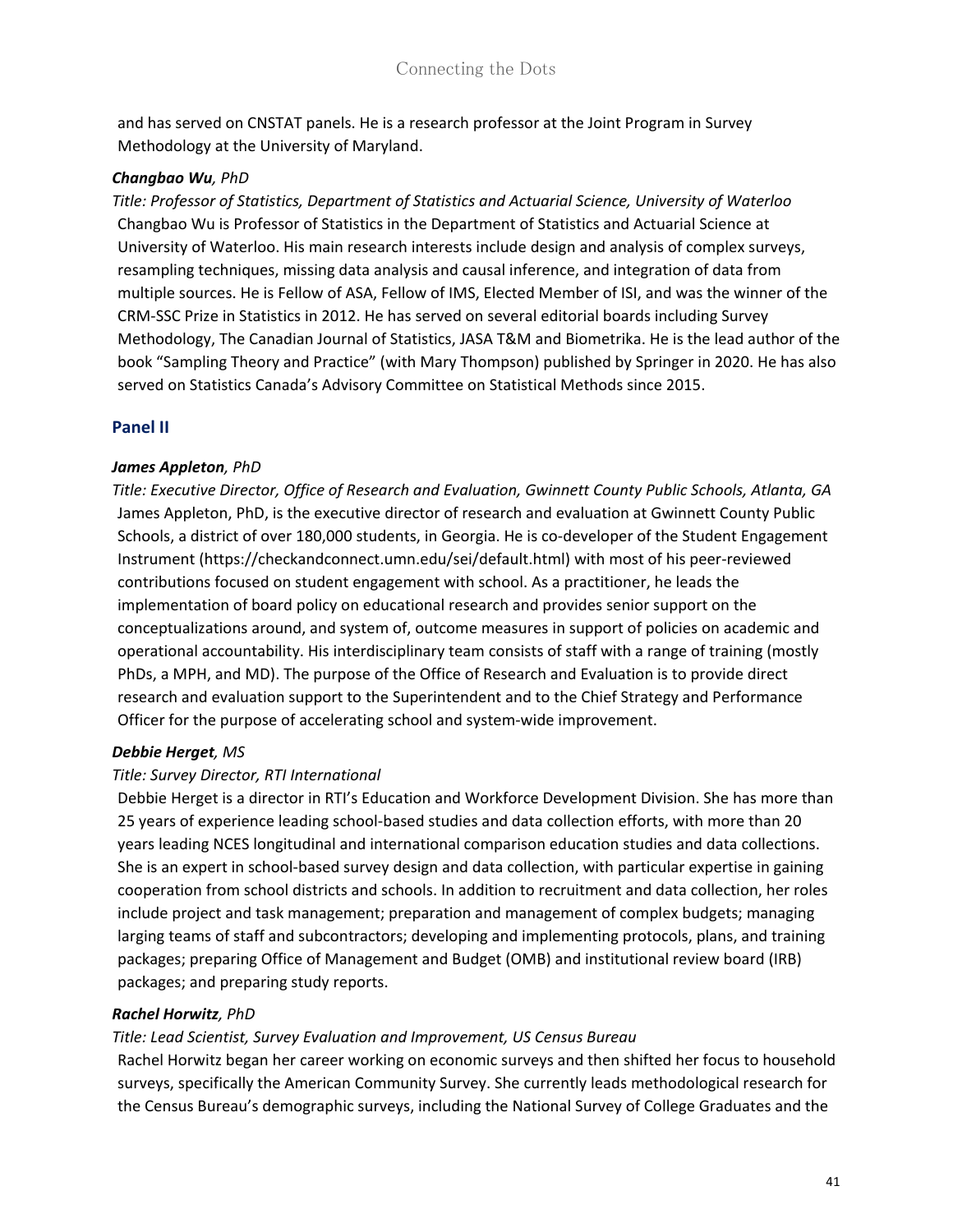Current Population Survey. Her research focuses on reducing measurement and nonresponse error, understanding respondents' interactions with surveys through paradata, and developing design standards for web surveys. She has also examined methods to optimize the number and type of contacts to sample cases to reduce respondent burden and cost while maintaining or improving response rates.

Rachel has a refereed journal article in Social Science Computer Review and chapter in the book Advances in Questionnaire Design, Development, Evaluation and Testing, both on using mouse movements to predict difficulty in web surveys. She has also authored and coauthored multiple technical papers at the Census Bureau. Rachel has a PhD in Survey Methodology.

#### *Regina Lewis, PhD*

*Title: Coordinator of NAEP and International Assessments, Maine Department of Education* As a liaison between the National Center of Education Statistics and the Maine DOE, Dr. Lewis provides important information and feedback between the national, state, and local education agencies, with the primary role of supporting the National Assessment of Educational Progress (NAEP) and any surveys administered in association with NAEP. As a part of that role, she has reviewed supportive materials and surveys for the NAEP State Coordinators as well as those provided to state and local agencies. At Maine DOE, she is currently collaborating on the analysis of reading assessment measures, local benchmarks, achievement data as well as reading instructional programs and resources utilized by schools throughout the state. The investigation is focused on which measures, programs, resources, practices, and educator supports are yielding student growth.  Dr. Lewis continues to work as an advocate ensure that all students matter, exemplified by her current contributions as the primary author of the Maine DOE Assessment Technical Assistance Plan, an approach to monitoring state assessments focused on improving the consistency and equity of assessment for all students through collaborative partnership. Dr. Lewis is a current and active member AERA and serves on the NCME Committee for Informing Assessment Policy. She has served in multiple roles of the field of education from interventionist and educator to that of a current member of the board local Catholic school. Dr. Lewis earned her PhD in Education, with a specialization in Curriculum, Instruction, and Assessment, at Walden University.

#### *Jerome P. Reiter, PhD*

*Title: Professor & Chair, Department of Statistical Science, Duke University (see above)*

#### *Robert Sivinski, MS*

*Title: Senior Statistician, Office of Statistical and Science Policy, Office of Management and Budget, Executive Office of the President*

Bob is a methodologist for the Office of the U.S. Chief Statistician in the Office of Management and Budget (OMB). His principal roles are to promote methodological and statistical rigor in data collection, regulatory analysis, and program evaluation across the Federal government, and to promote innovative improvements to Federal statistics. His current portfolio at OMB includes demographic, education, and justice statistics.

Before coming to OMB, Bob worked for the National Highway Traffic Safety Administration at the Department of Transportation, where he designed surveys, contributed to benefit/cost analyses, and conducted retrospective reviews of traffic safety regulations. He is a member of the Federal Committee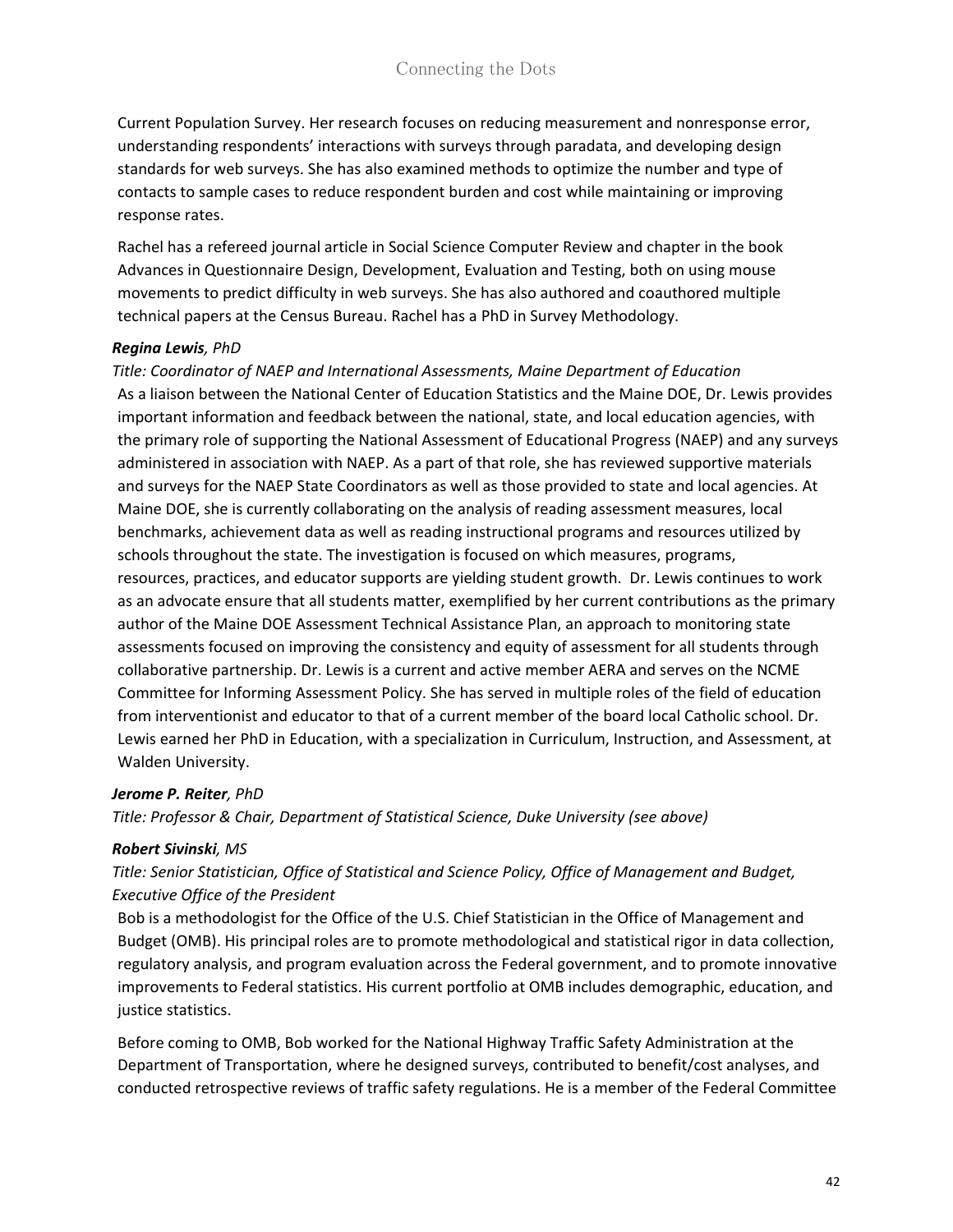on Statistical Methodology, chair of the public policy program of the Washington Statistical Society, and an active member of the American Statistical Association and American Association for Public Opinion Research.

#### *Kevon Tucker-Seeley, PhD*

#### *Title: Director, Research & Reporting Branch, Los Angeles Unified School District*

Dr. Tucker-Seeley has over 25 years of experience in K12 education at the school-, district-, state-, and national level. His areas of expertise include student data privacy, student assessment administration policies and protocols as well as assessment and survey design, development, and implementation. Currently Dr. Tucker-Seeley serves as the Director of Research and Reporting in Los Angeles Unified School District's Office of Data and Accountability. Previously, Dr. Tucker-Seeley has served as the Student Assessment Program Manager for the state of Rhode Island's Department of Education; a Research Associate in the Institute of Education Sciences' Regional Educational Laboratory-Northeast & Islands; an Assistant Editor of the Journal of Technology, Learning, and Assessment; a K12 Gifted Education Specialist; and an Elementary School Teacher. Prior to entering the field of education, Dr. Tucker-Seeley traveled the world as a Satellite Communications Specialist in the United States Air Force and is a proud veteran of Operation Desert Storm.

#### *Gina K. Walejko, PhD*

#### *Title: Senior User Experience Researcher, Google*

Before working at Google, Gina Walejko worked as a survey methodologist for the U.S. Census Bureau for seven years. Her work has focused on customer satisfaction surveys, adaptive survey design, interviewer compliance, reducing U.S. Decennial Census undercounts, audience segmentation, as well as message design and testing.

She teaches survey methodology courses for the University of Maryland's Joint Program in Survey Methodology, the University of Mannheim's Master of Applied Data Science and Measurement Program, and the International Program in Survey and Data Science.

She is coauthor of many technical papers, and her refereed journal articles have appeared in publications including Science and Public Opinion Quarterly. Her areas of technical expertise include questionnaire design and message testing. She currently serves on the American Statistical Association's (ASA) Survey Research Methods Section Executive Council and on the ASA's Committee for Women in Statistics. She has also been elected and served as both program chair and president for the Washington-Baltimore Chapter of the American Association for Public Opinion Research and program chair for the Government Statistics Section of the ASA.